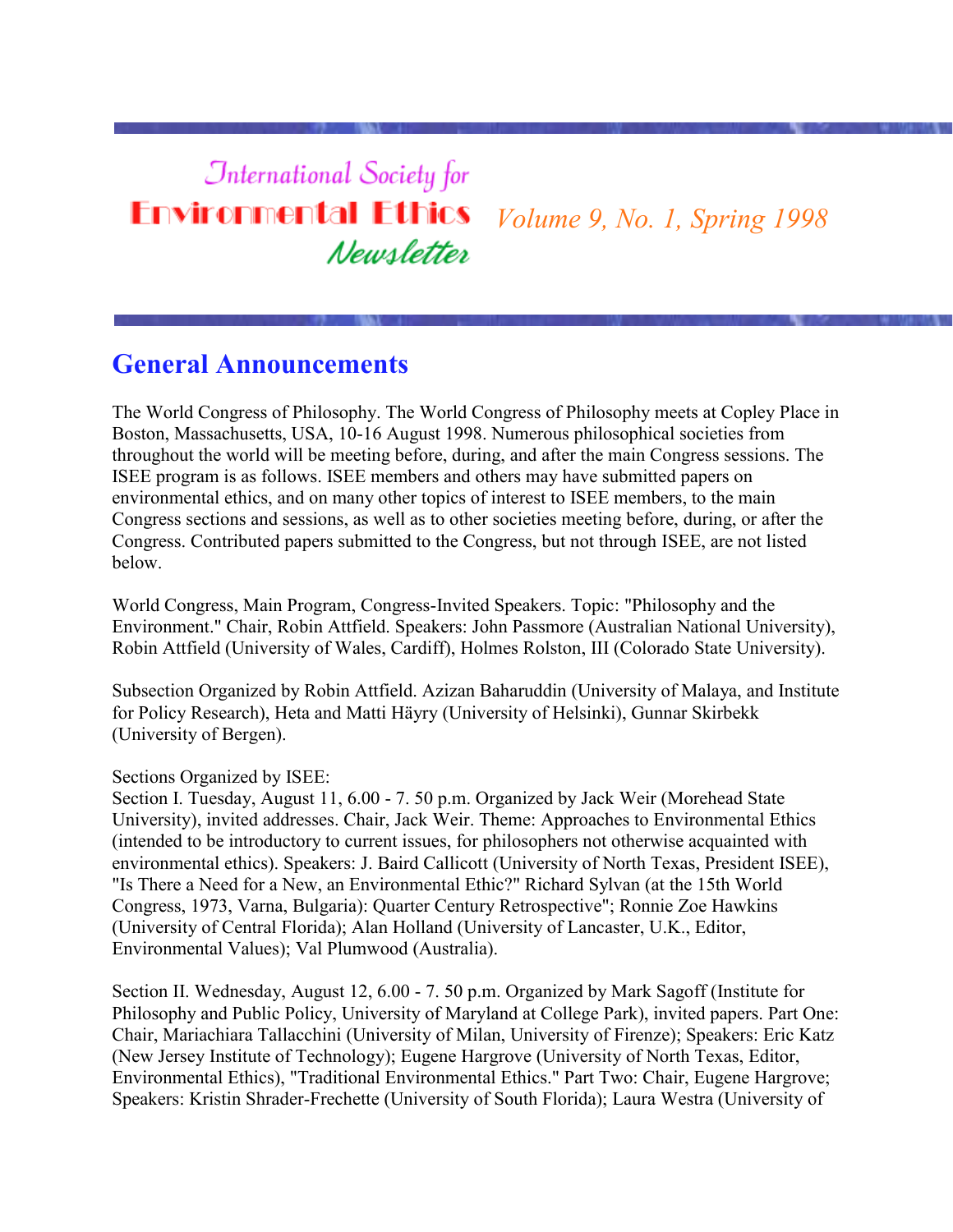Windsor, Canada).

Section III. Thursday, August 13, 2.00 - 3.50 p.m. Organized by Holmes Rolston from contributed papers. Chair, Holmes Rolston (Colorado State University). Speakers: Andrew Light (University of Montana), "Economic Goods, Human Needs, and Environmental Values"; Ricardo Rozzi (Universidad de Chile and Institute of Ecological Research, Chile), "Ecological-Evolutionary Concepts of Nature and their Relationship to Environmental Ethics"; Jan Wawrzyniak (Adam Mickiewicz University, Poland), "Where Do All the Flowers Stand? An Attempt at Evolutionary Axiology"; Andrew McLaughlin (Lehman College, City University of New York), "Globalization and the Environment"; Teresa Kwiatkowska - Szatzscheider (Universidad Autonoma Metropolitana - Iztapalapa, Mexico), "Environmental Ethics in Tropical Rainforests."

Contributed papers on the main Congress program (not ISEE-organized) in the sessions entitled "Philosophy and the Environment" are:

- --David R. Keller, "Ecological Hermeneutics"
- --Roger J. H. King, "Educational Literacy in the Context of Environmental Ethics"
- --Erazim Kohak, "Truth of the Myths of Nature"
- --Ricardo Rozzi, "The Dialectical Links Between Environmental Ethics and Sciences"

--Dieudonne Zognong, "Philosophie de la nature et sauvage ecologique de la terre chez Teilhard de Chardin"

--Susan Feldman, "Some Problems with Ecofeminism"

--Catherine Gardner, "Ecofeminism and the Urban Environment"

--Chelsea H. Snelgrove, "Relation and Responsibility: Drawing the Boundaries of the Ethical Self"

--Karen J. Warren, "Environmental Justice: Some Ecofeminist Worries About A Distributive Model"

- --Philip Cafaro, "Thoreau on Science and System"
- --Jozef Dolega, "Sociology and Ecophilosophy: Sciences of the 20th Century"
- --Jason Kawall, "Environmental Diversity and the Value of the Unusual"
- --Yury Levin, "Philosophy and Environment"
- --Jack Weir, "Case-Based Environmental Ethics"

--Verena Andermatt Conley, "The Environment in Postructuralist Philosophy: Guattari's New Ecological Territories"

- --Valeriy Lebedev, "Thoughts Caused by Blizzards: Whose Frost is Stronger?"
- --Igor K. Liseyev, "Ecological Thinking as a New Paradigm of Democratic Culture"
- --Kent Peacock, The Ethics of Symbiosis"
- --Wieslaw Sztumski, "Philosophie als Erzieherin der Menschheit"
- --David Waller, "From Necessity to Authenticity: An Argument for Environmental Angst"

For the presentation schedule (day and time) of the above contributed papers, see the Congress program at the Congress Website.

The Website address for the World Congress is: www.bu.edu/WCP

The International Association for Environmental Philosophy offers a forum for philosophical discussion of nature and the human relation to the natural environment, including not only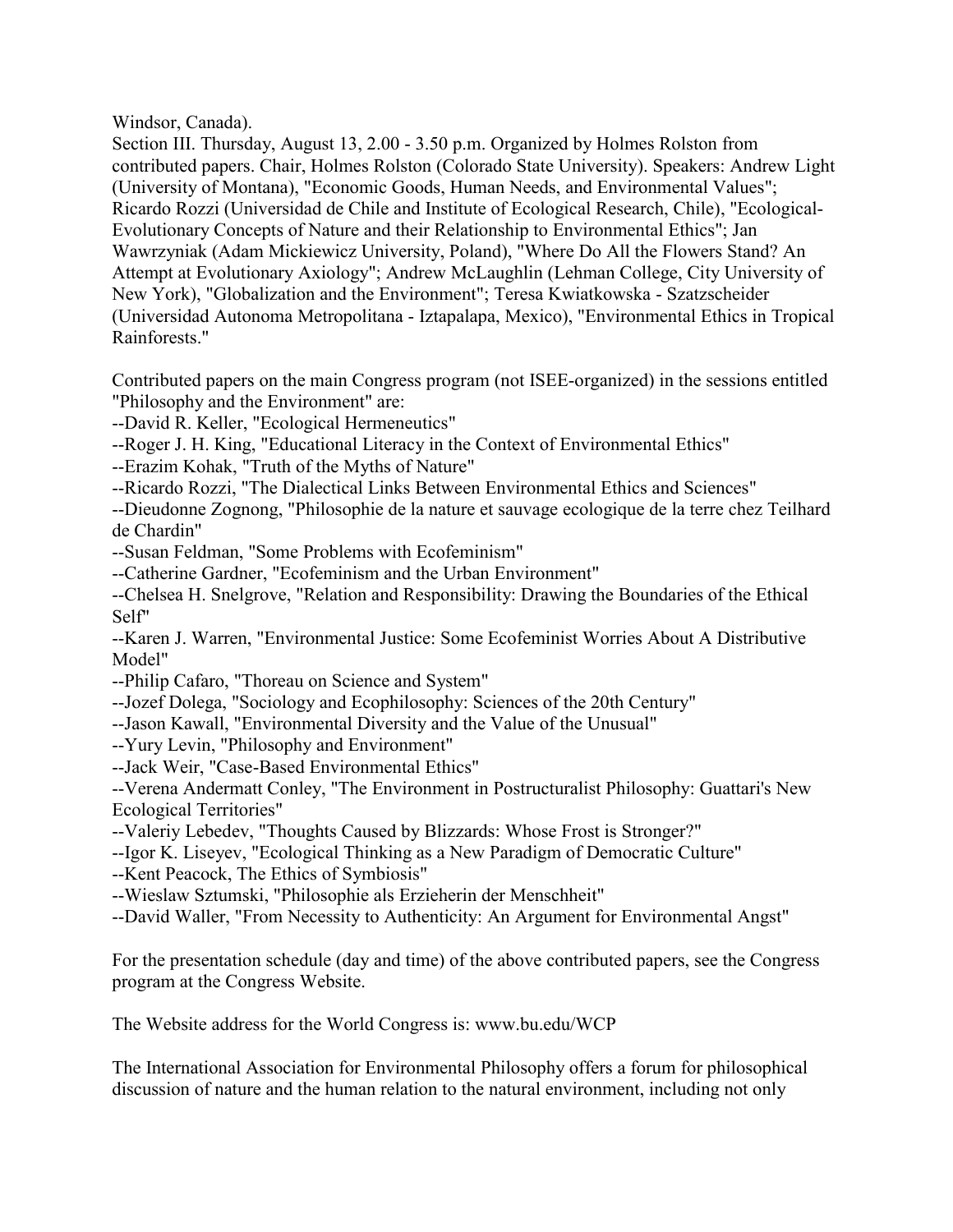environmental ethics, but environmental aesthetics, ontology, theology, the philosophy of science, political philosophy, ecofeminism, the philosophy of technology, and other areas. A particular emphasis will be Continental philosophy and phenomenology and the contribution this can make to environmental philosophy. A first program meeting will be held 11 October 1998 in Denver. A Website address is:

http://www.utc.edu/~iaep/

The president is Bruce Foltz, Eckerd College, 4200 5th Ave, South, St. Petersburg, FL 33733. Email: bfoltz@aol.com

Dues are \$15 US, payable to Kenneth Maly, Dept. of Philosophy, University of Wisconsin, La Crosse, 1725 State Street, La Crosse, WI 54601.

Warwick Fox is now in place at the Centre for Professional Ethics, University of Central Lancashire, Preston, PR1 2HE, UK. He has recently given seminars at Middlesex University and Lancaster University. Along with Robin Attfield, Mary Midgley, and Piers Stephens, he was one of four speakers at a conference organized by KeeKok Lee at Manchester University on 1 May During the spring semester, Fox is running a course on Values and the Environment with an enrollment of 65. Tel: (01772) 89 2546. Fax: (01772) 89 2942. Email: w.a.fox@uclan.ac.uk (Note: this is a correction of the email address announced in the previous Newsletter [Winter 1997]).

Aldo Leopold's portrait in alfalfa. Stan Herd, the crop artist, has been commissioned by Wes Jackson, The Land Institute, Salina, Kansas, to create a portrait of Aldo Leopold in an alfalfa field in commemoration of the 50th anniversary of Leopold's death. This will be done by appropriate mowing, and the portrait will be visible from the air. Stanley J. Herd is the author of Crop Art and Other Earthworks (NY: Harry Abrams, 1994).

David Boonin has taken a tenure track position at the University of Colorado, Boulder, where he will teach environmental ethics, replacing Dale Jamieson, who has moved to Carleton College.

All India Bioethics Association. This is a newly formed association for the promotion of bioethics, including environmental ethics, in India. Contact: Professor Jayapaul Azariah, No. 3, 8th Lane, 5th Cross Street, Indira Nagar, Chennai 600 020, India. Azariah is professor and chair, Department of Zoology, University of Madras. E-mail: jazariah@unimad.ernet.in. Fax 91-44- 4910910. (Chennai is the restored Tamil name for the city long known as Madras.) The Association conducted in January a series of six seminars in bioethics at key locations in India, including the National Law University at Bangalore and the All India Institute of Medical Sciences, New Delhi. Holmes Rolston was on the international team of four persons conducting the seminars.

ISEE's New Contact Person for Western Europe is Martin Drenthen. He succeeds Prof. Wouter Achterberg, who has resigned. Prof. Achterberg served as ISEE contact person since the Society was founded. Thanks to Prof. Achterberg for many years of service! Drenthen is currently working as a junior researcher at the Center for Ethics of the University of Nijmegen (CEKUN), the Netherlands. The Centre has three lines of research, one of which is "the concept of nature in applied ethics." This line focuses on environmental ethics, animal ethics, and health care ethics. Drenthen will soon finish his PhD project on the significance for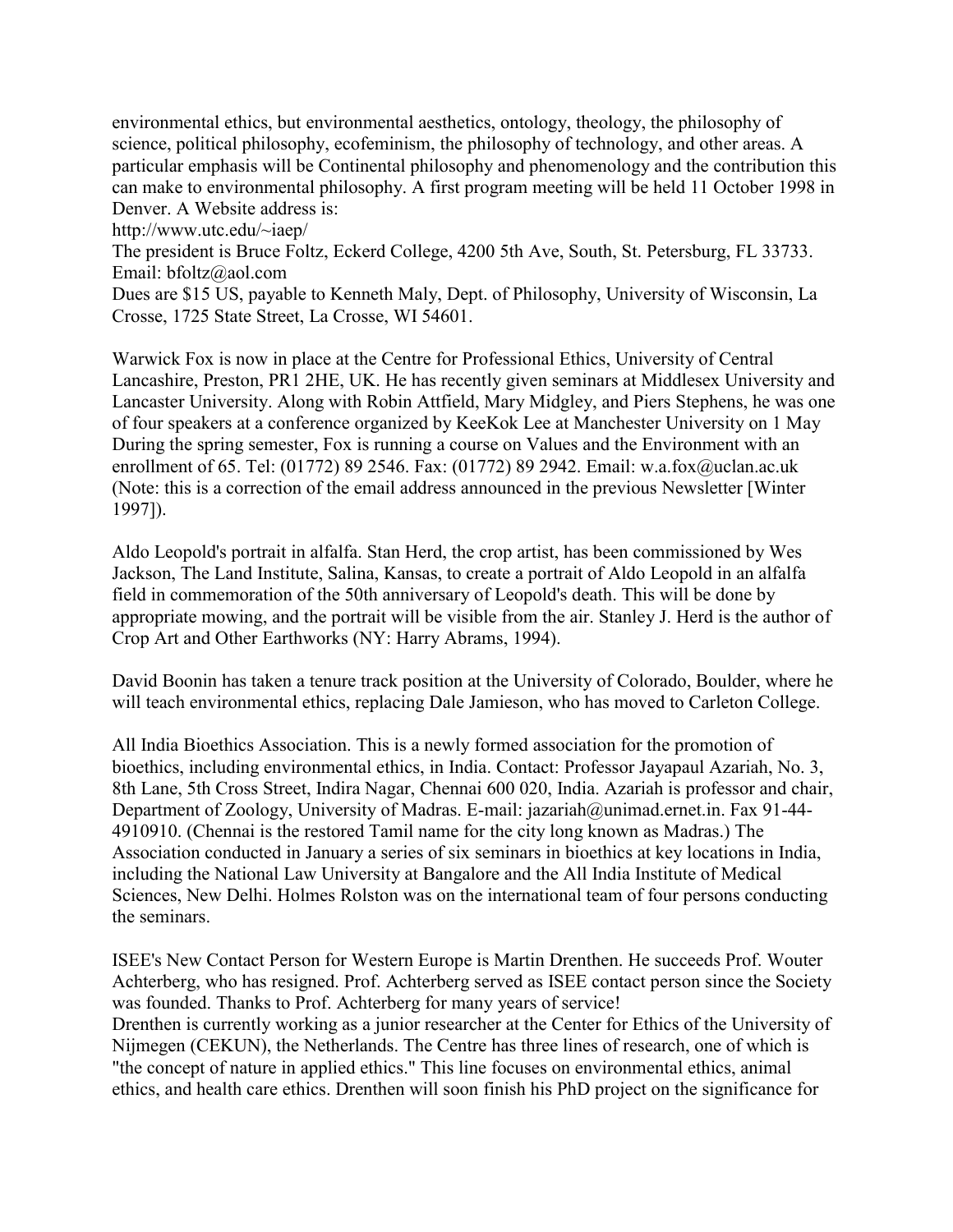current environmental ethics of Friedrich Nietzsche's critiques of morality and philosophy of nature.

Information about Drenthen's project is at: http://www.kun.nl/phil/english/members/drenthen.html A description of all research projects at the Center for Ethics of the University of Nijmegen can be found at: http://www.kun.nl/phil/english/programs/cekun.html The Website of the Faculty of Philosophy of the University of Nijmegen is: http://www.kun.nl/phil Drenthen can be contacted at: Center for Ethics University of Nijmegen (CEKUN), Postbox 9103, 6500 HD Nijmegen, The Netherlands; Tel: 31 (country code) 24 (city code) 3612751 (Office); Fax: 31-24-3615564; Email: mdrenthen@phil.kun.nl; Webpage: http://www.kun.nl/phil/english/members/drenthen.html

Andrew Light will be taking a new position starting this Fall as Assistant Professor of Philosophy and Environmental Studies at the State University of New York at Binghamton. Part of his position will involve the creation of an environmental philosophy emphasis in the philosophy department's already established PhD program. As of July 15, his address (and the address of his journal, Philosophy and Geography) will be: Andrew Light, Department of Philosophy, State University of New York at Binghamton, P.O. Box 6000, Binghamton, NY 13902-6000 USA, Tel. 607-777-2295, Fax: 607-777-2734, Email: alight@binghamton.edu

Greetings from the Syllabus Project! The Environmental Ethics Syllabus Project continues, with course syllabi by philosophers and others from around the world. Seventy-five different courses are listed, and they can be searched in different ways, by instructor, title, and so on. The address of the Syllabus Project is:

http://forest.bgsu.edu/ISEE

To keep contributors informed of new course information and additions to the Syllabus Project, all contributors of a syllabus will automatically receive a new on-line serial (ISSN: 1098-5328) via quarterly emails (at the end of the months of March, June, September, and December). To unsubscribe, please send email to: rhood@bgnet.bgsu.edu

Volume 2, Issue 1 (January, February, March 1998) contains updates of new courses added: --Kisner, Environmental Ethics,

http://forest.bgsu.edu/ISEE/WendellKisner/KisnerEnvironmentalEthics.htm

- --Sterba, Environmental Ethics, http://forest.bgsu.edu/ISEE/JamesSterba/SterbaPhil247.htm
- --Epstein, Environmental Ethics, http://forest.bgsu.edu/ISEE/RonEpstein/RonEpsteinEES98.htm
- --Nelson, Environmental Ethics, http://forest.bgsu.edu/ISEE/RonEpstein/RonEpsteinEES98.htm

--Bissell, Environmental Values and Ethics (Distance Learning),

http://forest.bgsu.edu/ISEE/SteveBissell/

BissellEPM4400Distance.htm

Cordially submitted by Robert L. Hood, Coordinator of the Syllabus. Address: Department of Philosophy, Bowling Green State University, Bowling Green, Ohio 43402-0222, Email: rhood@bgnet.bgsu.edu). (Thanks to Robert for all the work he's done on the Syllabus Project.)

A workshop for environmental scientists and professionals will be held Sept. 18-20, 1998, at the University of North Texas. Speakers will include J. Baird Callicott, Eugene Hargrove, and John Lemons (University of New England). For more information, contact Prof. Hargrove (address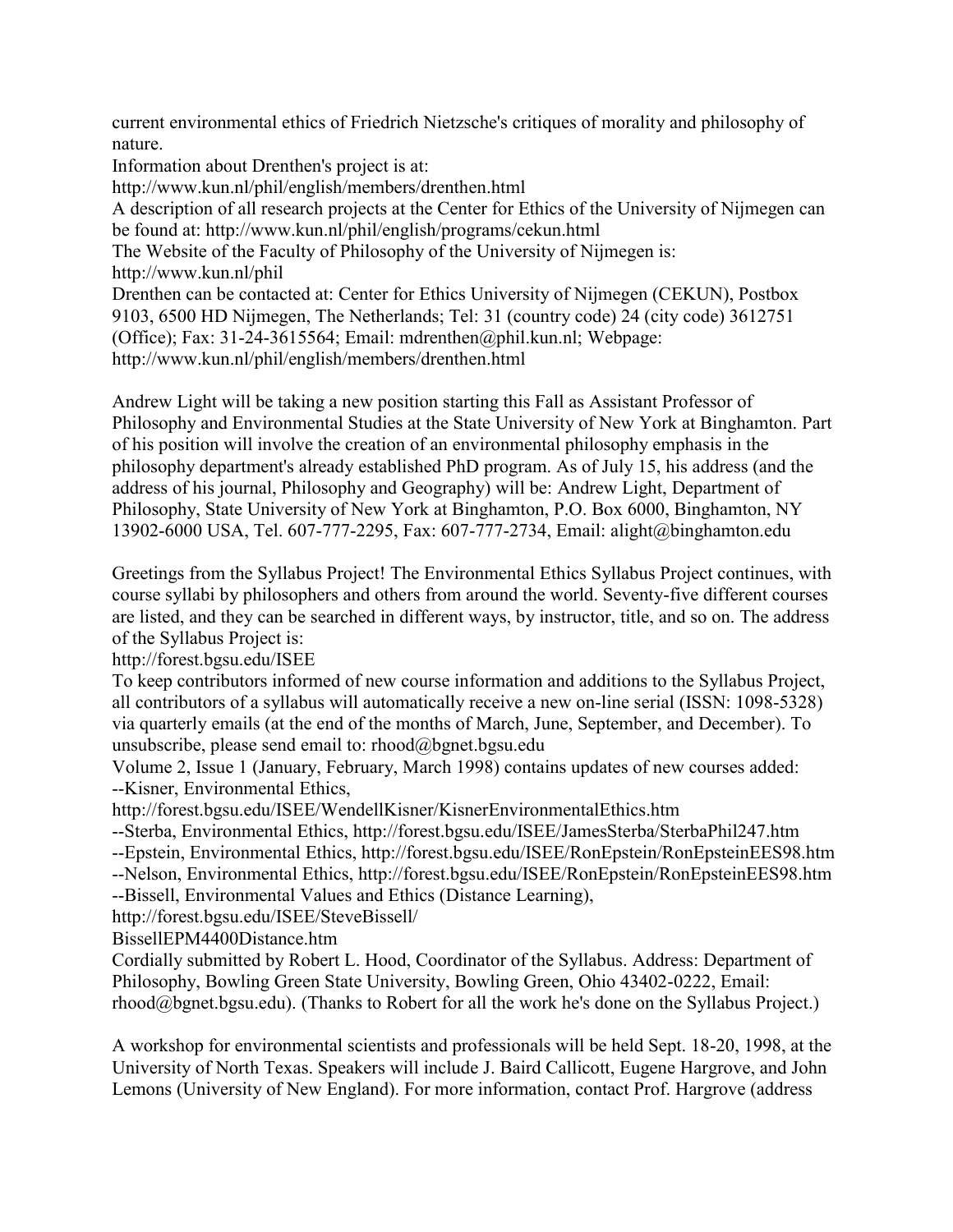above).

The Encyclopedia of Animal Rights and Animal Welfare will be available from Greenwood Press within a few months (it may already be off the press). Edited by Marc Bekoff, a biologist at the University of Colorado, this one-volume reference work provides essays by recognized authorities in the field, addressing the many issues of animal rights and animal welfare. The Foreword is by Jane Goodall. For more information, contact Marc at EPO Biology, University of Colorado, Boulder, Colorado 80309-0334 USA; marc.bekoff@colorado.edu

Goddard College and the Institute for Social Ecology announce their Summer 1998 program of courses, practica, lectures, and seminars:

May 28-June 21 Planning, Design and Construction for Sustainability

June 25-July 24 Ecology and Community

BA and MA courses start in June. Areas of study include social ecology, land use, politics and activism, ecofeminism, ecological technology, organic agriculture, environmental racism, art and culture, sustainable communities, and more. Faculty will include Murray Bookchin, Daniel Chodorkoff, Chaia Heller, Brian Tokar, Grace Gershuny, Beveral Naidus, Bob, Spivey, Cindy Milstein, Sam Clar, Janet Biehl, and others. For more information, contact Claudia Bagiackas, Associate Director, Institute for Social Ecology, P.O.Box 89, Plainfield, Vermont 05667 USA; Tel: 802-454-8493.

The Sierra Institute will offer several summer field courses. All courses are available for credit through Environmental Studies at the University of California, Santa Cruz. The Institute is an interdisciplinary natural history field program directed by biologist Ed Grumbine and is affiliated with the University of California Extension in Santa Cruz. Courses include: Mountain Ecology-The High Sierra; Olympic Wilderness-Nature Philosophy; Mountana Rockies-The Wild Divide; Spirit of the Mountains-Idaho Wild; Colorado Plateau-Native American Culture and Prehistory; Wild in the San Juans-Conserving Colorado's Biodiversity; Salmon Dreams-Wild Nature and Culture in North Coast California. Most of the courses begin June 23 and conclude mid-August; UC Santa Cruz is on the quarter system. Enrollments are limited, and applications must be submitted by April 23rd. For specific dates, locations, faculty, fees, etc., contact: Sierra Institute, University of California Extension, 740 Front St., Suite 170, Santa Cruz, CA 95060; Tel: 408- 427-6618; Email: sierrai@cats.ucsc.edu; Website: www.ucsc-extension.edu/unex.bio/sierra.html

# **CONFERENCES AND CALLS FOR PAPERS**

CALL FOR PAPERS. The Society for Applied Philosophy, Annual Conference, in Conjunction with ISEE. 27-29 June 1999. Mansfield College, Oxford University, UK. Theme: "Moral and Political Reasoning in Environmental Practice."

The aim of the conference is to explore ethical and political issues raised by environmental practices ranging from activism to government regulation. It will include discussion of the values implicit in environmental practices, and of the ethical justifications for and criticisms of schemes of justice and rights in relation to environmental issues.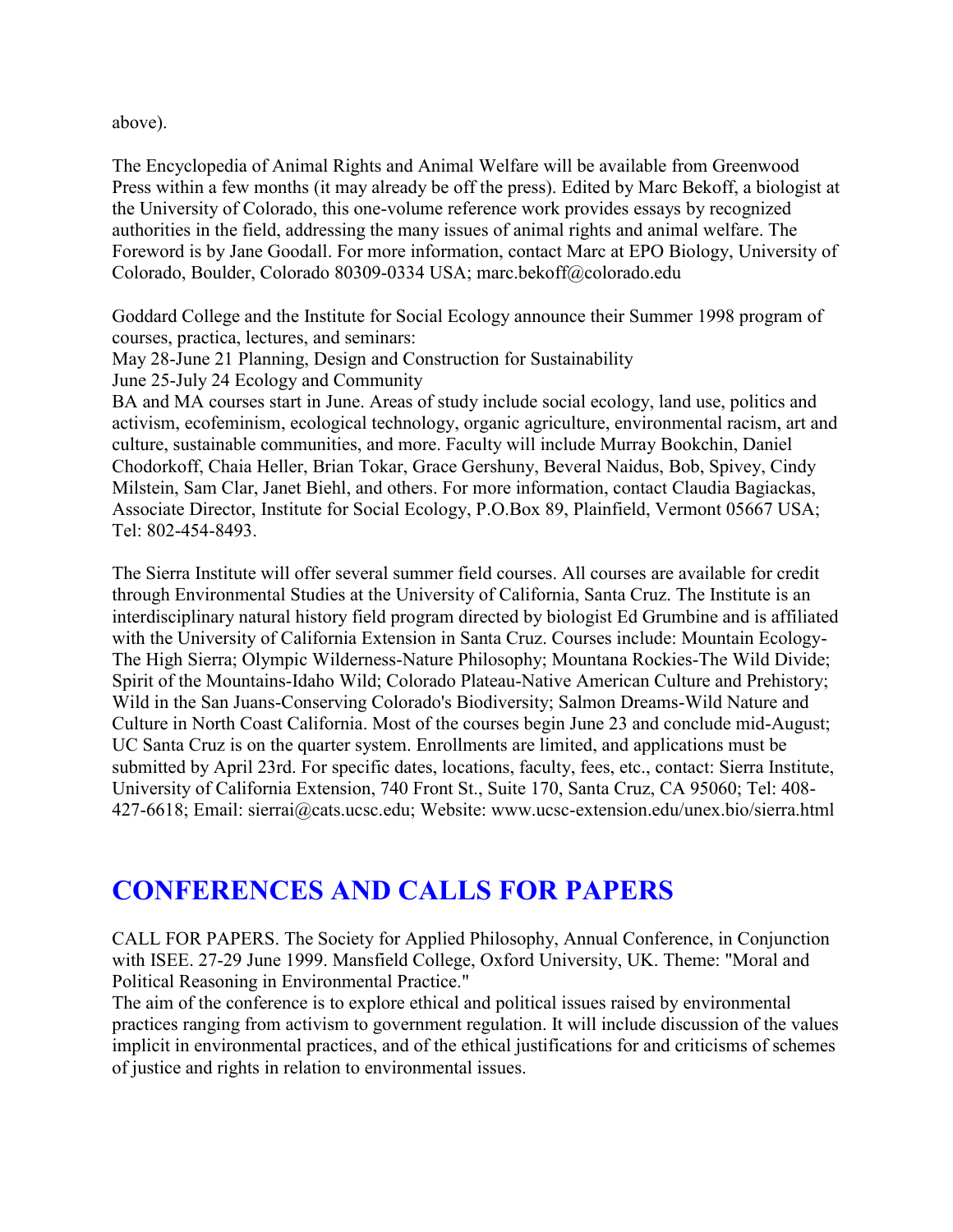The conference will be organized around three main themes, and contributions are invited on any of the following topics: 1. Politics vs. Philosophy: Environmental philosophy and environmental practice. The political framework of environmental theory. Political Ecology and Political Philosophy. Community values and environmental problems. 2. Justice, Non-Humans & Future Generations: Environmental Justice. Schemes of Justice and Future Generations. Overlapping concerns between humans and non-humans. Environmental Racism. 3. Arguing From Cases: Generalizing from examples. Top-down vs. Bottom-up theorizing. Theorizing for/with grassroots activism. Motivating green morality. Problems with meta-ethics in environmental philosophy. Specific case studies of any of the topics mentioned above.

Keynote speakers for the conference will be Brian Barry (Professor of Political Science, London School of Economics and Political Science) and Henry Shue (Hutchinson Professor, Program on Ethics & Public Life, Cornell University).

Conference Program Advisors are Avner de-Shalit (Department of Political Science, Hebrew University of Jerusalem) and Andrew Light (Departments of Philosophy and Environmental Studies, State University of New York, Binghamton).

Offers of papers (not exceeding 30 minutes presentation time) are invited under the above headings. Abstracts should be sent to Prof. Andrew Light, SAP/ISEE Conference, Department of Philosophy, SUNY Binghamton, Binghamton, NY 13902-6000. FAX: 607-777-2734. E-mail (after July 15): alight@binghamton.edu. The deadline for proposals is 29 November 1998. The conference fee, inclusive of meals and accommodation, will be in the region of £130, with some subsidised places for the unwaged (including students). Places can be reserved by sending a deposit of £10 (cheques payable to the Society for Applied Philosophy) to the Conference, payable to the Society for Applied Philosophy) to the Conference, Co-ordinator, Adam Hedgecoe, Dept. of Science and Technology Studies, University College London, Gower Street, London WC1E 6BT (tel: 0171 387705 ext.2094).

CALL FOR PAPERS. European Congress on Agricultural and Food Ethics. 27-29 September 1998. Wageningen, the Netherlands. Sponsored by the prospective European Society for Agricultural and Food Ethics (EUR-SAFE, to be established in 1998). In most highly industrialised European countries, the relationship between society and agriculture is changing. In most of the old members of the EU, the societal need for food security is being met. This creates a challenge for European agriculture to grow to sustainability, to harmony with multifunctional land-use, to integrated rural development and a need to cope with rapid changes in global markets: markets which will be fully demand-driven, strongly consumer-oriented and with the tendencies of openness and loss of trade barriers.

The Congress will bring together philosophers, ethicists, scientists and policy-makers in government, industry and NGO's who work in the field of agriculture and who are keen to cooperate in non-dogmatic and open academic discussion on value-questions in agricultural praxis, science and policy. Invited speakers and commentators from several European countries will identify and analyze the important ethical questions in agricultural praxis, science and policy.

Contributed papers are needed for workshop-sessions, which will be on three general topics: (1)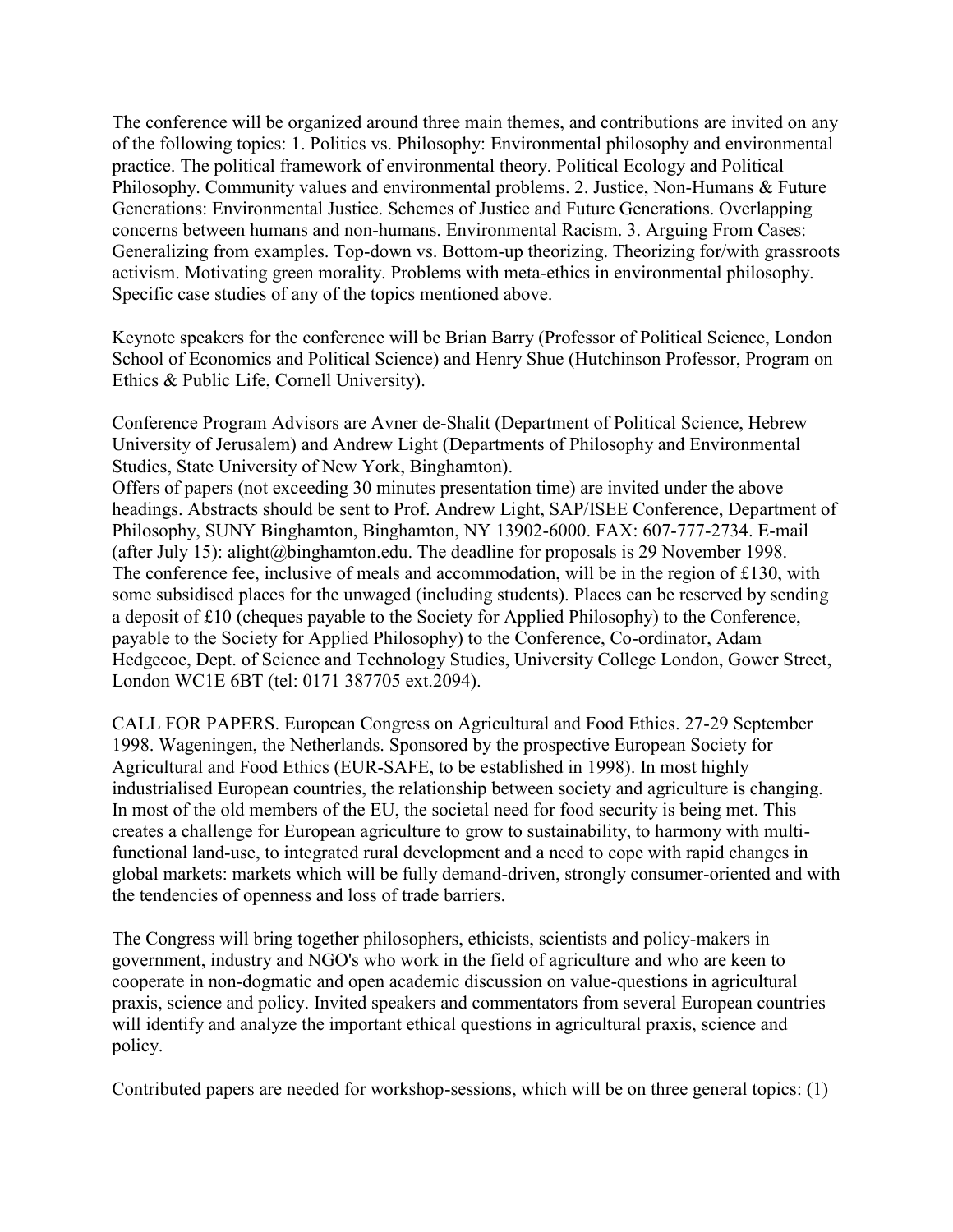ethical limits in the use of natural resources and the use of animals; (2) ethical questions concerning the use of (bio)technology for solving the world's food dilemmas, and (3) professional ethics in agricultural science and industries. The programme-committee will select the papers on the basis of abstracts. Abstracts of 300 to 400 words should be submitted to the Congress Office before June 1, 1998. By July 15, authors will be informed about acceptance. Guidelines for full papers (oral presentations) will be given. After being refereed, accepted papers will be published in a special issue of the Journal Agricultural and Environmental Ethics. QUERIES on the scientific programme: Centre for Bio-ethics and Health Law, Utrecht University, Frans W.A. Brom, Heidelberglaan 2, NL-3584 CS Utrecht, Telephone: +31 30 2534399, Telefax: +31 30 2539410, E-Mail: fbrom@ggl.ruu.nl. REGISTRATION and all correspondence: Congress Office, Wageningen Agricultural Univiversity, Joost Meulenbroek, Costerweg 50, NL-6701 BH Wageningen, Tel: +31 317 482029, Fax: +31 317 484884, E-Mail: Joost.Meulenbroek@Alg.VL.WAU.NL

A conference on the theme "Against `Against Nature'" was held on 1 May 1998 at the International Society House of the University of Manchester, UK. The conference was sponsored by the Centre for Philosophy and the Environment, University of Manchester. Speakers included: Robin Attfield (University of Wales, Cardiff), "Global Warming and `The Brotherhood of Man'"; Warwick Fox (University of Central Lancashire), "The Green Crusade, Its Opposition, and Environmental Ethics"; Mary Midgley (Free Lance Philosopher), "Who and What Is Gaia?"; Piers Stephens (University of Manchester), "Nature, Purity, Instrumentalism: Towards a Conceptual Clarification."

CALL FOR PAPERS. The Bucknell Review, a biannual, multidisciplinary journal, invites critical or creative essays for a special issue on feminist literary ecocriticism (contracted to appear in the year 2000). Deadline: 15 January 1999. Earlier submissions are encouraged. For suggestions of topics, style guidelines, and so on, contact: Glynis Carr, Department of English, Bucknell University, Lewisburg, PA 17837, Tel: 717-524-3118, Email: gcarr@bucknell.edu

The Hastings Center and the American Museum of Natural History (AMNH) will hold a conference on "Restoring Wolves to the Adirondacks: Civic Democracy and Obligations to Future Generations," October 21-23 at the AMNH in New York City (79th and Central Park West). The conference will feature invited speakers and panelists discussing biological, political, and ethical dimensions of wolf reintroduction to Adirondack Park. Details will be available in the next Newsletter. Invited papers only. For information, contact the project co-director: Virginia Ashby Sharpe, PhD, Associate for Biomedical and Environmental Ethics, The Hastings Center, Garrison, NY 10524-5555, Tel: 914-424-4040, Fax: 914-424-4545, Email: sharpeva@thehastingscenter.org

European Conference in Agricultural and Food Ethics. 4-6 March 4 1999. The Wageningen Agricultural University, the Netherlands. Intended for academic scholars and policy-makers, governmental and nongovernmental. Invited speakers and commentators from several European countries will identify and analyze the important ethical questions in agricultural praxis, science, and policy. Suggested topics for contributed papers: the persistence of hunger in the world; the environmental damage caused by agricultural practices; preserving biodiversity in local and global contexts; new (bio)technologies regarding food, animals, the environment, and society at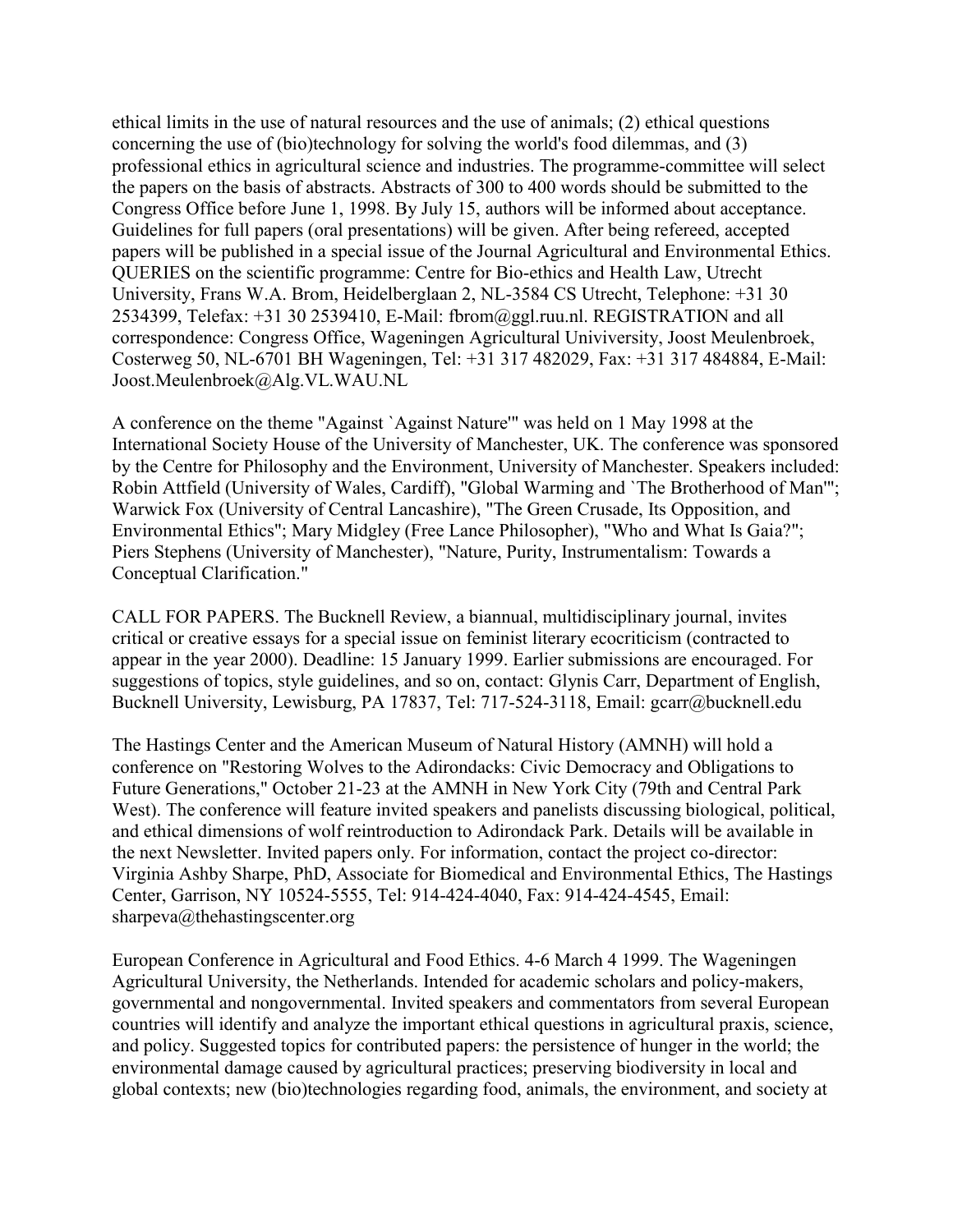large; consumer trust and industrial trustworthiness in food safety and food ethics; animal welfare and animal health in intensive husbandry systems; questions concerning human health. For more information: http://www.theo.uu.nl/eur-safe; or Dr. Frans W. A. Brom, Centre for Bioethics and Health Law, Utrecht University, Heidelberglaan 2, NL-3584 CS Utrecht, Email: FBrom@theo.uu.nl

"Global Integrity Project" will meet at the World Bank, 8-11 July 1998. Group collaborators Ernest Partridge, Mark Sagoff, Robert Goodland, William Aiken, Don Brown, James Sterba, Jim Karr, Robert Ulanowicz, Colin Soskolne, Peter Miller, Philippe Crabbe, and others will be present. Invited speakers/guests are Theo Colborn, Rachelle Hollander, Margaret Mellon, and Herman Daly.

CALL FOR PAPERS: American Philosophical Association, ISEE Group Sessions. The annual deadlines for paper submissions for the ISEE sessions regularly held at the three divisional meetings of the American Philosophical Association are:

--Eastern Division: February 1st

--Central Division: September 1st

--Pacific Division: September 1st

For specific dates and locations, see "Events" (below).

--Submit Eastern Division proposals to Kristin Shrader-Frechette (ISEE Vice President-President Elect), Department of Philosophy, University of South Florida, 4202 East Fowler Avenue, CPR 259, Tampa Florida 33620 USA; Tel: 813-974-5224 (Office), 813-974-2447 (Dept); Fax: 813- 974-5914. For the December 1999 meeting: Two sessions are being planned: recent important books on environmental ethics, and submitted papers. Please send proposals and papers as soon as possible.

--Submit Central Division proposals to Laura Westra (ISEE Secretary), Dept of Philosophy, University of Windsor, Windsor Ontario N9B 3P4 CANADA; Tel: 519-253-4232; Fax: 519-973- 7050.

--Submit Pacific Division proposals to Ernest Partridge, P.O. Box 9045, Cedar Pines Park, CA 92322 USA. Tel: 909-338-6173. Fax: 909-338-7072. Email: gadfly@igc.org

CALL FOR PAPERS. "Wilderness Science in a Time of Change." University of Montana, Missoula, 23-27 May 1999. Possible topics include wilderness values, policy, ethics, and science, changing societal definitions of wilderness, wilderness management. Contact: Natural Resource Management Division, Center for Continuing Education, University of Montana, Missoula, MT 59812. 406/243-4623. 888/254-2544 Email: ckelly@selway.umt.edu. www.wilderness.net

The 9th Annual Environmental Writing Institute will be held 20-25 May 1998 in Montana's Bitterroot Valley. This year's Director will be naturalist and writer Rick Bass. The Institute is cosponsored by the University of Montana's Environmental Studies Program and the Teller Wildlife Refuge, Inc. For more information, contact: Hank Harrington, Environmental Studies Program, University of Montana, Missoula, MT 59812 USA; Tel 406-243-2904; Email: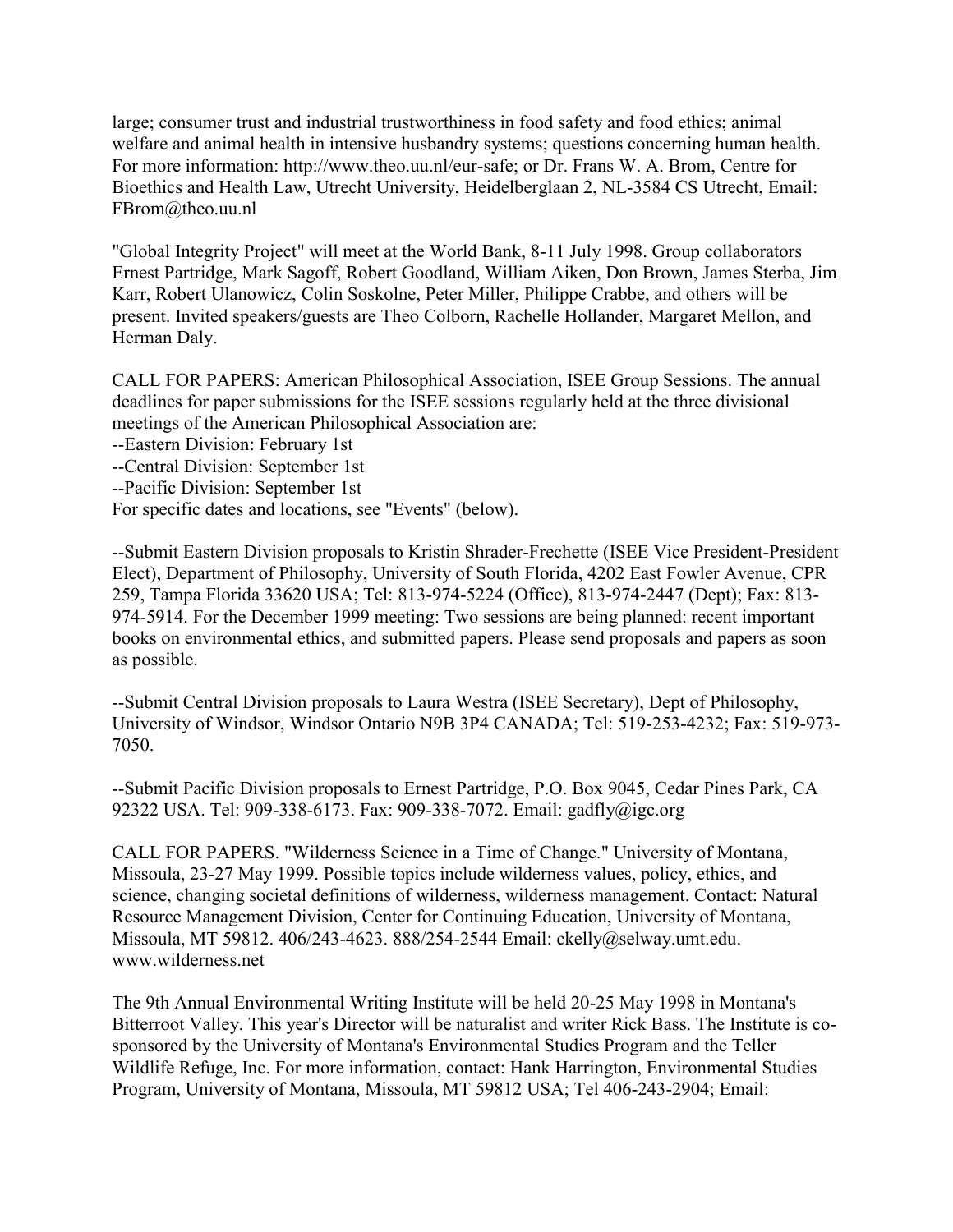hrh@selway.umt.edu; Website: http://www.umt.edu/ewi/EWIPAGE.HTML The 9th Global Warming International Conference & Expo (GW9) will be held at the Hong Kong University of Science and Technology (HKUST), June 8-11, 1998, Hong Kong. A distinguishing feature of the GW Conference is its commitment to Resource Management policy and techniques. Sound resource management is seen by the GW Program Committee as the ultimate method for mitigating global warming and facilitating the sustainable growth of the world's economy. Over 200 papers and panels will address global and regional resource conservation and resource management methods, addressing agricultural, forestry, mineral, material, transportation, energy, water, and other resources. For additional information, contact Prof. Sinyan Shen, Chair, International Program Committee, Global Warming International Center (GWIC) USA, PO Box 5275, Woodridge IL 60517 USA, Tel 1-630-910-1551, FAX +1- 630-910-1561. The GWIC USA Website can be located by searching via Yahoo for "Global Warming International Conference."

The Canadian Society for the Study of European Ideas. 8th Annual Conference, in conjunction with the Congress of the Social Sciences and Humanities, at the University of Ottawa, Ottawa, Ontario, May 27-28,1998. A session is being planned on "Asethetics of Nature in Hybrid Spaces." Possible topics for the session are landscape architecture, gardens, earthworks, reclamation artworks, and nature restoration. Abstracts are due February 15th. Papers of 12 pages (20 minutes reading time) are due by April 1st. Architecturally oriented papers should be sent to Prof. Rafael Gomez-Moriana, Faculty of Architecture, University of Manitoba, Winnipeg, Manitoba R3T 2N2 CANADA; Tel: 204-474-6794; Fax 204-474-7532; Email: gomezmor@cc.umanitoba.ca. Philosophically oriented papers should be sent to Prof. Thomas Heyd, Dept. of Philosophy, University of Victoria, Victoria, British Columbia V8W 3P4 CANADA; Email: theyd@uvvm.uvic.ca

A conference on "Philosophy and Ecology: Greek Philosophy and the Environment" will be held in Samos, Greece, 23-28 August 1998. Organized by Prof. K. Boudouris, University of Athens, International Society for Ancient Greek Philosophy (IAGP and SAGP-USA). Contacts: Prof. Tom Robinson, Philosophy, University of Toronto, Toronto, ON M5S 1A1, CANADA; Tel: 416-978-2824; Fax: 416-978-8703; Email: tmrobins@epas.utoronto.ca; and Prof. Laura Westra, ISEE Secretary, address below.

# **ISSUES**

Bioprospecting in Yellowstone National Park. Park authorities have now set a policy that scientific research without expectation of commercial results is free, but that research in expectation of commercial results must enter into a "shared benefits contract," by which the park will receive a set amount of cash and a percentage of royalties from any future successful applications resulting from the research. There is great interest the thermophiles, especially since Thermus aquaticus, or "tac" was used to develop the polymerase chain reaction, a process worth many millions of dollars. Craig Elliott, "New Frontiers: Thermal Pools May Hold Many Secrets," Wilderness Profile (Newsletter of the Yellowstone Association), 13 (no. 1, Spring 1998):1-4.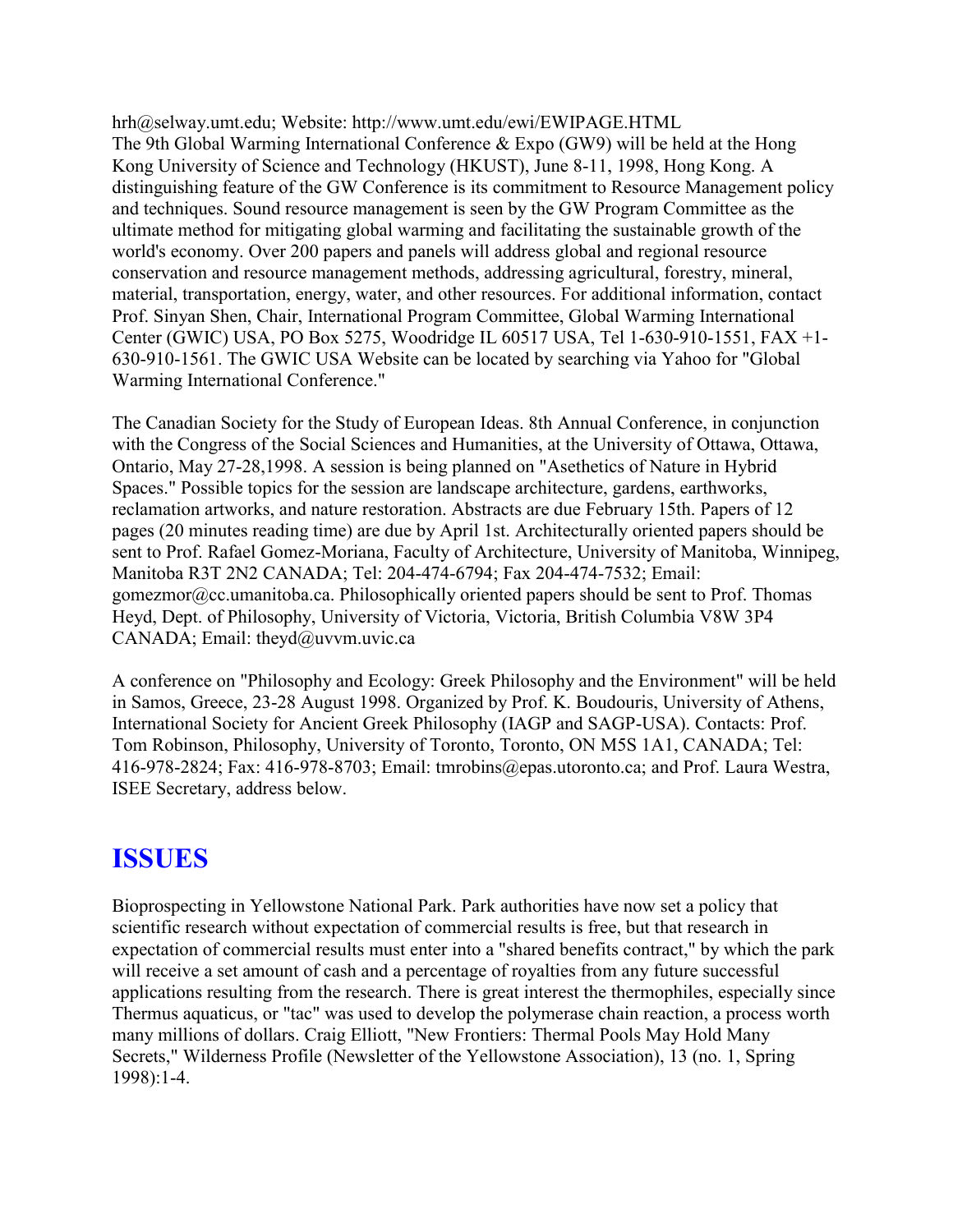Brazil wants to cut of its biological bounty. The Brazilian Senate is trying to pass legislation to ensure that Brazil's citizens share in any profits from crops or medicines derived from the biological wealth of the Amazon. But the legislators are finding it difficult to be precise about who should benefit, who has rights to the biodiversity, differentiating between scientific collecting and bioprospecting, and wondering whether such legislation will stimulate or discourage bioprospecting. Lingering in memory is still-smoldering anger from the early 1900's when rubber trees were transplanted to Southeast Asia, which the Brazilians widely regarded as being stolen. Elizabeth Pennisi, "Brazil Wants Cut of Its Biological Bounty," Science 279(1998):1445.

Weeds on Montana public lands. All hay, grain, straw, cubes, or pelletized food used for stock on Montana Forest Service and Bureau of Land Management public lands must be certified as noxious weed free, by a policy that went into effect October 8, 1997. This applies to recreational uses, hunters, outfitters, ranchers with grazing permits, and contractors who use straw for reseeding or erosion control purposes. An estimated 6 million acres of National Forest and 8.5 million acres of BALM lands already contain harmful weeds, largely introduced by livestock, which are spreading to another 10-14 percent of these lands yearly.

Environmental Racism: BFI vs. Titusville, AL. On 30 January 1998, the Alabama Supreme Court reversed its earlier decision favoring Browning Ferris Industries (BFI). In its earlier decision, the Court overturned a lower court judgment against BFI, stating that the lower judgment was not in the public interest but only in the economic interests of the African-Americans in Titusville, Alabama. BFI is a company with a history of placing garbage facilities in African-American neighborhoods. A paper on the BFI-Titusville case, by Laura Westra, is in Faces of Environmental Racism, edited by Westra and Peter Wenz (Rowman & Littlefield, 1995). The lawyer for the Titusville neighborhood association, David Sullivan, used the book as an "exhibit" in the case. In the reversal, which was a ruling against BFI, the company was denied permission to operate its new facility in Titusville, even though the facility had been built. The facility is across from a school and a children's playground. Sullivan asked Westra to outline why the case involved the "public interest" as required by US law. Using Westra's arguments, Sullivan's appeal eventually succeeded. This decision by the Alabama Supreme Court is an important victory for minorities everywhere, whose interests have often been dismissed as "only economic" or as involving only a few people. Congratulations--and thanks--to David Sullivan and Laura Westra. (The document and the court's ruling are available from Westra [address below] or Sullivan [in Birmingham, AL]).

Patents on Human-Animal Chimeras? Cellular biologist Stuart Newman and anti-biotechnology activist Jeremy Rifkin are seeking a patent on creatures that are part human and part animal (as well as a patent on a process of making such hybrids). They have not made such creatures and have no intention of doing so. Rather, their aim is to reignite debate about the morality of patenting life forms and engineering humans, activities they believe to be immoral. Patents are available on the basis of detailed descriptions of an invention, even if it is not made or used. They give owners exclusive 20-year rights to their inventions, and Newman would use the patent to block anyone else from commercializing such processes or creatures. To date, 79 animal patents have been issued, including patents on birds, fish, and sheep.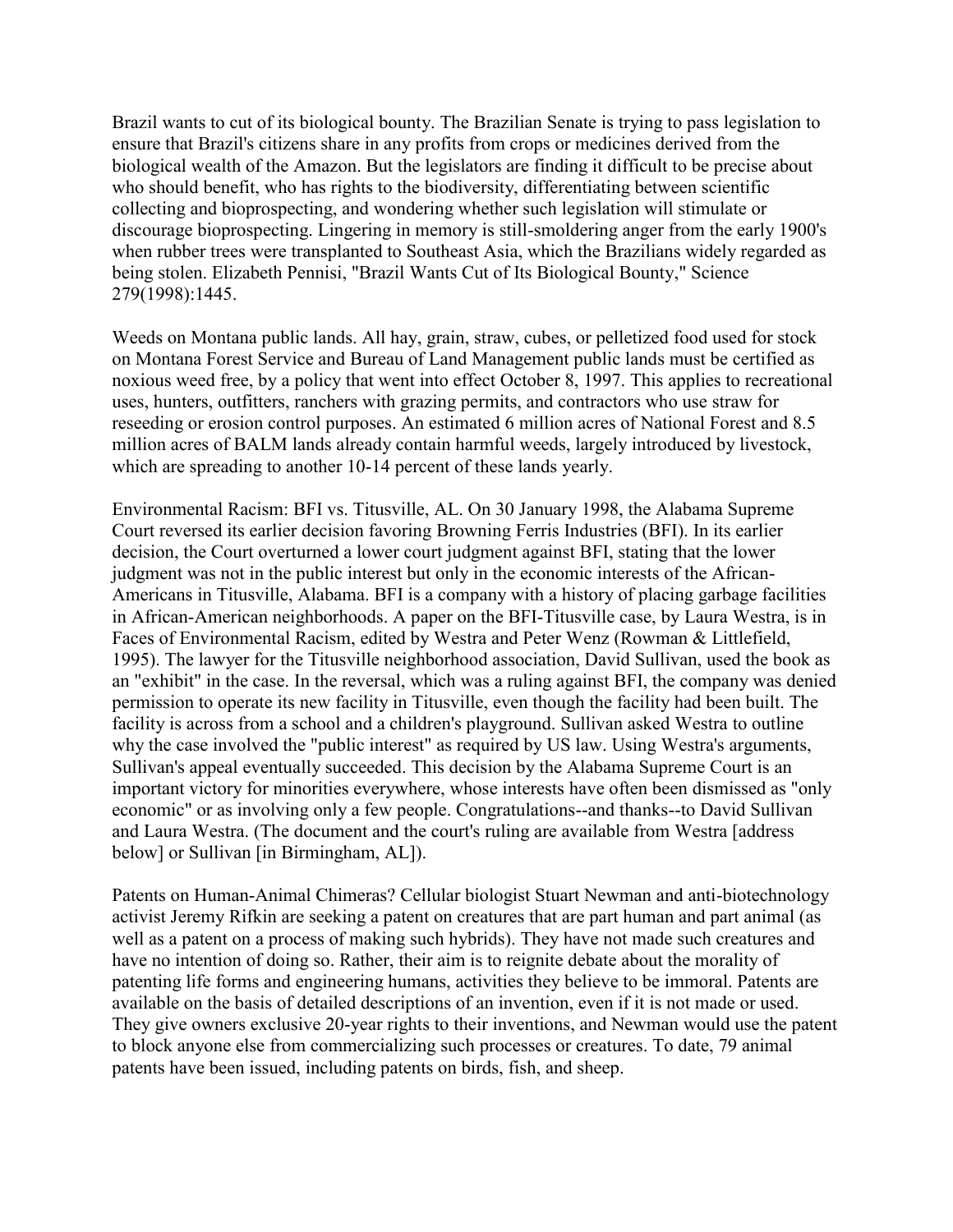Patents are not allowed on human beings, because the patent office has ruled that this would violate the 13th Amendment to the Constitution which bans slavery. But a number of patents have been issued for human genes and cell lines, as well as for animals that contain human genes and cells. The question these activists are forcing is: How human must something be before patents will be denied? The application is for a technique that mixes human embryo cells with embryo cells from some other animal (such as a monkey or ape) and then transfers the fused single embryo into a surrogate mother (human or other animal). The method is an updated version of one that ten years ago successfully produced "geeps," creatures that were part goat and part sheep. Because people and monkeys are more closely related to each other than sheep and goats, Newman believes the technique would work to produce human-animal chimeras of unpredictable nature. Such creatures might be useful for understanding human development, as organ donors, and for toxicity testing of human tissues.

Unlike the European patent office that can reject patents on moral grounds, the U.S. patent office is not empowered to take ethical criteria into account. The hope is that the courts and Congress will rethink the current liberal policy concerning patenting of life forms. See Rick Weiss, "Patent" Sought on Making Part-Human Creatures," Washington Post (4/2/98): A12.

Humans threatening 1 in 8 plant species. Worldwide, 1 in every 8 species of plant is threatened with extinction; in the U.S., the rate is nearly 1 in 3. So says a new report from the International Union for the Conservation of Nature, an authoritative body composed of scientific organizations and governments that has been keeping a Red List of threatened species since 1960. A twenty year assessment by botanists and conservationists led to 34,000 plant species being added to the Red List. (There are 270,000 known species of plants.) The two main causes of the endangerment are habitat loss (due to agriculture, logging, and development) and exotic species (invasions of plants from one part of the world that crowd out native species in another part).

Ninety percent of the plants on the list are native to only one country, thus making them especially vulnerable. The U.S. rate is so much higher because plants were likely better surveyed there than elsewhere. Two years ago the union placed nearly one quarter of mammals species and 11 percent of birds on the list. Ecologist Stuart Pimm claims that the latest report is one more piece of evidence that "a whole chunk of creation is at risk." "All the evidence is that the destruction is continuing at an accelerating pace." See William K. Stevens, "One in Every 8 Plant Species Is Imperiled, A Survey Finds," New York Times (4/9/98): A1.

Climbers clear trash from Everest. A team of Americans plans to climb 29,000-foot Mount Everest to pick up the trash that has been left by previous climbing expeditions. Since Sir Edmund Hillary and Sherpa Tenzing Norgay first reached the summit of the world's highest peak in 1953, hundreds have followed in their footsteps. Climbing at that altitude without oxygen is exceedingly difficult and dangerous, so many carry 18 inch long canisters of oxygen weighing 10 pounds each. Common practice has been to throw the empty canisters away, instead of packing them out. Climbers do not want to carry unnecessary items when their lives are in jeopardy and when a single footstep can take eight breaths. The Nepalese Government has threatened to fine climbers who fail to take out their garbage and this has helped to reduce refuse at the 17,600-foot base camp. But the highest camp, 3000 feet below the summit, is littered with hundreds of oxygen bottles. The team of American climbers plans to bring these bottles back and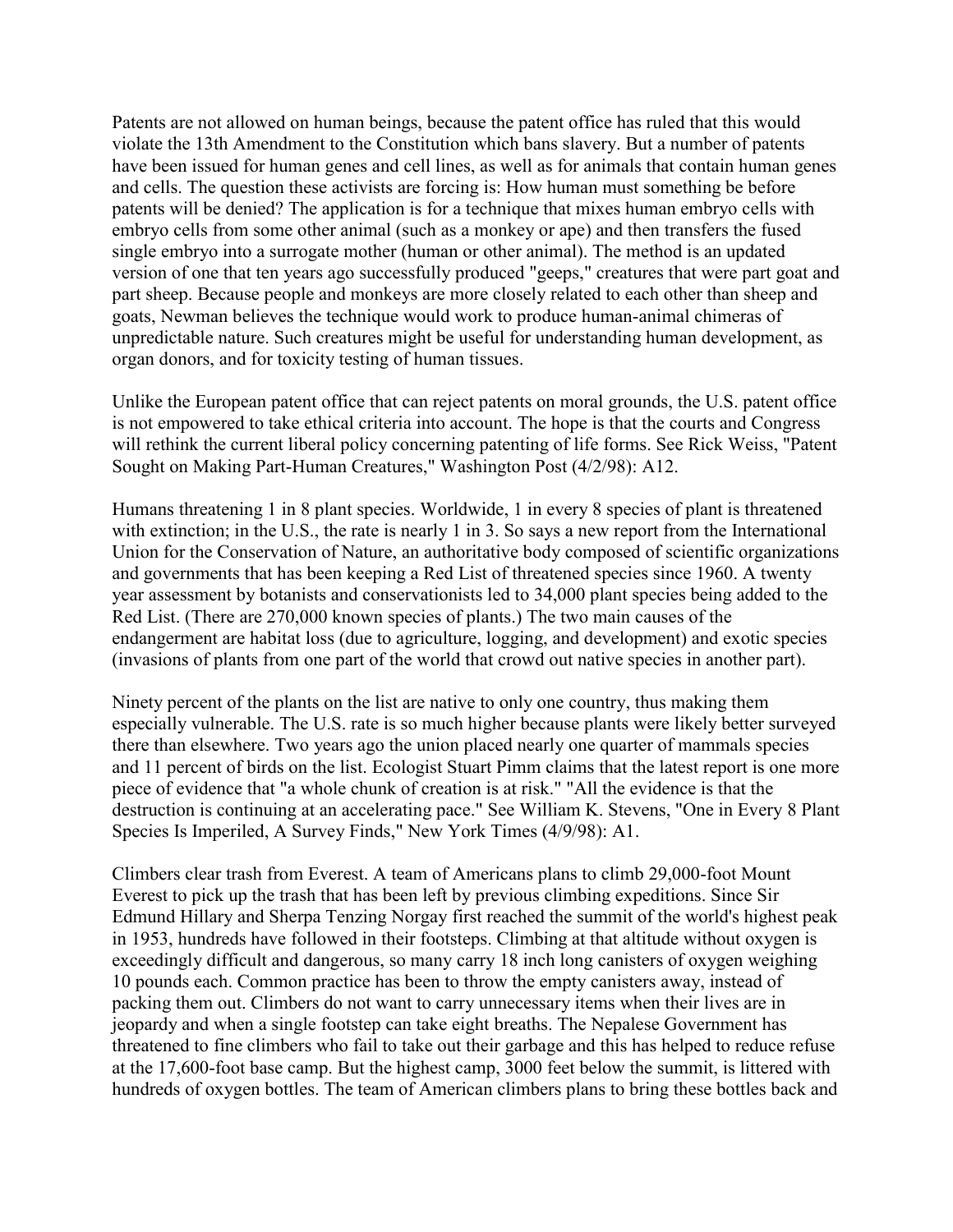to sell them as mementos. See AP story, "U.S. Climbers Plan to Clear Hikers' Trash From Everest," New York Times (4/7/98): A10.

Windstorm destroys 20,000 acres of Colorado wilderness. On October 24, 1997, hurricane force winds flattened 5 million trees in the Routt National Forest near Steamboat Springs. The blowdown measured thirty miles long by two to four miles wide, the largest blowdown ever recorded in the Rocky Mountains. The wind came from the east, and, in less than an hour, it flattened old-growth Engelmann spruce and subalpine fir like pickup sticks thrown in the same direction. The trees were accustomed to prevailing winds blowing from the West and were susceptible to blowdown because of damp soil from an unusually wet summer. In one 4,000 acre patch, virtually every tree was down. Sixty percent of the 200 million board feet of downed timber is in the Mt. Zirkel Wilderness area where no motorized access is allowed and where blocked hiking trails will have to be cleared using hand-held crosscut saws. The potential for fire and insect infestations are fueling calls by the timber industry for salvage logging. Scientists want to use the area to study theories about disturbance, succession, and the appropriate amount of wood material to leave after timber operations are complete. See Tom Kenworthy, Washington Post (2/3/98): A3.

# **RECENT ARTICLES AND BOOKS**

Reminder: Environmental Ethics, Environmental Values, and the Journal of Agricultural and Environmental Ethics are not indexed here, but are included in the annual update on disk and on the website.

--Michael Zimmerman, J. Baird Callicott, Karen J. Warren, and John Clarke, eds. Environmental Philosophy: From Animal Rights to Radical Ecology, second edition. Upper Saddle River, NJ: Prentice-Hall, 1998. This second edition of a popular anthology expands edition one (1993) with two new essays on environmental ethics, a section on political ecology, social ecology, including essays on free market environmentalism, sustainable development, liberal environmentalism, socialist environmentalism, bioregionalism, ecotage.

--Pojman, Louis P., ed., Environmental Ethics: Readings in Theory and Application, second edition. 568 pages. Belmont, CA: Wadsworth Publishing Co., 1998. Another second edition of another popular text. This one was first issued by Jones and Bartlett, 1994. One of the new features is an exchange between Holmes Rolston and Ernest Partridge on intrinsic values in nature, with some of the material written for this volume. Beyond the usual topics, there is material on the Gaia hypothesis, world hunger, immigration (with a commissioned article, Lindsey Grant, "The Central Immigration Issue: How Many Americans?") and risk assessment (with a commissioned article by Kristin Shrader-Frechette, "A Defense of Risk-Cost-Benefit Analysis." Pojman teaches philosophy at the U. S. Military Academy, West Point, N.Y.

--Vilkka, Leena, The Intrinsic Value of Nature. Amsterdam & Atlanta: Rodopi, 1997. ISBN 90- 420-0325-1. 168 pages. This was the first Ph.D. done in Finland in environmental philosophy, now available in print (in English). Chapter titles: What is Intrinsic Value? Goodness in Nature. The Forms of Intrinsic Value. Zoocentrism. Biocentrism. Ecocentrism. The Origin of Value.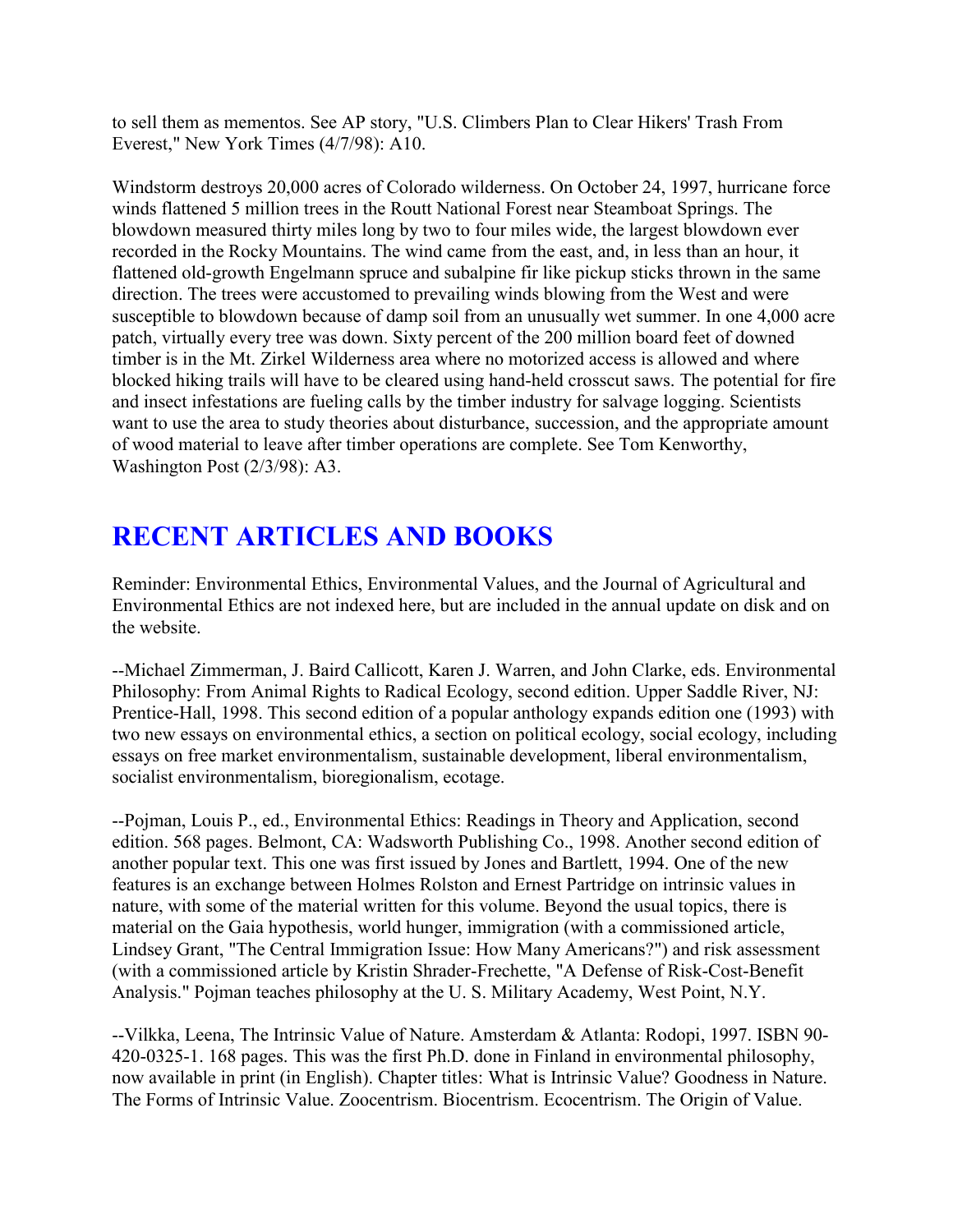Anthropocentrism and the Problem of Priorities. The Rights of Animals and Nature. Vilkka develops a naturalistic or naturocentric theory of value based on ethical extensionism and pluralism. She is quite well read in the American, British, Continental, and Scandinavian literature and an effective critic of other positions as she forges her own. An earlier book by Vilkka is YmpäristÖetiikka (Environmental Ethics) in Finnish. She is researcher at the Academy of Finland and University Lecturer in Environmental Philosophy.

--Peacock, Kent, ed., Living with the Earth: An Introduction to Environmental Philosophy. Toronto: Harcourt Brace and Co., Canada, 1996. 461 pages. Features Canadian authors, and, often, authors who are not professional philosophers. An anthology that can be read by individuals on their own, as well as used in an introductory class in environmental ethics. Section and chapter titles: Is there really an environmental crisis? Crisis in the skies: The ozone hole and global warming. Extinction is so final: The crisis in biodiversity. The human crisis: war, disease, poverty, and overpopulation. Soils and forests. Seeking a perspective (humans in relation to nature). What is the environment? Some views of the ecosystem. Symbiosis, parasitism, and commensalism. The Gaia hypothesis. Environmental ethics at last. Where ecology meets philosophy. Is anything sacred. Deep and shallow ecology. Hunting, trapping, and animal rights. Ecofeminism. Should we let the market decide? What is wealth? Sustainable development: Hypocrisy or best hope? Toward symbiosis. Can species be saved. The artifactual ecology. "In this book, I have tended to give prominence to the impact of environmental degradation upon humans, and I have more than once suggested, or presented other authors who suggest, that human stewardship of the environment is a meaningful and desirable end. In the eyes of many, such views will be called `arrogant' and `anthropocentric.' And in some circles these days, to be found out as anthropocentric is a very grave thing indeed. And yet ... I resist being classified as either anthropocentric or biocentric exclusively. It seems to me that this categorization is beside the point if not harmful. I seek a view that recognizes both the special abilities and the special responsibilities of humans, and at the same time recognizes the dependency of humans upon nonhuman life and the relative insignificance of humans in the grand biotic scheme. To pretend that nonhuman life does not have intrinsic value, however philosophers may struggle to define such values, is indeed fatuous arrogance; to deny that humans do not have special capacities and a special place (for a whole at least) in nature on this planet is a simple abdication of responsibility. We have had enough of both, the arrogance and the abdication; now let's get on with the task of figuring out how to live with the Earth, instead of just on it" (p. 435). Peacock teaches environmental philosophy at the University of Western Ontario. Reviewed by David G. A. Castle, Journal of Agricultural and Environmental Ethics 10(1997):87-89.

--Kwiatkowska, Teresa, and Issa, Jorge, eds., Los caminos de la etica ambiental (The ways of environmental ethics). Mexico City: Plaza y Valdez, S.A. de C.V., 1998. ISBN 968-856-587-3. The first anthology in environmental ethics in Spanish. Contains: Prefacio (Introduction) by T. Kwiatkowska & Jorge Issa Part One: Philosophy and the conservation of nature 1. Metaphysical approach (Enfoque metafisico) Introduction by J. Issa Arne Naess: Deep Ecology 2. Aesthetic approach (Las razones esteticas) Introduction by E. Hargrove & T. Kwiatkowska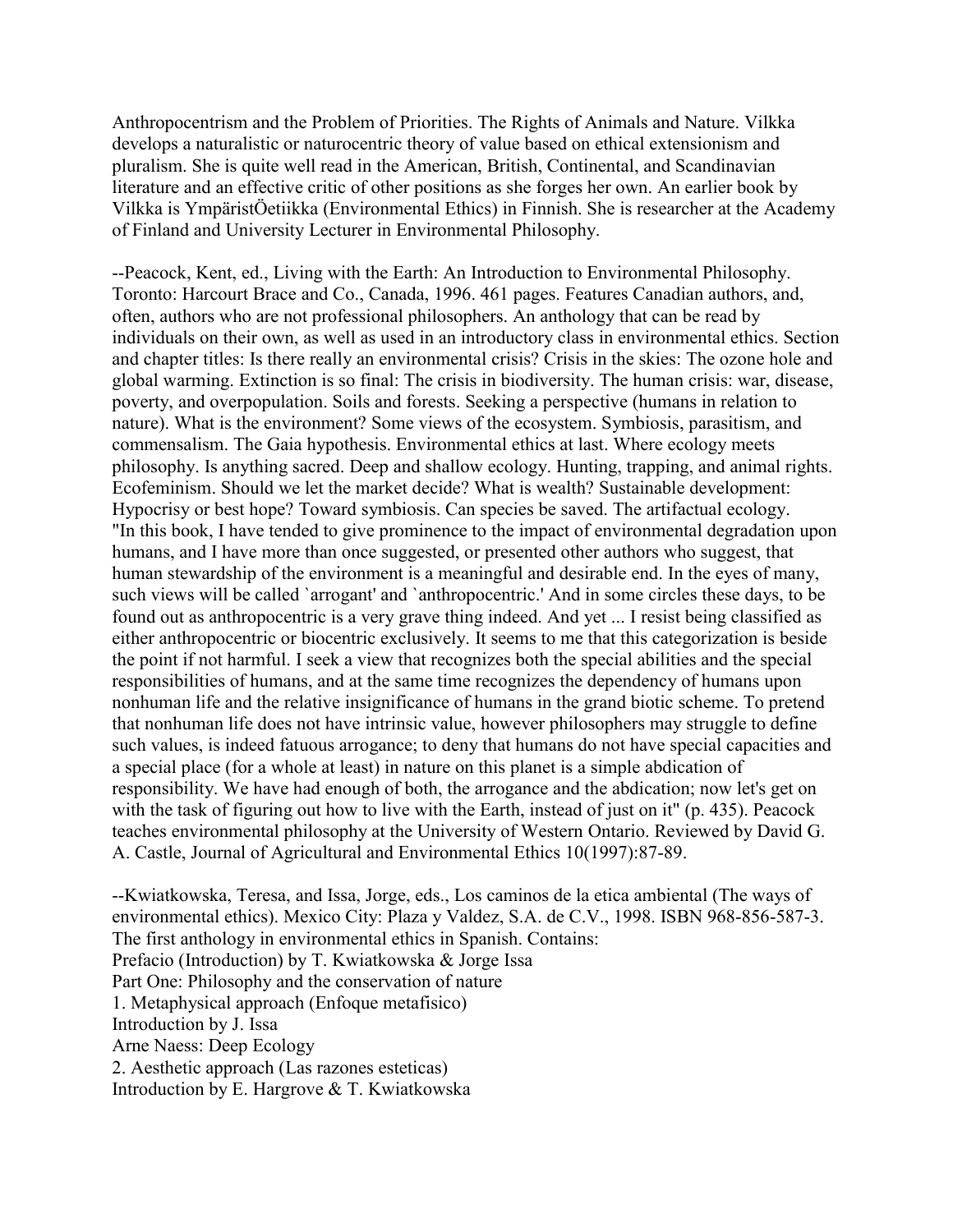Eugene Hargrove. Ontological Argument 3. Ecological Approach (Un alegato ecologico) Introduction by T. Kwiatkowska Aldo Leopold, The Land Ethic 4. Ethics & nature (Etica y naturaleza) Introduction by Ricardo Rossi J. Baird Callicott, In Search of Environmental Ethics Part Two: Environmental ethics proposals (Aproximaciones a la etica ambiental) 1. Traditional humanism (Vindicacion del humanismo tradicional) Introduction by T. Kwiatkowska John Passmore, Man's Responsibility for Nature, chapter 1. 2. Animal liberation (En defensa de los animales) Introduction by Alejandro Herrera Peter Singer, The Value of Life Tom Regan, Animal Rights 3. Biocentrism (Un enfoque biocentrico) Introduction by Jorge Issa Paul Taylor, Respect for Nature 4. Toward ecosystem ethics (Hacia una etica para el ecosistema) Introduction by Jorge Issa Holmes Rolston III, Environmental Ethics, Values in and Duties to the Natural World. Kwiatkowska and Issa both teach philosophy at the Universidad Autonoma Metropolitana-Iztapalapa, Mexico City.

--Sorensen, Merete, Arler, Finn, and Ishoy, Martin, eds., Mijo og etik (Environment and Ethics). Arhus, Denmark: NSI Press (Nordisk Sommeruniversitet), 1997. 303 pages. The first environmental ethics anthology in Danish, with most articles by Scandinavian authors, two translated from English. Nordic Summer University is an organization operating both summer institutes and a press with the purpose of increasing mutual understanding between the Nordic countries. There are abstracts of the articles in English.

Contents: (With apologies for not being able to reproduce all the Scandinavian diacritical marks in English wordprocessing!)

--Rolston, Holmes, "Vaerdi i naturen og vaeridens natur" ("Value in Nature and the Nature of Value")

--Einarsson, Niels, "Naturens rettigheder og det islandske fiskeris realiteter," ("The rights of nature and the realities of Icelandic fishery")

--Sorensen, Merete, "Xenotransplantation: Respekt, sympati eller mangel pa samme?" ("Xenotransplantation: Respect, sympathy or lack of such?")

--Forsgard, Nils-Erik, "`Rattvisa at alla'--Zacharias Topelius och djurskyddet," ("Justice for all"-- Zacharias Topelius and animal protection") (In Swedish, though the author is Finnish)

--Ishoy, Martin, "Kristen miljoethik. Kristendommens slaegtskab med dybokologien,"

("Christian environmental ethics. The affinity between Christianity and Deep Ecology")

--Gram-Hanssen, Kirsten, "Natursyn--etik-praksis," ("Views of nature--ethics--practice") --Kaltoft, Pernille, "Ingeniorer og naturetik," ("Engineers and environmental ethics") --Zeitler, Ulli, "Miljoetik og miljokonsekvensvurderinger," ("Environmental ethics and environmental impact assessment")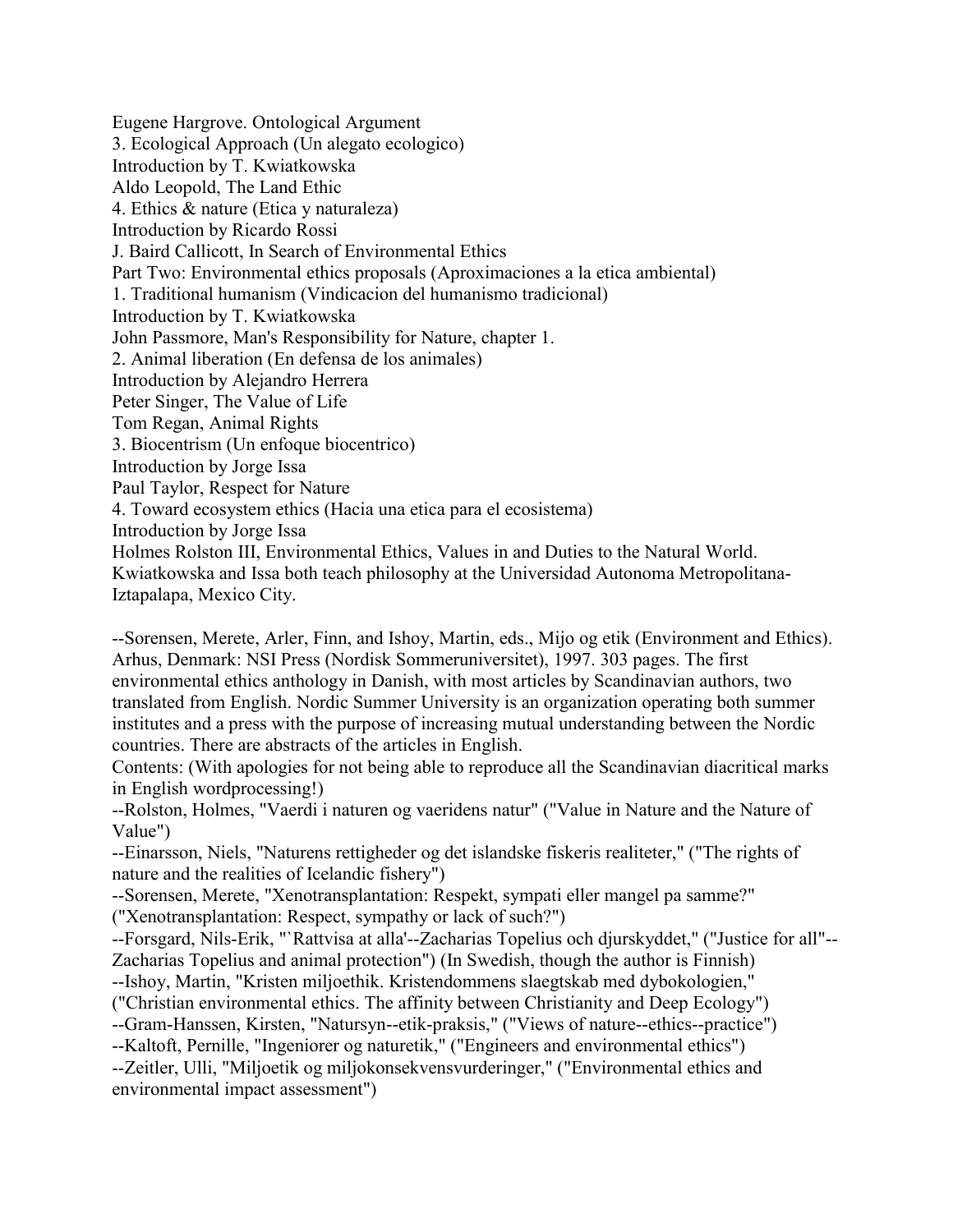--Arler, Finn, "Renere teknologi--hvor rent skal det vaere?" ("Cleaner technology--how clean ought it to be?")

--Ingimundarsson, Einar Valur, "Baeredygtig udvikling," ("Sustainable development") --Ranum, Morten, "Naturpraksis--mod et ikke-dualistisk naturbegreb," ("Nature practice--toward a non-dualistic concept of nature")

--Vogel, Steven, "Habermas og naturetik," ("Habermas and ethics of nature") Sorensen and Arler are in philosophy at the University of Aarhus, Denmark. Ishoy is a Ph.D. candidate in theology there.

--Berleant, Arnold, and Carlson, Allen, eds., special issue, Environmental Aesthetics, of The Journal of Aesthetics and Art Criticism 56, no. 2, Spring 1998. Stimulating discussions in a steadily developing field of aesthetics. Frequent themes are experience of nature as more engaged than is usual in the arts, its multi-sensory nature, the character of disinterestedness, environmental aesthetics and environmental ethics, the place of the scenic in a more comprehensive aesthetic, and the role of science in aesthetic appreciation of nature. Contains: --Saito, Yuriko, "The Aesthetics of Unscenic Nature"

--Godlovitch, Stan, "Evaluating Nature Aesthetically"

--Foster, Cheryl, "The Narrative and the Ambient in Environmental Aesthetics"

--Brady, Emily, "Imagination and the Aesthetic Appreciation of Nature"

--Eaton, Marcia Muelder, "Fact and Fiction in the Aesthetic Experience of Nature"

--Rolston, III, Holmes, "Aesthetic Experience in Forests"

--Fisher, John Andrew, "What the Hills Are Alive With: In Defense of the Sounds of Nature" --Schauman, Sally, "The Garden and the Red Barn: The Pervasive Pastoral and Its Environmental Consequences"

--Melchionne, Kevin, "Living in Glass Houses: Domesticity, Interior Decoration, and Environmental Aesthetics"

--Sandrisser, Barbara, "Cultivating Commonplaces: Sophisticated Vernacularism in Japan."

--Derr, Thomas Sieger, Nash, James A., Neuhaus, Richard John, Environmental Ethics and Christian Humanism. Nashville: Abingdon Press, 1996. A major article by Derr, "Environmental Ethics and Christian Humanism," with two replies: Nash, "In Flagrant Dissent: An Environmentalist's Contentions," and Neuhaus, "Christ and Creation's Longing." Derr holds that a wide range of "ecologists" (including biocentrists, animal rights advocates, and ecofeminists) distort the picture of humanity by submerging human life into "nature," ignoring human transcendence over it. The "spectacles" with which many "ecologists" view the world are badly ground and parts of their vision are distorted.

Nash, in a sharply stated response, claims that Derr does not see the issues clearly. "Derr's position must not stand unchallenged! It represents a widespread and unwarranted distortion of much environmental thought" (p. 105) Derr is too much focused on a confidence on human nature, and, indeed, on the capacity of modern, technological civilization to meet key challenges of the new ecological awareness. Derr has yet to find the correct balance of earth, humanity, and divinity.

Neuhaus agrees with Derr that the balance between the naturalistic and the humanistic dimensions of our world have been too lopsided on the naturalistic side. But he doubts that either Derr or the radical ecologists have a picture of the place of divinity in all this, which can be known only with an adequate Christology. Derr is a Reformed thinker, Nash a "liberal"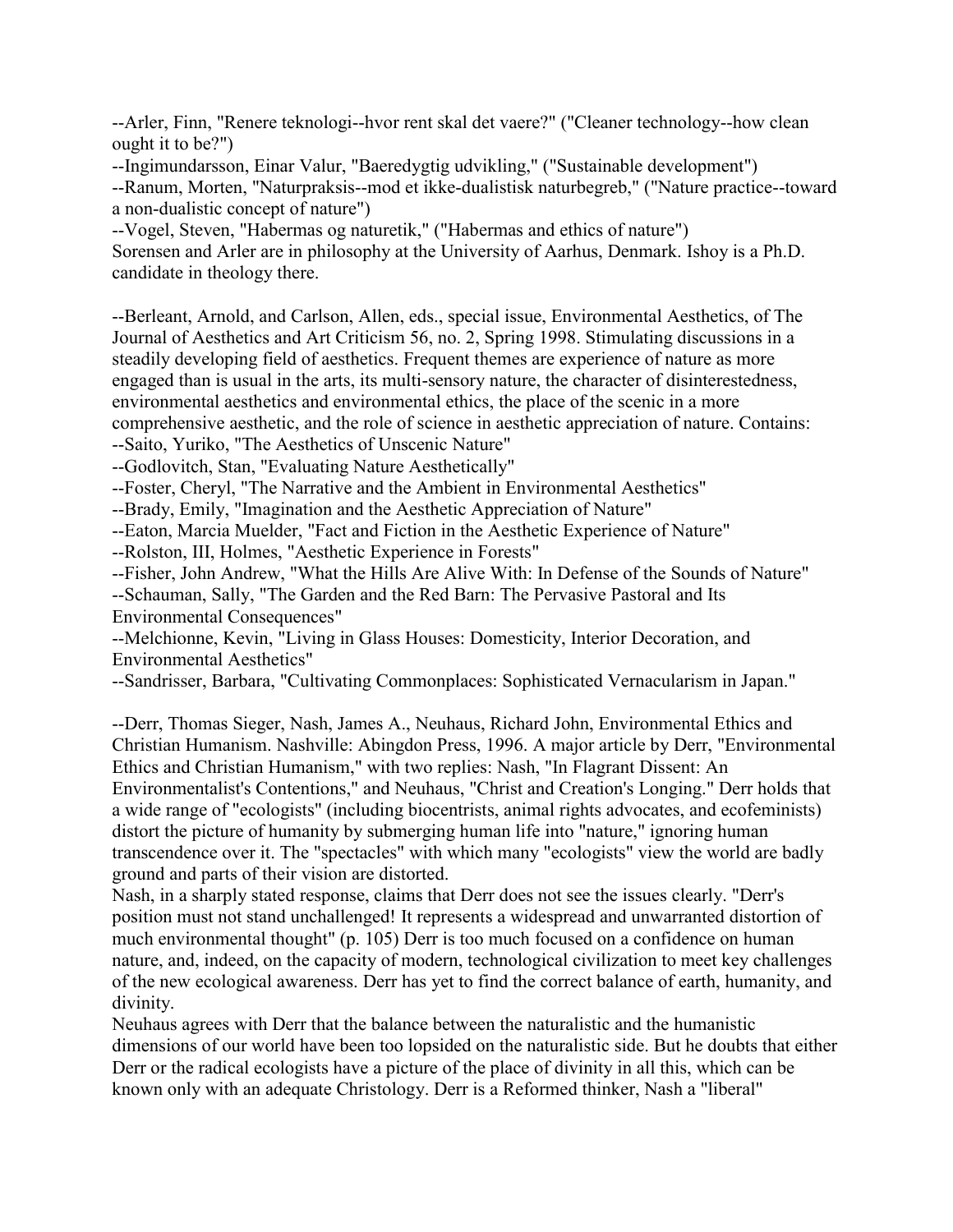Methodist, and Neuhaus a "conservative" Roman Catholic.

--Lubchenco, Jane, "Entering the Century of the Environment: A New Social Contract for Science," Science 279(1998):491-497. As the magnitude of human impacts on the ecological systems of the planet becomes apparent, there is increased realization of the intimate connections between these systems and human health, the economy, social justice, and national security. The concept of what constitutes "the environment" is changing rapidly. Urgent and unprecedented environmental and social changes challenge scientists to define a new social contract. This contract represents a commitment on the part of all scientists to devote their energies and talents to the most pressing problems of the day, in proportion to their importance, in exchange for public funding. The new and unmet needs of society include more comprehensive information, understanding and technologies for society to move toward a more sustainable biosphere--one which is ecologically sound, economically feasible, and socially just. New fundamental research, faster and more effective transmission of new and existing knowledge to policy- and decision-makers, and better communication of this knowledge to the public will all be required to meet this challenge. Lubchenco's presidential address to the American Association for the Advancement of Science, February 1997, and well worth study. Implications for the use of ecology in policy, for science and advocacy, science and conscience. Lubchenco has been president of the Ecological Society of America, is an active environmentalist, and was influential in the Society's policy statement that ecological research ought be devoted neither to sustainable development nor to pure science, but to a "sustainable biosphere." She is in zoology at Oregon State University, and her election as president of the American Association for the Advancement of Science is a tribute to her impact in her field, insisting on its relevance and on scientific responsibility.

--Chahal, Surjeet Kaur, Environment and the Moral Life: Towards a New Paradigm. New Delhi: Ashish Publishing House, 1994. ISBN 81-7024-615-6. The first systematic work on environmental ethics from a philosopher in India. Chapter titles: Necessity and Possibility of Environmental Ethics. The Problem of Interests and Rights in Environmental Ethics. Reflective Equilibrium--A Framework for Environmental Ethics. Environmental Ethics: The Ultimate Questions. She develops a holistic approach towards the geosphere, on the basis of which she hopes for a change in the prevalent behavior towards nature and preserving the environment for future generations. "The problems of environmental ethics restore a sense of urgency and realism to the philosophical enterprise itself" (p. vii). She is well read in the British and American literature, and draws especially from the Sikh tradition. The author teaches philosophy at the University of Poona (or Pune), inland from Bombay (or Mumbai).

--Cooper, David E., Palmer, Joy A., eds. Spirit of the Environment: Religion, Value and Environmental Concern. London: Routledge, 1998. 204 pages. Contains:

--Bilimoria, Purushottama, "Indian Religious Traditions," pp. 1-14.

--Palmer, Martin, "Chinese Religion and Ecology," pp. 15-29.

--Bartolomeus (His All-Holiness Bartolomeus), Hertzberg, Arthur (Rabbi), and Khalid, Fazlun,

"Religion and Nature: The Abrahamic Faiths' Concepts of Creation," pp. 30-41.

--Clark, Stephen R.L., "Pantheism," pp. 42-56.

--Mathews, Freya, "The Real, the One and the Many in Ecological Thought," pp. 57-72.

--Primavesi, Anne, "The Recovery of Wisdom: Gaia Theory and Environmental Policy," pp. 73-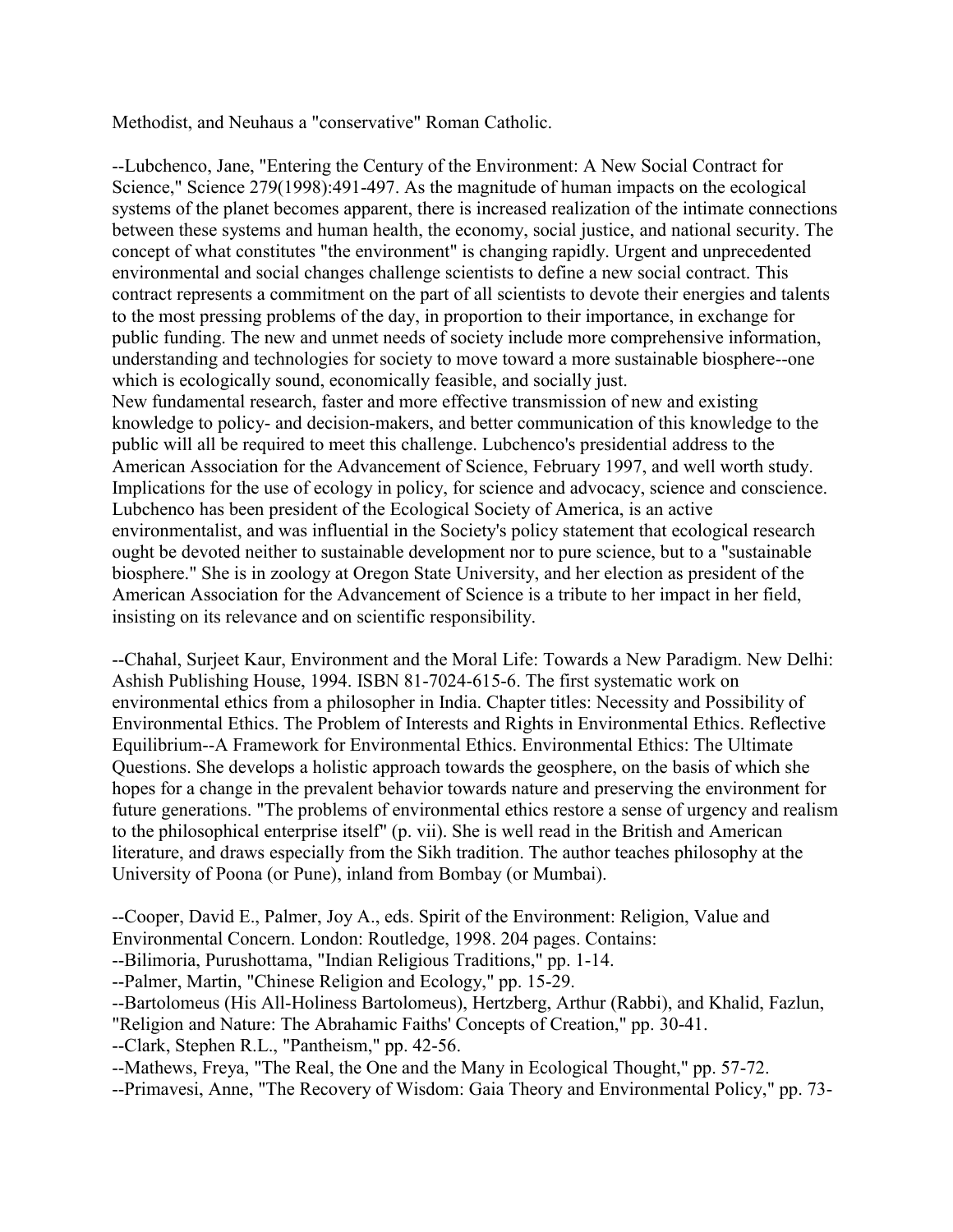85.

--Milton, Kay, "Nature and the Environment in Indigenous and Traditional Cultures," pp. 86-99. --Cooper, David E., "Aestheticism and Environmentalism," pp. 100-112.

--Garrard, Greg, "The Romantics' View of Nature," pp. 113-130.

--Rawles, Kate, "Philosophy and the Environmental Movement," pp. 131-145.

--Palmer, Joy, "Spiritual Ideas, Environmental Concerns and Educational Practice," pp. 146-167.

--Smith, Richard, "Spirit of Middle Earth: Practical Thinking for an Instrumental Age," pp. 168- 181.

Cooper is in philosophy, Palmer in education, at the University of Durham, UK.

--Animal Issues is a new journal aimed to investigate philosophical and ethical issues related to human/animal interactions. Papers are invited on any topics within this general area. Word length should be 4,000-10,000 words and papers should preferably be sent on a Mac disc by email to the editor, or if this is not possible, a hard copy should be sent to the editor. The founding editor is Denise Russell, Department of General Philosophy, University of Sydney, N.S.W. 2006, Australia, e-mail: Denise.Russell@philosophy.su.edu.au. Co-editors: L. Birke, Institute for Women's Studies, University ofLancaster, United Kingdom; B. Forsman, Department of Medical Ethics, University of Lund, Sweden; P. Hallen, Institute of Science and Technology Policy, Murdoch University, Perth, Australia; F. Mathews, School of Philosophy, La Trobe University, Victoria, Australia; V. Plumwood, Department of Philosophy, Montana University, United States.

Vol. 1, No. 1, 1997, contained the following articles:

Freya Mathews, "Living with Animals"

Val Plumwood, "Babe: The Tale of the Speaking Meat," Part 1

Lynda Birke, "Science and Animals, or, Why Cyril Won't Win the Nobel Prize" Emma Munro, "Speciesism and Sexism"

plus an interview with Peter Singer.

Vol. 1, No. 2 1997, contained the following articles:

Andrew Brennan, "Ethics, Conflict and Animal Research"

Birgitta Forsman, "Two Different Approaches to Gene Technology in Animals" Val Plumwood, "Babe: The Tale of the Speaking Meat," Part ll

Lynda Birke and Mike Michael, "Hybrids, Rights and Their Proliferation"

plus an interview with Julia Bell.

Subscriptions (1998-99 rates): Australia and New Zealand: A\$12 per issue (including postage). Other countries: A\$20 per issue (including postage). Send payment with your name and address to: Dr. Denise Russell, The Editor, Animal Issues, address above.

--Salazar, Debra J., "Environmental Justice and a People's Forestry," Journal of Forestry 94(Nov., # 11, 1996):32-36. The environmental justice movement asks about the quality of the environment in the underprivileged, especially in cities. Urban forestry has an important role to play in any such quality of life. Salazar is in political science, Western Washington University, Bellingham.

--Wallace, Mary G., Cortner, Hanna J., and Burke, Sabrina, "Taming Nature: The Enlightenment's Legacy for the Future," Journal of Forestry 94(Nov., # 11, 1996):39-44. The very ideals of the Enlightenment--reason and science--at times have been destructive, especially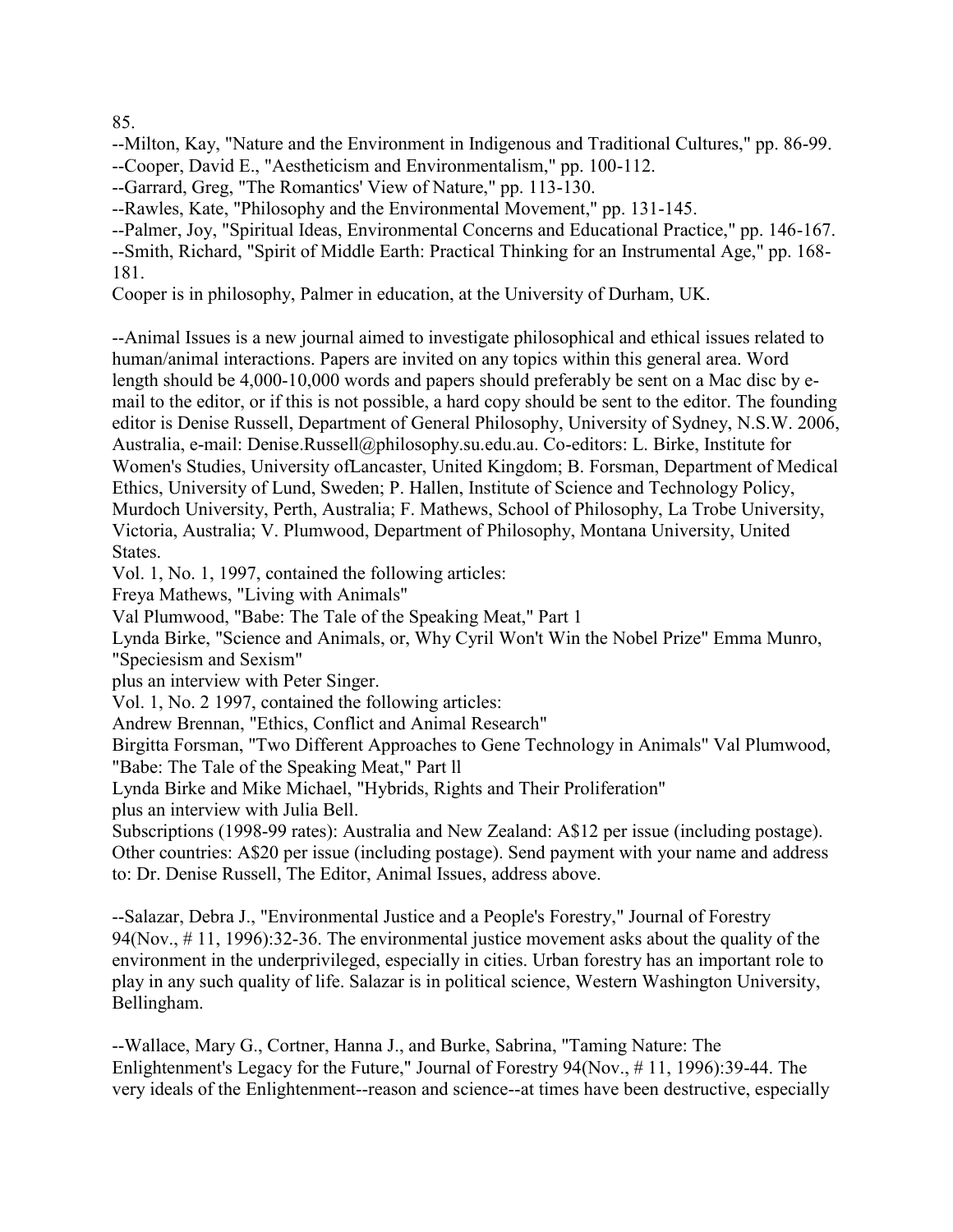in their treatment of the natural world. America's Western frontier was a geographic testing ground for Enlightenment thought. Forestry as applied science is overshadowed by this worldview. We need new theoretical principles that retain the best of the Enlightenment thought but discard its dark sides. Critical theory can greatly help. With much citation of M. Horkheimer and T. Adorno, J. Dryzek. Rather surprising to see critical theory applied to forestry. The authors are associated with the Water Resources Research Center, University of Arizona.

--Zeide, Boris, "Another Look at Leopold's Land Ethic," Journal of Forestry 96(1998):13-19. Leopold is universally praised, but his concept of an ecosystem is hardly currently viable. Ecosystems are not so stable and integrated but more open and chaotic. Nor does he give any help identifying the extent to which humans must and ought to modify ecosystems. His metaphors can be misleading. Zeide is professor of forestry University of Arkansas at Monticello. With commentary by J. Baird Callicott, "A Critical Examination of `Another Look at Leopold's Land Ethic,'", pp. 20-26. Leopold may indeed need some revision in his concept of an ecosystem, but his main ideas remain valid, that ecosystems are self-organizing systems with considerable regularity and they can be predictably degraded. Economic is not the only consideration managing landscapes, but sustainable ecosystemic processes are important on a healthy landscape.

--Elliot, Robert Faking Nature: the Ethics of Environmental Restoration, Routledge, London and New York, xii, 177. This book is a development of the view first outlined in Elliot's 1982 Inquiry article, "Faking Nature". Although the present account revises certain aspects of the earlier account it maintains the earlier claims that natural value cannot be restored and that naturalness is a basis for intrinsic moral value. These claims are developed in the context of a theory of value which is both subjectivist and nonanthropocentric. The book takes into account criticisms of the earlier article, particularly those of Richard Sylvan and various restoration ecologists. The chapter titles, indicative of the content are, "The nature of natural value", "Environmental obligation, aesthetic value, and the basis of natural value", "Faking nature", and "Naturalness, intrinsic value and restoration ecology." Elliot is at Sunshine Coast University College, Maroochydore South, Queensland, Australia.

--Maguire, Daniel C. and Rasmussen, Larry L., Ethics for a Small Planet. Albany, NY: SUNY Press, 1998. The crisis caused by the combined impact of overpopulation, overconsumption, and economic and political injustice. The authors wish to bring religious scholarship into dialogue with the world's policymakers. The world's religions will be important players in the crises relating to population and the threat of ecocide. Maguire indicts our male-dominated religions for the problems they have caused for our ecology and reproductive ethics. Rasmussen claims that Europeans packaged a form of earth-unfriendly capitalism and shipped it all over the world with missionary zeal. Maguire teaches social ethics at Marquette University. Rasmussen teaches social ethics at Union Theological Seminary, New York.

--Wood, Jr., Forrest, "Against Cartmill on Hunting: Kinship with Animals and the Midcentric Fallacy," Philosophy in the Contemporary World 4 (nos. 1 & 2. Spring, Summer, 1997): 56-60. Three recent books offer alternative views of hunting: Matt Cartmill's A View to a Death in the Morning, James Swan's In Defense of Hunting, and Forrest Wood's The Delights and Dilemmas of Hunting. Wood argues, first, that Cartmill's claim of continuity of kind between animals and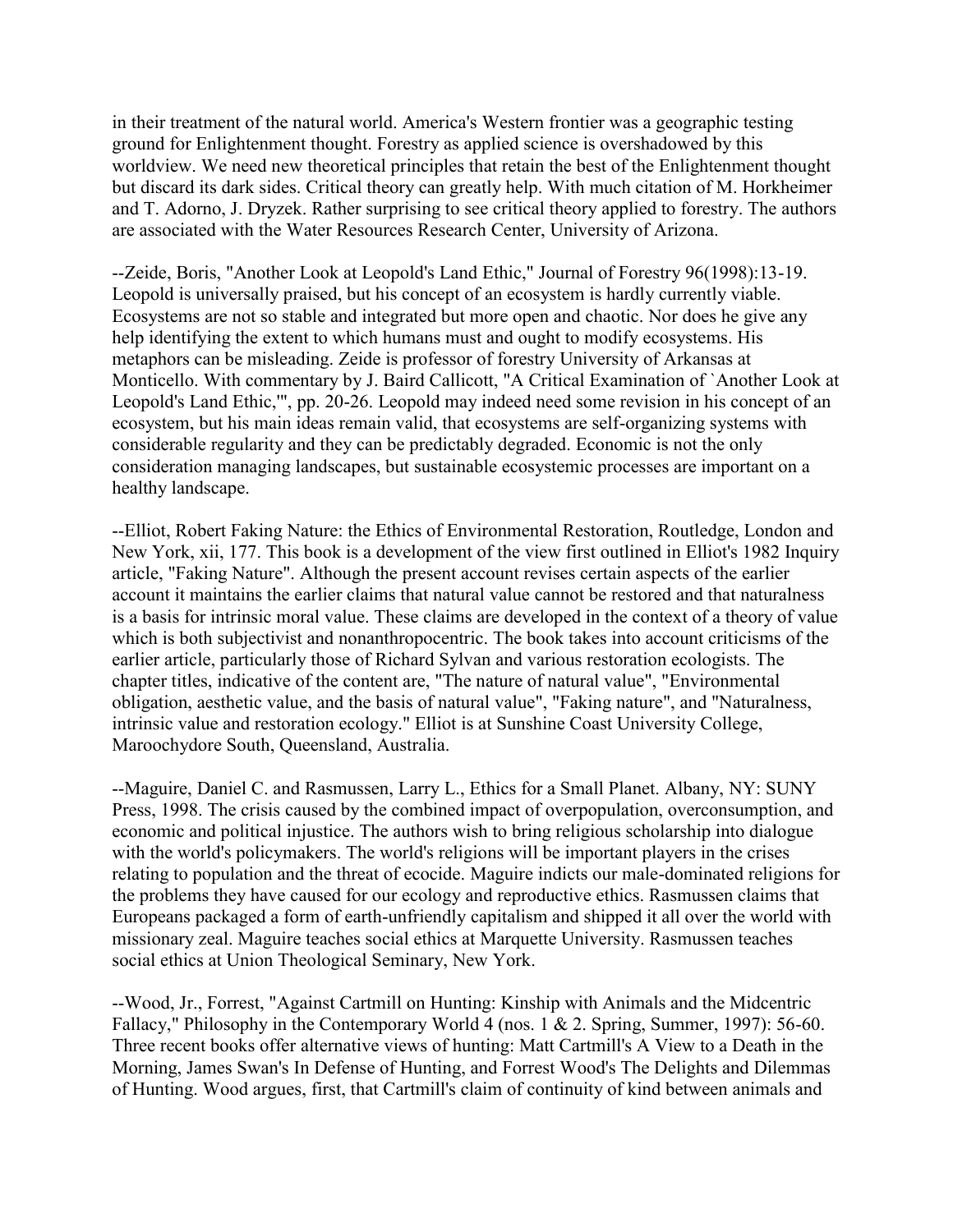persons is both overstated and logically disconnected from the hunting/antihunting debate, and, second, that Cartmill's claims that the suffering of sentient animals is somehow intrinsically undesirable exhibits an unjustified prejudice toward middle-sized organisms.

--McNally, Ruth and Peter Wheale, "Biopatenting and Biodiversity: Comparative Advantages in the New Global Order," The Ecologist 26 (no. 5, Sept.-Oct, 1996):222-228. Over the last two decades, the biosciences industry has been stretching the interpretation of patent law in order to attain intellectual property rights over genetically engineered living organisms. Such patent rights, coupled with moves to gain exclusive access to the biodiversity of the South, are leading to a new global order. Opposition to such "biotechnological imperialism" is gaining in momentum. McNally is in human sciences at Brunel University. Wheale is with the University of Surrey's European Management School.

--Reed, Edward S., Toward an Ecological Psychology. New York: Oxford University Press, 1996. 224 pp. \$ 35.00. The human niche, and the psychology by means of which humans, and animals, make their way through the natural, and social, worlds. Reed is at Franklin and Marshall College.

--Reforesting Scotland is published twice a year, Spring and Autumn, a publication of Reforesting Scotland, a group devoted to the restoration of Scottish forests, raising awareness and promoting understanding of the deforestation of Scotland and its implications in ecological, social, and economic terms. It seeks to develop community participation in ecological restoration, forest management, and integrated land use. Sam Murray is administrator. Reforesting Scotland, 21a Coates Crescent, Edinburgh, EH3 7AF, Scotland. Phone 44 (0)131 226 2496. Fax 44 (0)131 226-2503. Website: http://www.scotweb.co.uk/Environment/reforest.

--Burton, Ian, Kates, Robert W., and White, Gilbert F., The Environment as Hazard, 2nd ed. New York: Guilford Press, 1993. Storms, floods, droughts, introduction of exotic species, pathogens, earthquakes, and hurricanes. How individuals, communities, and nations respond and what factors condition and restrain those responses. First issued in 1978.

--Pennisi, Elizabeth, "New Threat Seen from Carbon Dioxide," Science 279(1998):989. Increasing atmospheric carbon dioxide is having an adverse effect on coral reefs. Even though these are highly carbonate systems, they are more sensitive to minor shifts in the carbon in seawater, influenced by carbon in the air, than previously thought.

--Moffat, Anne Simon, "Global Nitrogen Overload Problem Becomes Critical," Science 279(1998):988-989. Synthetic nitrogen, from fertilizers, is overloading many regional ecosystems. Though fixed nitrogen is essential for life, the added nitrogen is too much of a good thing. Human activities, mostly synthetic fertilizers, but also fossil fuel burning, especially in automobiles, produce 60% of all the fixed nitrogen deposited on land each year. The situation is changing quite rapidly.

--Kaiser, Jocelyn, "New Wetlands Proposal Draws Flak," Science 279(1998):980. The Army Corps of Engineers has proposed revisions to current policy, which, though from one perspective can seem to be more conservative about wetlands, in fact opens up the possibility of much more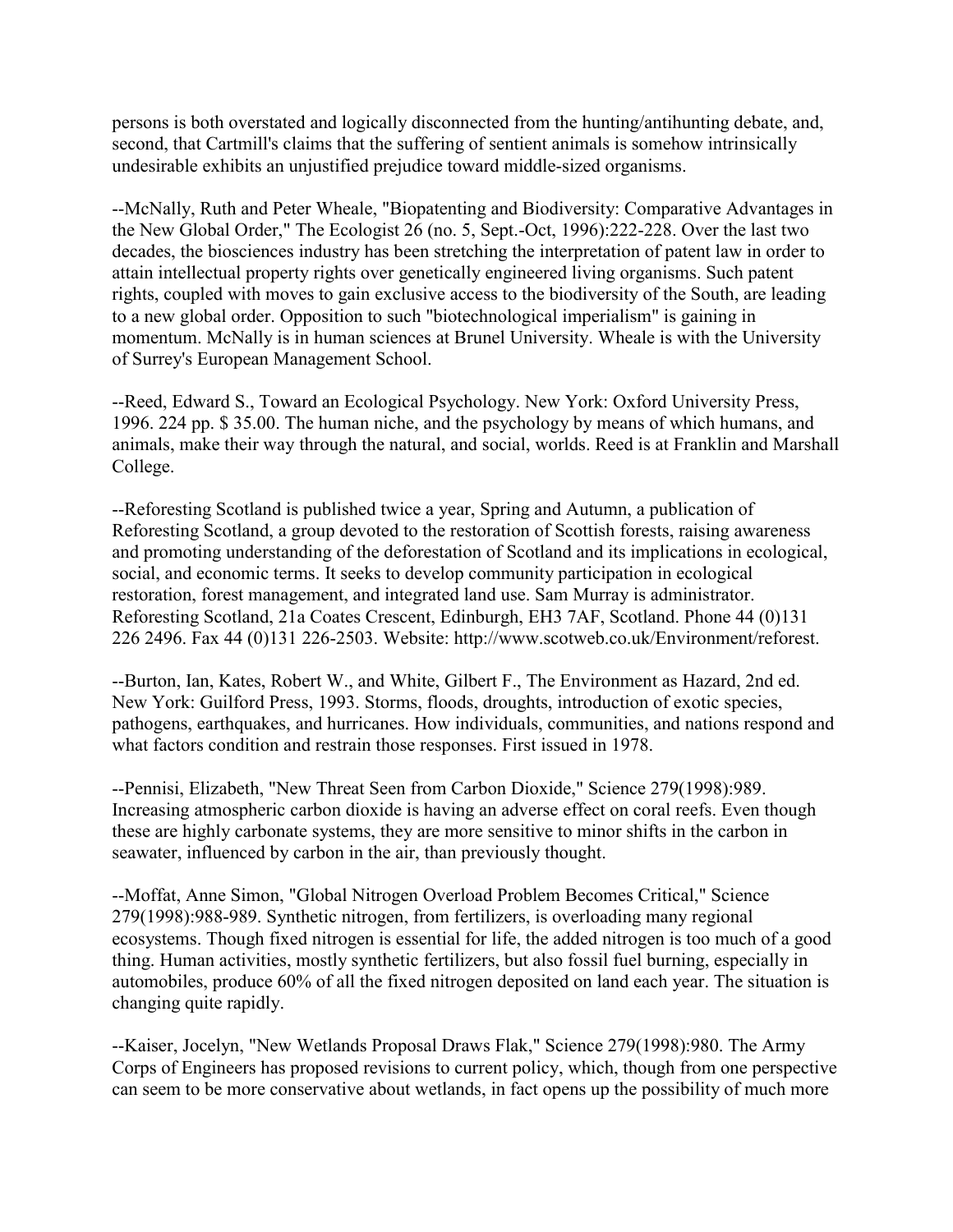wetland development, say critics.

--Gowdy, John, ed., Limited Wants, Unlimited Means: A Reader on Hunter-Gatherer Economics and the Environment. Washington, DC: Island Press, 1998. Humans, it is said, have unlimited wants and limited means to satisfy these wants, so the end result is scarcity. The central irony of this book is the claim that the hunter-gatherers had structured their lives so that they needed little, wanted little, and for the most part had all the means to satisfy their needs at their immediate disposal, living much more rewarding lives than ours. Sample contents: Marshall Sahlins, "The Original Affluent Society"; James Woodburn, "Egalitarian Societies"; Paul Shepard, "A Post-Historic Primitivism"; Eleanor Leacock, "Women's Status in Egalitarian Society: Implications for Social Evolution." Gowdy is in economics at Rennsselaer Polytechnic Institute, Troy, NY

--Young, Oran R., ed., Global Governance: Drawing Insights from the Environmental Experience. Cambridge, MA: The MI Press, 1998. Problems of international governance in the absence of a world government. The emerging environmental agenda has prompted an awareness of the need for new arrangements to achieve sustainable human/environment relations. Environmentalism offers new opportunities for international governance. Young is in environmental studies and directs the Institute on International Environmental Governance at Dartmouth College.

--Schemo, Diana Jean, "Brazil Says Amazon Burning Tripled in Recent Years," New York Times, January 27, 1998, A3. Amazon deforestation, earlier said to be declining, in the days of the Rio Summit, is not. Rather deforestation is sharply up from the previous ten year average.

--Sagoff, Mark, "Can We Put a Price on Nature's Services," Report from the Institute for Philosophy and Public Policy, 17 (no. 3, Summer 1997):7-12. An analysis of Costanza et al, "The Value of the World's Ecosystem Services and Natural Capital," Nature 387(no. 6230, May 15, 1997) and related articles. "The effort Costanza and colleagues undertake to `estimate the "incremental" or "marginal" value of ecosystem services' should be seen as an aberration within the program of ecological economics. It can succeed only in lowering the credibility of the discipline while increasing the legitimacy of the standard cost-benefit analysis policy framework most likely to defeat attempts to protect the natural environment" (p. 12). Sagoff is at the Institute for Philosophy and Public Policy, University of Maryland, College Park.

--Weigert, Andrew J., Self, Interaction, and Natural Environment: Refocusing Our Eyesight. Albany: State University of New York Press, 1997. An analysis of how we as individuals understand environmental issues and respond accordingly. Environmental issues exist on worldwide scale, but most people do not consider the pollution they cause by operating cars or fertilizing lawns.

--Madson, Chris, "A Life for Conservation" (Aldo Leopold), Wyoming Wildlife 62 (no. 1, January, 1998):14-19. Also: "Touching Wyoming," (Leopold in Wyoming) pp. 20-23; Elkhorn, Philip, "The Hunter" (Leopold as a Hunter), pp. 24-27. And excerpts from Leopold, "In His Own Words." A twenty page feature on Leopold on the 50th anniversary of his death. Madson is the editor of Wyoming Wildlife and a student of Bob McCabe's at the University of Madison. See entries under McCabe. Copies for \$ 1.50 plus postage to Wyoming Wildlife, 5400 Bishop Blvd,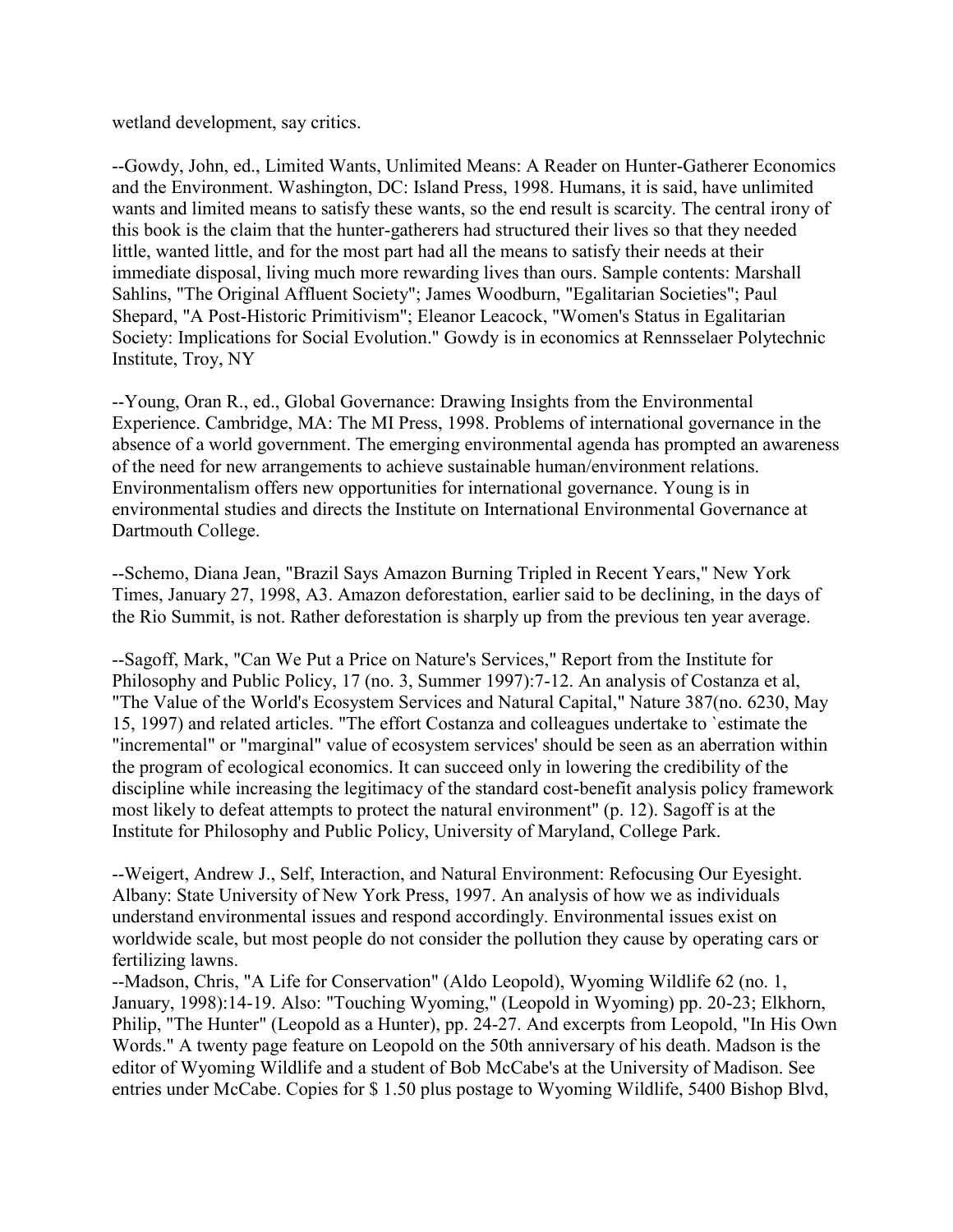Cheyenne, WY 82006. (Thanks to Phil Pister and Curt Meine.)

--McCabe, Robert A. Aldo Leopold: The Professor. Madison, WI: Rusty Rock Press, 1987. ISBN 0-910122-98-9 (Rusty Rock Press, Attn: Pam Starr, Department of Wildlife Ecology, University of Wisconsin, 1630 Linden Dr., Madison, WI 53706). \$29.95 hardbound, plus \$2.50 shipping. McCabe took up the professorial reins in the University of Wisconsin Department of Wildlife Ecology when Leopold died and remained in the department until he retired about 1986, and continued to hold an office there until his death about two years ago. McCabe has collected and his recollections about Leopold. Sections on Leopold's department, Leopold as a teacher, personal and professional interactions, the shack, Leopold as a scientist, commissioner, hunter, writer, and the end of his life. (Thanks to Curt Meine.)

--McCabe, Robert A, ed., Leopold: Mentor, by His Graduate Students. Proceedings of an Aldo Leopold Centennial Symposium held in Madison, Wisconsin, April 23-24, 1987. Madison, WI: Department of Wildlife Ecology, UW-Madison, 1988. No ISBN number. \$ 6.00 plus \$ 1.50 shipping. (Pam Starr, Department of Wildlife Ecology, University of Wisconsin, 1630 Linden Dr., Madison, WI 53706). Recollections by about two dozen graduate students.

--Bradley, Nina Leopold, "A Man For All Seasons," National Wildlife 36(no. 3, April/May, 1998):30-34. Leopold died fifty years ago, on April 21, 1948 (the anniversary falling on day before 1998 Earth Day). His daughter shares some memories of her father, among others his concern, curiosity, and the importance of keeping records. All five of Leopold's children became scientists, and Nina Leopold Bradley has spent the last two decades conducting ecological research at the 1,500 acre Leopold Memorial Reserve in Wisconsin.

--Stolzenburg, William, "Sweet Home Alabama," Nature Conservancy 47(no. 4, Sept./Oct 1997):8-9. Alabama a biodiversity hotspot? Well, yes. The 29th largest of the United States, Alabama is the nation's fourth richest kingdom of plants and animals. In species per square mile only Florida can match it. Part of the reason is the wide ranging topography, from sea level to the Southern Appalachians, which coincides with a reach from almost subtropical to mountain temperate forests. But, alas, Alabama's number of extinct or mission species towers above all other states in the lower 48. Some 98 species have gone extinct. See also Lydeard, Charles and Mayden, Richard L., "A Diverse and Endangered Aquatic Ecosystem of the Southeast United States," Conservation Biology 9(1995):800-805.

--Dickens, Peter, Reconstructing Nature: Alienation, Emancipation and the Division of Labour. London: Routledge, 1996. 217 pages. £14 paper. Social constructivism takes many forms. From a Marxist, and hence materialist, point of view the wholesale deconstructivism favored by "postmoderns" and discourse analysts goes too far. Dickens wants to correct an environmentalism he regards as "characterised by a profound failure to understand their relations with nature" (p. 149). He also rejects the idea that nature is "a purely social construction with no references to real and material processes `out there.'" Dickens targets what he refers to as "strong" social constructivism. He wants this label to apply equally to both those explicitly constructivist critics of environmental discourses who regard "nature" as simply a product of human social practices and those environmentalists who entirely reject this view and wish to retain (and in his terms reify) a pure nature untouched by human hands. The former he regards as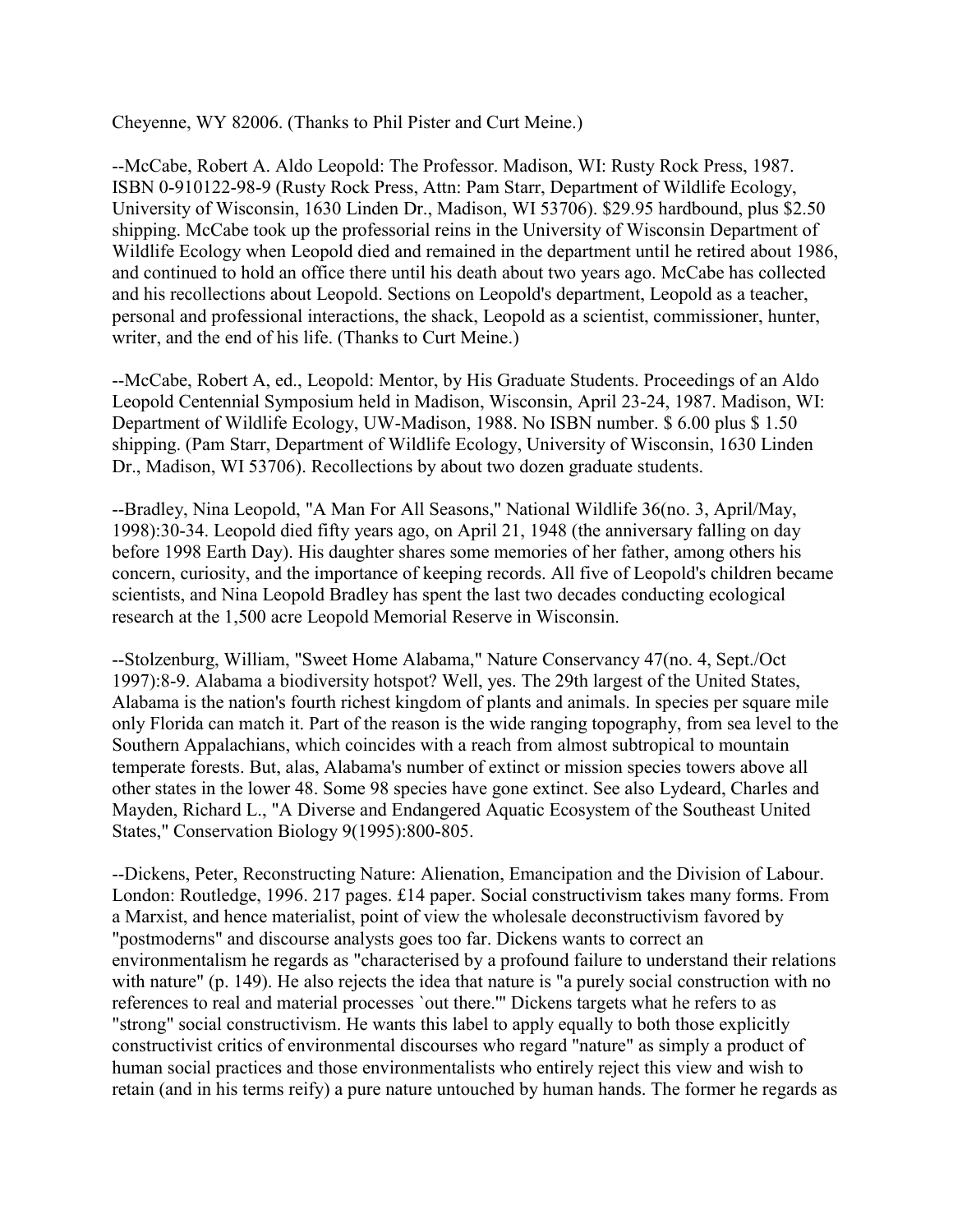idealists in the sense that they come to regard "nature" as an infinitely plastic creation of the human mind. The latter are idealists in the different sense of being unwitting dupes who accept a romanticized picture of the human/natural relations without recognizing it for the social construction it really is. Dickens is in urban studies and social policy at the University of Sussex, UK. Reviewed by Mick Smith, "What's Natural? The Socio-political (De)construction of Nature," Environmental Politics 6 (no. 2, Summer 1997):164-168.

--Eder, Klaus, The Social Construction of Nature: A Sociology of Ecological Enlightenment. London: Sage, 1996. 231 pages. £ 14, paper. Eder is embedded in contemporary German social theory, under the influence of Habermas's neo-Marxism and the neo-functionalism of Niklas Luhnmann.. He focuses on the symbolic appropriation of nature in various cultural systems. Western thought has concentrated on "labour" seeing nature from a utilitarian perspective and with an instrumental rationality. This instrumentalism is frequently the focus of radical environmentalist critiques. The products of labour are consumed. Our consumptive patters and preferences are not preordained by human needs, as naturalists might hold, but are culturally constructed and symbolically mediated. We use nature to make social distinctions. "People separate themselves according to culturally determined interactions with nature" (p. 21). Eder wants to make a series of cognitive, normative and symbolic corrections to historical materialism. We now belong to "a society that no longer allows for authoritative statements that found rationality on the idea of objectivity in dealing with nature" (p. 203). Eder holds a two cultures perspective in which he regards radical environmentalism as incommensurable with a dominant cultural codes.

--Guerrier, Yvonne, Alexander, Nicholas, Chase, Jonathan, O'Brien, Martin, eds. Values and the Environment: A Social Science Perspective. Chichester, UK and New York: John Wiley and Sons, 1995. 220 pp. Contains:

--Redclift, Michael R., "Values and Global Environmental Change," pp. 7-18. The way science and social science have developed since the nineteenth century have divorced the study of nature from the study of society and this makes it particularly difficult to address environmental issues. --Clift, Roland, Burningham, Kate, Löfstedt, Ragnar E., "Environmental Perspectives and Environmental Assessment," pp. 19-32. Using wind power and the use of wind turbines, the authors critique the ways engineers traditionally assess environmental problems.

--Parker, Jenneth, "Enabling Morally Reflective Communities: Towards a Resolution of the Democratic Dilemma of Environmental Values in Policy," pp. 33-50. An "expert" model contrasted with a "process model," where the aim is to develop morally reflective communities that can take stewardship over the local environment.

--Smith, Mick, "A Green Thought in a Green Shade: A Critique of the Rationalisation of Environmental Values," pp. 51-60. Challenges "experts" such as environmental economists and moral philosophers, who claim to have conceptual systems and methodologies to evaluate the natural world. They fail to recogise that their frameworks arise from and support the society they wish to criticise.

--Chase, Jonathan, Panagopoulos, Ioannis S., "Environmental Values and Social Psychology: A European Common Market or Commons' Dilemma?" pp. 67-80. Identity processes are important factors in valuing the environment. Particular identities tend to emphasise different values. --Clark, Judy, "Corncrakes and Cornflakes: The Question of Valuing Nature," pp. 81-94. A review and criticism of the contingent valuation method.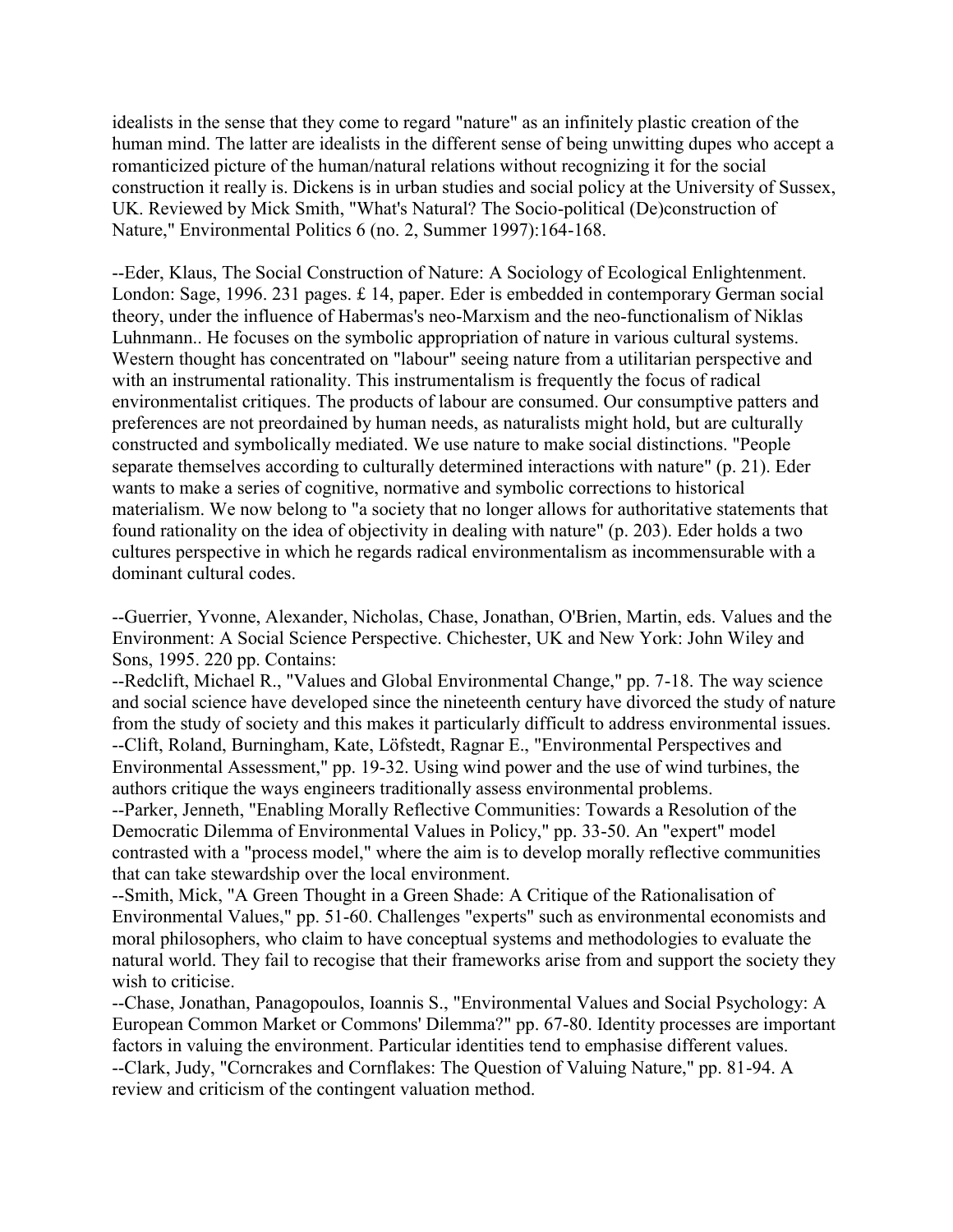--Burningham, Kate, "Environmental Values as Discursive Resources," pp. 95-104. Discourse analysis, a set of theoretical and methodological approaches based on linguistics and psychology, used to critique the assumption that one can simply uncover people's values.

--Pearson, Peter J.G., "Environmental Priorities in Different Development Situations: Electricity, Environment and Development," pp. 111-124. The domestic problems of individual states as these are or are not shared by groups of states. Developing countries and industrialized do not face the same economic issues in respect of energy use, and do not have the same priorities. --Hedger, Merylyn McKenzie, "Wind Farms: A Case of Conflicting Values," pp. 125-138. Wind farms in the U.K., especially Wales.

--Doupé, Michael John, "Orthodoxy and the Judiciary's Approach to Environmental Impairment: Legal Foresight and Environmental Myopia," pp. 139-150. The judiciary's response to environmental problems through the interpretation of laws in England, especially water pollution.

--Bonnes, Mirilia, Bonaiuto, Marino, "Expert and Layperson Evaluation of Urban Environmental Quality: The `Natural' versus the `Built' Environment," pp. 151-164. Expert vs. layperson and their apparent inconsistencies.

--Uzzell, David L., Rutland, Adam, Whistance, David, "Questioning Values in Environmental Education," pp. 171-182. Secondary education.

--Dibble, Dominic, "Education for Environmental Responsibility: An Essential Objective," pp. 183-194. A general call for new educational strategies for environmental education.

--Haigh, Martin J. "World Views and Environmental Action: A Practical Exercise," pp. 195-208. Hands-on experience not primarily with the physical constituents of natural environments but with their cultural, aesthetic, and social meanings.

Guerrier is at South Bank University, UK; Alexander at the University of Ulster, UK; Chase and O'Brien at the University of Surrey, UK.

--Hannigan, John A., Environmental Sociology: A Social Constructivist Perspective. London: Routledge, 1995. A society's willingness to recognize and solve environmental problems depends more upon the way these claims are presented by a limited number of interest groups than upon the severity of the threat they pose. The construction of environmental knowledge is placed in the context of wider debates within sociology on modernity and postmodernity. Examples from U.S., U.K., and Canada. Hannigan is in sociology at the University of Toronto.

--Clifford, Mary, ed., Environmental Crime: Enforcement, Policy, and Social Responsibility. Gaithersburg, MD: Aspen Publishers (200 Orchard Ridge Drive, 20878), 1998. 560 pages. Seventeen authors, in criminal justice, political science, biology, sociology. Sample chapters: Five Types of Environmental Criminals. Environmental Ethics, Criminal Law, and Environmental Crime. International Environmental Issues. Environmental Crime Research: Where We Have Been, Where Should We Go. Clifford is in criminal justice at St. Cloud State University, MN.

--Kline, Benjamin, First Along the River: A Brief History of the U.S. Environmental Movement. San Francisco: Acada Books, 1998. Claims to be the first concise overview of the United States environmental movement from the colonial era to the present. Kline teaches environmental history at San Jose State University.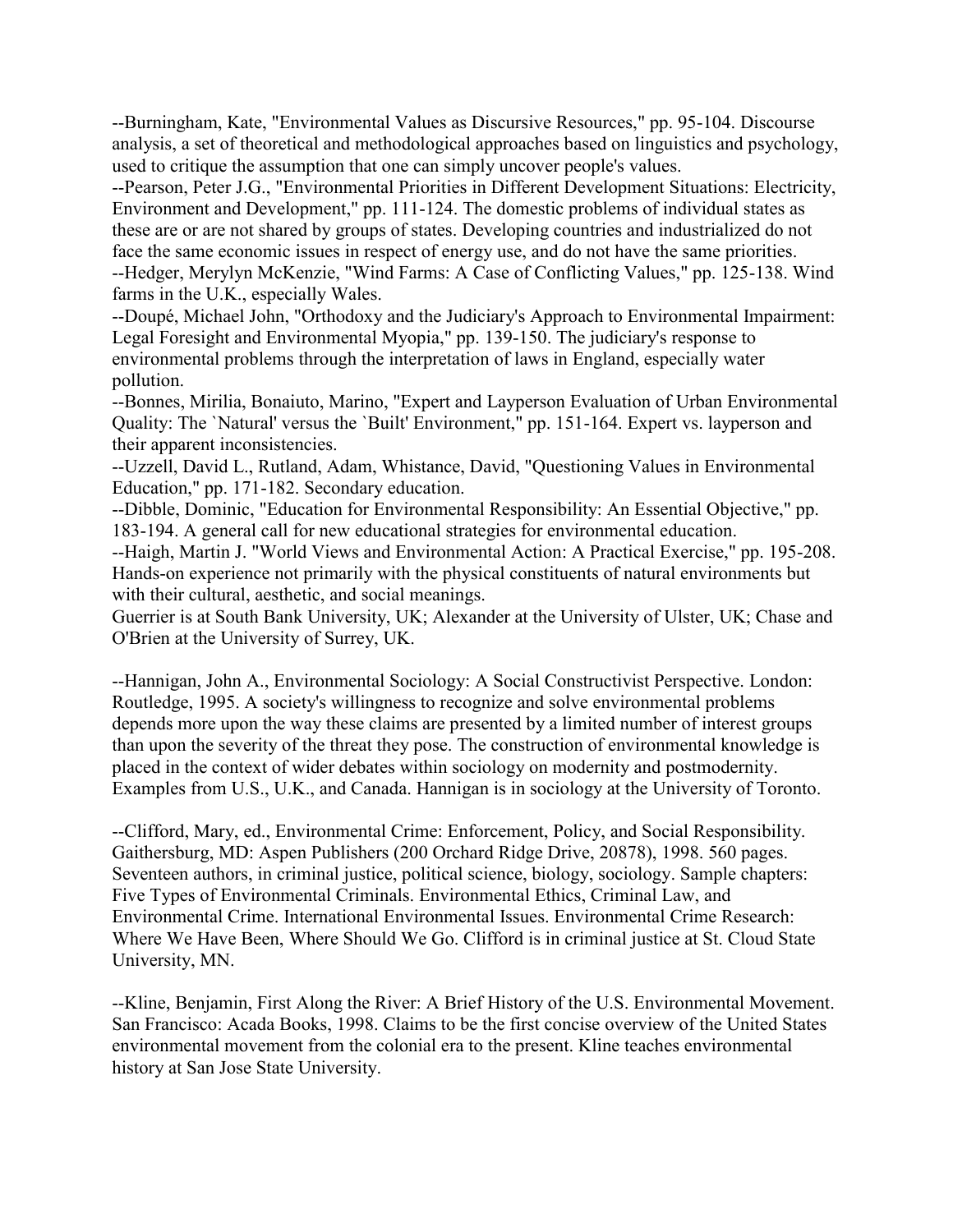--Mapel, David R., and Nardin, Terry, eds., International Society: Diverse Ethical Perspectives. Princeton, NJ: Princeton University Press, 1998. The moral foundations of the international order. Fifteen contributors. The character of international society, the authority of international law and institutions, and the demands of international justice. Mapel is in political science at the University of Colorado at Boulder. Nardin is in political science at the University of Wisconsin-Milwaukee.

--Goldemberg, José, "What is the Role of Science in Developing Countries?" Science 279(1998):1140-1141. Developing countries should not expect to follow the research model that led to the scientific enterprise of the United States and elsewhere. Many scientists from developing countries, trained in the United States and Europe, returned to their own nations and tried to imitate what was being done in developing countries. India, for example, had a nuclear research program, which failed, and was largely irrelevant to the needs of India. Developing countries need a science that is relevant to their local circumstances and needs, which includes appropriate technology for sustainable development. Goldemberg is at the University of Sao Paulo, Brazil.

--Golliher, Jeffrey and Logan, William Bryant, eds., Crisis and the Renewal of Civilization: World and Church in the Age of Ecology. New York: Continuum, 1996. 144 pages. Twentythree homilies on environmental issues delivered over the past two decades at the Cathedral of St. John the Divine in New York City. Al Gore, Carl Sagan, Rene Dubos, Amory Lovins, Thomas Berry, John Kenneth Galbraith, Timothy C. Weiskel, James Lovelock, Maurice Strong, and others.

--Goldsmith, Edward, The Way: An Ecological World View. Revised and enlarged (second) edition. Foxhole: Dartington (Devon, UK): Themis Books, an imprint of Green Books, Ltd., 1996. 553 pages. A revision of the 1992 edition. 66 short chapters. Samples: Ecology is holistic. Ecology is emotional. The ecosphere is one. Gaia is alive. Life processes are dynamic. Living systems are intelligent. Cooperation is the primary Gaian relationship. Goldsmith was with the journal, The Ecologist, for twenty-five years. Reviewed ny Stan Rowe in The Trumpeter 14 (no. 1, 1997):40-43.

--Oksanen, Markku, "The Moral Value of Biodiversity," Ambio (Royal Swedish Academy of Sciences) 26(no. 8, Dec. 1997):541-545. How the preservation of biodiversity is morally justified in some of the key texts on environmental ethics. Whether or not biodiversity can be justified as a moral end in itself. Views are classified according to the criteria which they hold to be the ultimate moral beneficiaries; positions are named as anthropocentrism, biocentrism and ecocentrism. In general, they are not in favor of regarding biodiversity as intrinsically valuable, but think its moral value is derivative. This means that the myriad characters of life on Earth are to be maintained as diverse because of their instrumental value for the constituents. It seems that Naess's deep ecology is the only major position that argues for biodiversity's intrinsic value, but this view has proved to be problematic. Oksanen is completing a Ph.D. in environmental ethics and property rights at the University of Turku, Turku, Finland.

--ONeill (O'Neill), John. "Managing without Prices: The Monetary Valuation of Biodiversity," Ambio (Royal Swedish Academy of Sciences) 26(no. 8, Dec. 1997):546-550.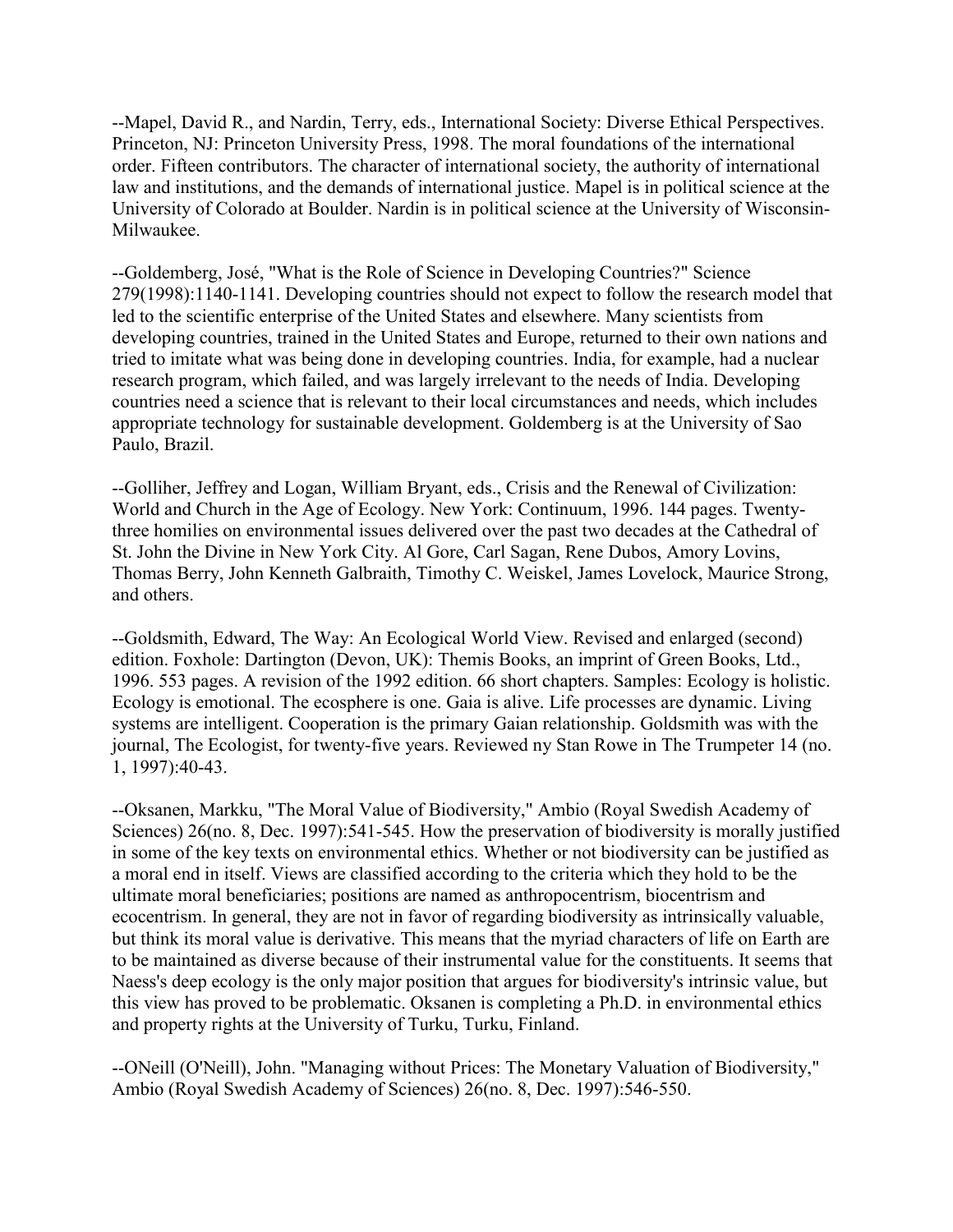--Kaiser, Jocelyn, "Population Growing Pains," Science 279(1998):1309. Does adding more people to the planet make society any worse off? Economists have tended to reject gloom and doom scenarios of impending environmental catastrophe, concluding that population growth should only slightly perturb living standards. But two economists, William Nordhaus and Joseph Boyer, of Yale University, argue that, although the next generation may not be much affected, if one projects eight or so generations, the cost can become enormous. Most of the costs are diminishing returns as land and capital are divvied up among descendants. Short story. This could seem obvious simply by thinking about it, but at least economists are making common sense respectable!

--Cushman, John H., Jr., "Courts Expanding Effort to Battle Water Pollution: New Enforcement Tactic," New York Times, National, March 1, 1998, p. 1, p. 16. A hitherto little used provision in the 1972 Clean Water Act allows states to measure water pollution more broadly, including nonpoint sources, and to impose across-the-board limits on pollution from all sources until clear water standards can actually be met. Courts are now tending to uphold this aspect of the law, which means that all development can be held up until the nonpoint source problem is addressed.

--Cushman, John H. Jr., "Scientists are Turning to Trees to Repair the Greenhouse," New York Times, March 3, 1998. Planting trees is by no means the whole solution, but it can be an important part of it.

--Maurer, Brian A., "Ecological Science and Statistical Paradigms: At the Threshold," Science 279(1998):502-504. Ecosystems are too complicated to form testable theories about easily. Linear thinking about ecosystems--assumptions that they are "balanced" or "stable," for example--is being replaced by the view that ecosystems are constantly changing and that those changes depend to a large extent on conditions experienced by an ecosystem before its measurement. Are ecosystems predictable in dynamic change, and lawlike or regular to this extent? Not yet in many cases, since both the theory and the statistics used in analysis have been too simplistic. But they may become so with more sophisticated statistical methods. Maurer is in zoology, Brigham Young University, Provo, UT.

--Vardy, Peter, and Grosch, Paul, The Puzzle of Ethics. Armonk, NY: M. E. Sharpe, Inc., 1997. 238 pages. \$ 18.95. Chapter 16 is Animal Rights; Chapter 17 is Environmental Ethics. Vardy is at the University of London. Grosch is at the College of St. Mark and St. John, Plymouth, UK.

--Zich, Arthur, "China's Three Gorges: Before the Flood," National Geographic 192(no. 3, September 1997):2-33. China's most ambitious project since the Great Wall, the Three Gorges Dam will displace nearly two million people as it swallows up cities, farms, and the canyons of the Yangtze River. The world's mightiest dam is rising on the Yangtze River. Gains: electric power and flood control. Losses: wild canyons and hundreds of thousands of homes. The pros and cons of this major project, now well into construction.

--Nordgren, Anders, ed. Science, Ethics, Sustainability: The Responsibility of Science in Attaining Sustainable Development. Uppsala: Uppsala University, Centre for Research Ethics, 1997. 281 pp. Sustainable development, research ethics, bioethics, environmental ethics,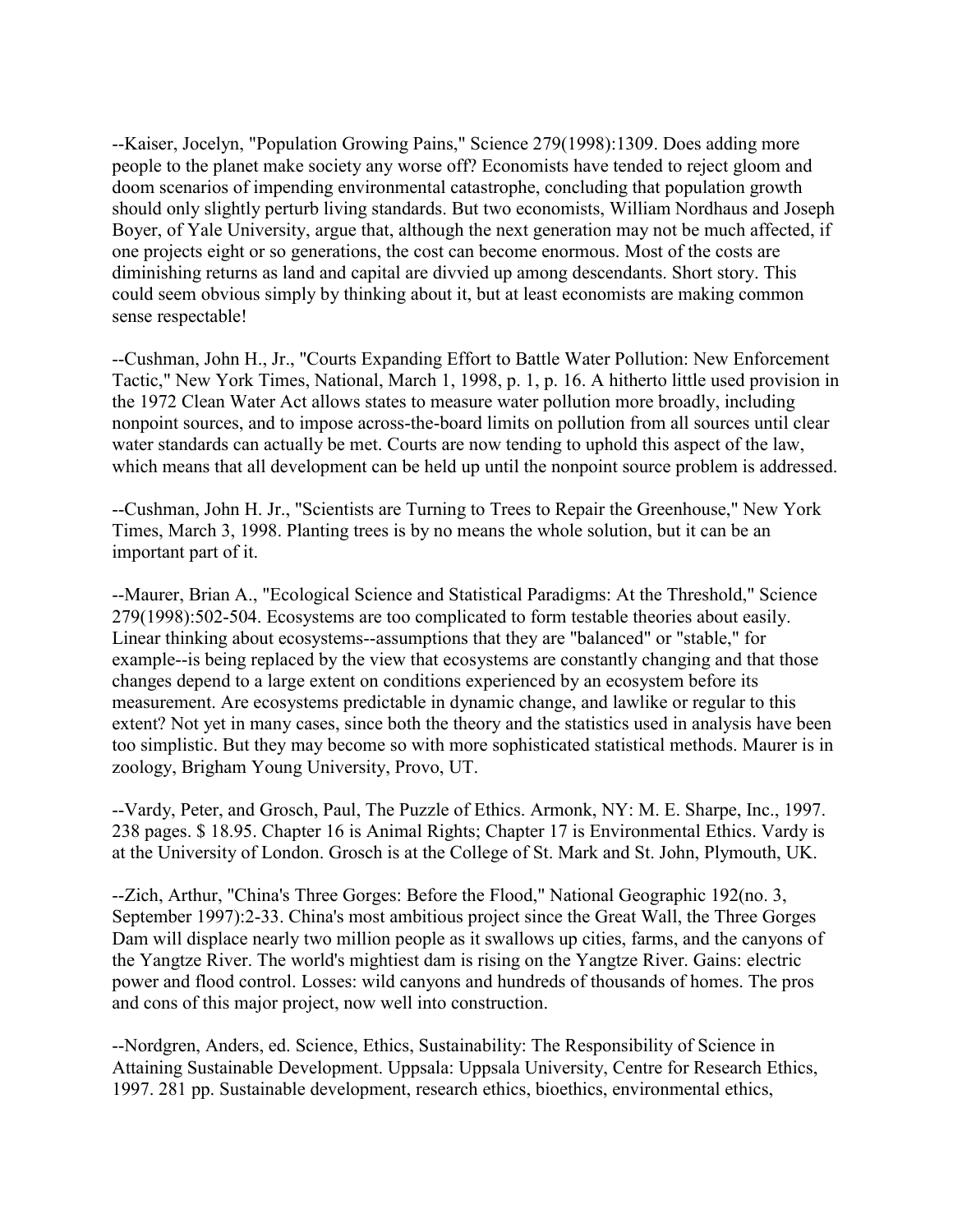environmentally history, sociology of science, environmental economics, environmental policy, science and responsibility. Contains:

--Sörlin, Sverker, "Problem Continents and Island Experiences: Environment and Science in the Past and in the Present," pp. 19-29.

--Jernelöv, Arne, "The Environmental Protection in Recent History," pp. 31-37.

--Lindén, Anna-Lisa, "Sociological Aspects on Man, Value Orientation, Behaviour and Sustainable Development," pp. 41-50.

--Sundqvist, Göran, "Keeping Science and Politics Apart? The Role of Science in Environmental Policy," pp. 51-61.

--Lidskog, Rolf, "The Reinvention of Politics? Science and Politics in the Development towards Sustainability," pp. 63-67.

--Corell, Elisabeth, "The Expert--Decision-maker Relationship: Science and Politics in International Environmental Negotiations," pp. 79-90.

--Randall, Alan, "Sustainability: Economics Does Not Have the Answers, But It Helps Clarify the Questions," pp. 93-104.

--Zylicz, Tomasz, "Economic Values and Policy Implications," pp. 105-114.

--Söderbaum, Peter, "Science, Ethics and Democracy: Ecological Economics as a Response," pp. 115-133.

--Rolston, Holmes III, "Environmental Science and Environmental Advocacy: From `Is' in Science to `Ought' in Ethics," pp. 137-153.

--Nordgren, Anders, "Science and Sustainability: Some Reflections on the Moral Responsibility of Scientists," pp. 155-177.

--Brom, Frans W. A., Vorstenbosch, Jan, Schroten, Egbert, "Public Policy and the Moral Responsibility of Science," pp. 179-188.

--Nitsch, Ulrich, "The Reluctant Scientist: Some Reflections on Scientists' Commitment to Sustainability Research," pp. 189-203.

--Buhlmortensen (Buhl-Mortensen), Lene, "TYPE-II Statistical Errors and the Precautionary Principle: A Case Study in Marine Biology," pp. 205-210.

--Rydén, Lars, "Faces of Sustainability," pp. 211-220.

--Low, Nicholas, and Gleeson, Brendan, "Finding Justice in the Environment," pp. 221-233.

--Molnár, László, "`People or Penguins": Some Remarks on Criteria of Moral Considerability," pp. 235-241.

--Heeger, Robert, "Respect for Animal Integrity?" pp. 243-252.

--Gustafsson, Bengt, "The Value of Looking in Other Directions," pp. 255-263. The viewpoint of a concerned scientist.

--Thurdin, Gorel, "Ethics, Spiritual Values and a Political Will: Any Concern of Scientists?, pp. 267-273. The viewpoint of a concerned politician.

--Kahn, Jr, Peter H., "Developmental Psychology and the Biophilia Hypothesis: Children's Affiliation with Nature," Developmental Review 17(1997):1-61. A useful review of the biophilia hypothesis of Edward O. Wilson and Stephen R. Kellert. There are three overarching concerns: (1) The genetic basis of biophilia. (2) How to understand seemingly negative affiliations with nature. (3) The quality of the supporting evidence. Biophilia is a valuable interdisciplinary framework for investigating the human affiliation with nature, though a nascent framework. The second half of the article discusses recent studies on children's environmental reasoning and values, conducted in the U.S. and in the Brazilian Amazon. Kahn is in education and human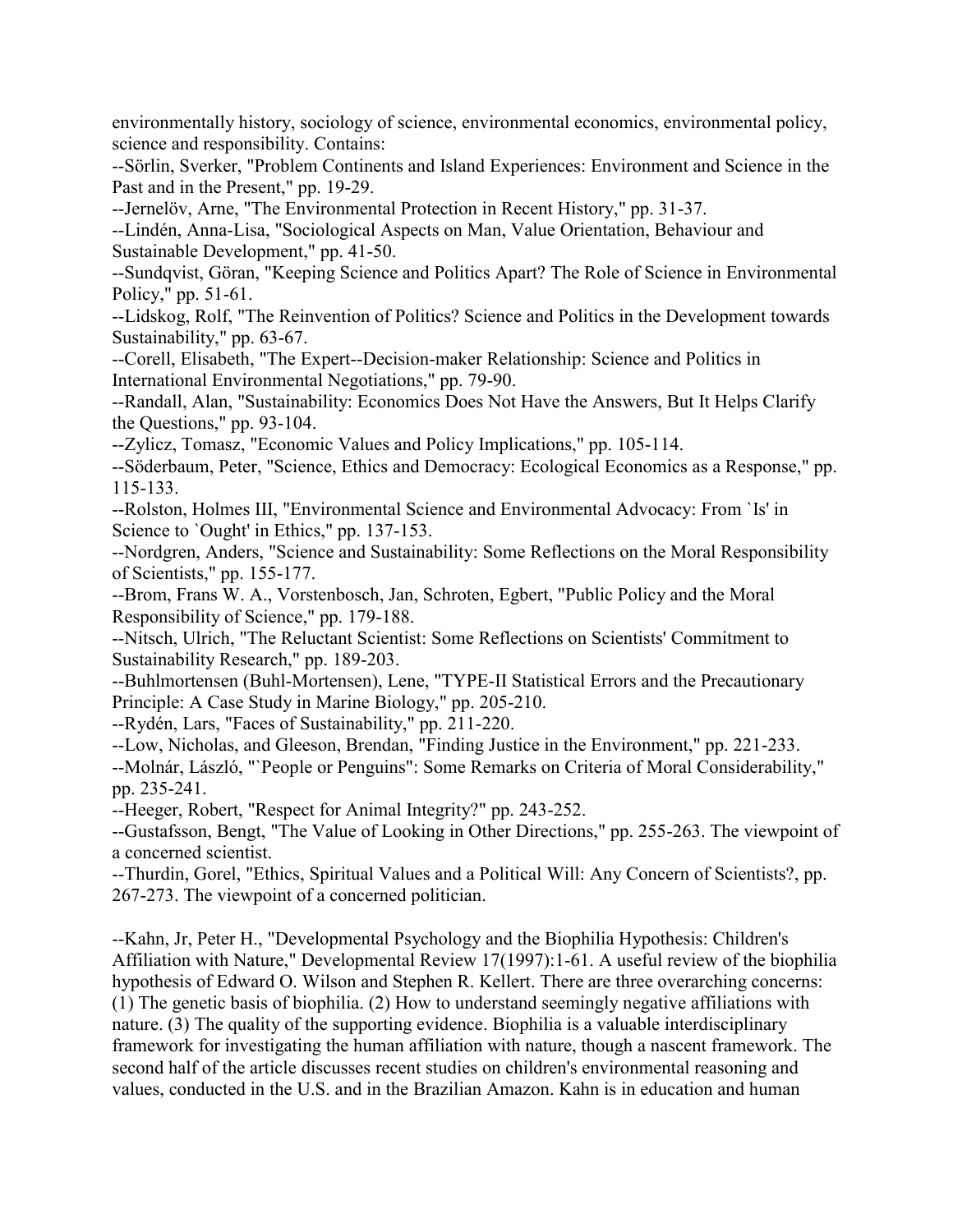development, Colby College, Waterville, ME.

--Kahn, Jr., Peter H., "Children's Moral and Ecological Reasoning About the Prince William Sound Oil Spill," Developmental Psychology 33(No. 6, 1997):1091-1096. School children were interviewed about the 1990 Exxon Valdez oil spill. Children cared that harm occurred to the shoreline and marine life and conceived of both types of harm as violating a moral obligation. Fifth and eighth graders used more anthropocentric reasoning than did second graders.

--Kahn, Peter H., Jr., "Bayous and Jungle Rivers: Cross-Cultural Perspectives on Children's Environmental Reasoning." In Saltzstein, H., ed., Culture as a Context for Moral Development: New Perspectives on the Particular and the Universal. No. 76 in the series, New Directions for Child Development, Summer 1997, pp. 23-36. San Francisco: Jossey-Bass, Inc., Publishers. Contrary to previous research that found that economically impoverished African Americans have little interest in and concern for the natural environment, research with children and parents in an African American community in Houston, Texas shows environmental sensitivity and commitment. Two groups are studied in Brazil, one in Manaus, a large city on the Amazon River, where children live in great poverty, and a second group in a remote village of 4,000 inhabitants on the Rio Negro. Both groups of children demonstrated environmental sensitivities and commitments based on a wide range of measures. Similarly in Howe, Daniel C. (Education and Development, Colby College) and Kahn, Jr., Peter H., "Along the Rio Negro: Brazilian Children's Environmental Views and Values," Developmental Psychology 32(No. 6, 1996):979- 987.

--Percesepe, Gary, ed., Introduction to Ethics: Personal and Social Responsibility in a Diverse World. Englewood Cliffs, NJ: Prentice-Hall, 1995. Chapter 10 is "Ethics of Animals and the Nonhuman Environment," with reprints from Thoreau, Bratton, Feinberg, Regan, Commoner, Warren.

--Golf and the Environment: Environmental Principles for Golf Courses in the United States. 15 pages. Developed through collaborative research and dialogue with some seventeen groups, for example, Audubon International, National Wildlife Federation, Friends of the Earth, Sierra Club, United States Golf Association, National Golf Foundation, American Farmland Trust, and others. Copies from The Center for Resources Management, 1104 East Ashton Avenue, Suite 210, Salt Lake City, UT 84106.

--DePalma, Anthony, "Canada No Safe Haven for Birds or Bears," New York Times, March 13, 1998, p. A1, A8. Canada frequently has a worse record than the United States for conservation. There is a list of 291 endangered animals, birds, and insects, but there is no legislation to protect them. One problem is tension between the provincial and the national governments, with the provinces resisting any national regulation. Another is Canadian perceptions of the hassles over endangered species in the U.S. Another is refusal of Canadians to believe that, in relatively undeveloped Canada, there is a problem.

--Peters, Ted, ed. Genetics: Issues of Social Justice. Cleveland, OH: Pilgrim Press, 1998. 262 pages. Moral and social aspects of genetics, including the human genome project and genetic engineering.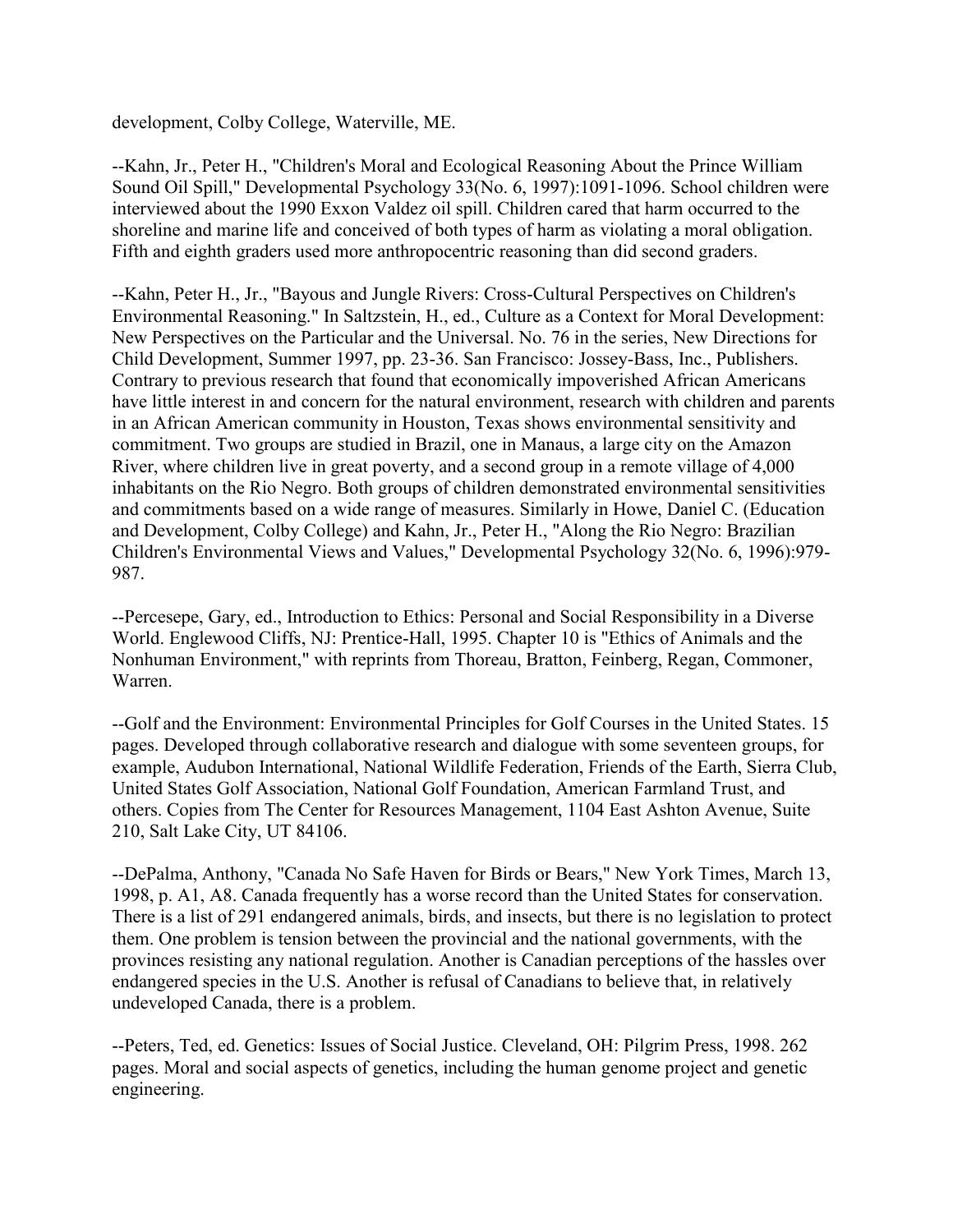--Howes, Rupert, Skea, Jim, and Whelan, Bob, Clean and Competitive? Motivating Environmental Performance in Industry. London: Earthscan Publications, 1998. Draws on work at the Sussex University, UK, Science Policy Research Institute, with which the authors have been affiliated.

--Rayner, Steve, and Malone, Elizabeth L, eds., Human Choice and Climate Change. Four volumes: Volume 1: The Societal Framework. Volume 2: Resources and Technology. Volume 3: Tools for Policy Analysis. Volume 4. What Have We Learned? Abingdon, Oxon, UK: Marston Book Services and Battelle Press, 1998.

--Wenz, Peter S., Nature's Keeper. Philadelphia: Temple University Press, 1996. 207 pages. "In this book I attempt to understand, and to suggest how to curtail, the tragedy I was taught to call progress" (frontis). Chapter titles: Our Christian Heritage. Commercialism. Industrialism. Nationalism, Bureaucracy, and the Holocaust. Nuclear Power and Radiation Exposure. Nuclear Power and Human Oppression. Indigenous Peace and Prosperity. "In societies where there is much less human oppression than in ours, nature is typically respected as valuable in itself, and people are not trying to overpower nature for human benefit" (p. 119). Indigenous World Views. Implications. Practical Suggestions for agriculture, international trade, transportation, energy, equity, population control. Living with Nature.

--Agar, Nicholas, "Biocentrism and the Concept of Life," Ethics 108(1997):147-168. "I have sought to show that our entrenched apparently anthropocentric moral views can take us some distance into nature. The representational account of life (developed in this article) acts as a bridge between living things and value-anchoring psychological notions (such as suffering pains and pleasures). It enables value to be spread very broadly throughout nature. Individual things are not all to be valued equally, however. The amount of value we assign to an individual depends on the range and complexity of goals that an organism is capable of. Why does this type of complexity matter? As organisms have more varied and numerous goals they tend to become more folk psychological. Folk psychological notions in turn have the closest association with relevant normative notions. Thus the life-representational ethic both acknowledges the preeminent place of humans on this planet and spreads value broadly enough to provide firm foundations for an environmental ethic." "Consciousness does not occupy such an important place in the life representational ethic. Many nonconscious organisms will be morally valuable. However, ... consciousness will open up novel varieties of goal to an organism" (p. 168). Agar is in philosophy, Victoria University of Wellington, New Zealand.

--Bernstein, Ellen, ed., Ecology and the Jewish Spirit: Where Nature and the Sacred Meet. Woodstock, Vermont: Jewish Lights Publishing, 1998. 37 essays. 288 pages. Hardcover \$ 24.00.

--Barcalow, Emmett, Moral Philosophy: Theories and Issues, 2nd ed. Belmont, CA: Wadsworth Publishing Co., 1998. Chapter 23 is "Morality and the Environment." Barcalow is at Western New England College.

--Cohen, Joel E., How Many People Can the Earth Support? New York: Norton, 1995. 532 pages. Past human population growth. Four evolutions in population growth. The uniqueness of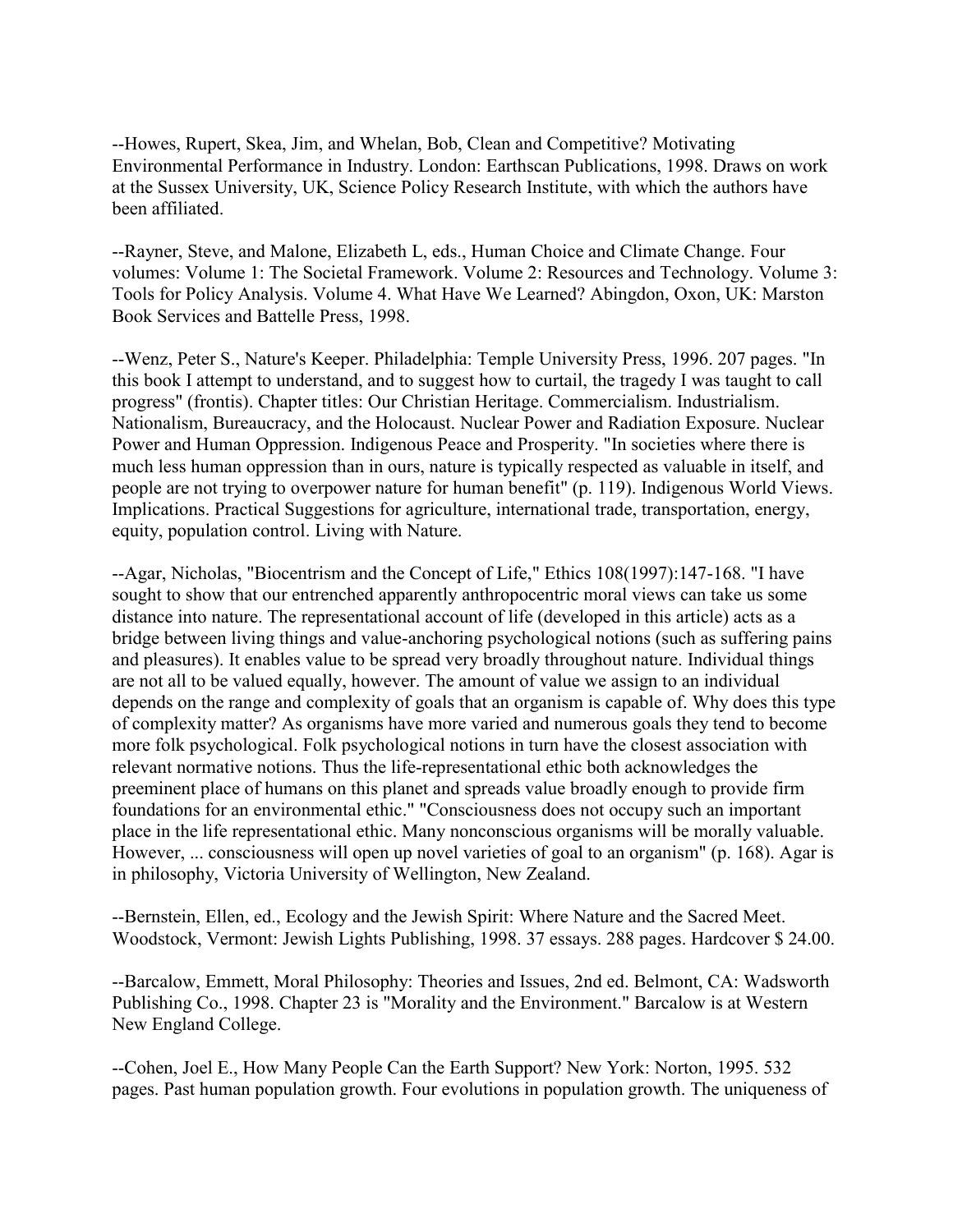the present relative to the past. Future human population growth. Projection methods. Scenarios of future population. The human carrying capacity of the earth. Eight estimates. A survey of four centuries. Human choices. Water. Natural constraints and time.

--Stone, Christopher D., Should Trees Have Standing? And Other Essays on Law, Morals, and the Environment, 25th anniversary edition. Dobbs Ferry, NY: Oceana Publications, 1996. 186 pages. Stone wrote the seminal article, "Should Trees Have Standing?" a quarter century ago. Here is a reprint, with an introduction and epilogue "`Trees" at Twenty-five." Other essays: "The NonPerson in Law"; "Should We Establish a Guardian for Future Generations"; "How to Heal the Planet"; "Reflections on Sustainable Development"; "The Convention on Biological Diversity." "An Environmental Ethic for the 21st Century": "Moral Pluralism and the Course of Environmental Ethics." Stone is in law at the University of Southern California.

--Gunter, Pete A. Y., and Oelschlaeger, Max, Texas Land Ethics. Austin: University of Texas Press, 1997. 156 pages. Contents: What is a Land Ethic? Texas: The Land and its Communities of Life. Texas: A State of Neglect. Land Ethics and Economics. Are Land Ethics Practical? The Big Thicket. Gunter and Oelschlaeger are both in philosophy at the University of North Texas.

--Gunter, Pete A. Y., The Big Thicket, revised edition. Denton, TX: University of North Texas Press, 1993. Updated from the earlier book of 1972, the first book predating (and pivotal in) designating the Big Thicket National Biological Preserve and the Trinity River National Wildlife Refuge.

--Malnes, Raino, Valuing the Environment. Manchester, UK: Manchester University Press, 1995. Climate policy. The priority principle. Risk and hard cases. Realism and responsibility. Future people. Against ecological egalitarianism. Against the green theory of value. Malnes is in political science, University of Oslo.

--Kroll, Andrew J., and Barry, Dwight, "Integrating Conservation and Community in Colorado's San Juan Mountains," Wild Earth, Fall 1997, pp. 81-87. The possibilities of keeping the San Juan Mountains wild, including the restoration of big predators, such as wolves and grizzly bears, coupled with local ranching communities on the lower slopes and valleys, coupled with a growing recreational and ranchette trend. Kroll is an apprentice ecologist and Barry a conservation biologist focussing on the southwestern United States.

--Defenders of Wildlife, Oregon's Living Landscape: Strategies and Opportunities to Conserve Biodiversity. Corvallis, OR: Oregon State University Press, 1998. A state wide assessment of Oregon's biodiversity, pioneering laws and programs, including the beach bill, the bottle bill, and statewide land use planning. Also sponsored by the Nature Conservancy and dozens of public and private cooperators.

--Dobkowski, Michael N., and Wallimann, Isidor, eds., The Coming Age of Scarcity: Preventing Mass Death and Genocide in the Twenty-first Century. Syracuse, NY: Syracuse University Press, 1998. 14 contributions. 350 pages. Paper, \$ 35.00. Ominous, though not fatalistic. All the contributors agree that present-day population growth, land resources, energy consumption, and per capita consumption cannot be sustained without leading to catastrophes. Includes Cobb, John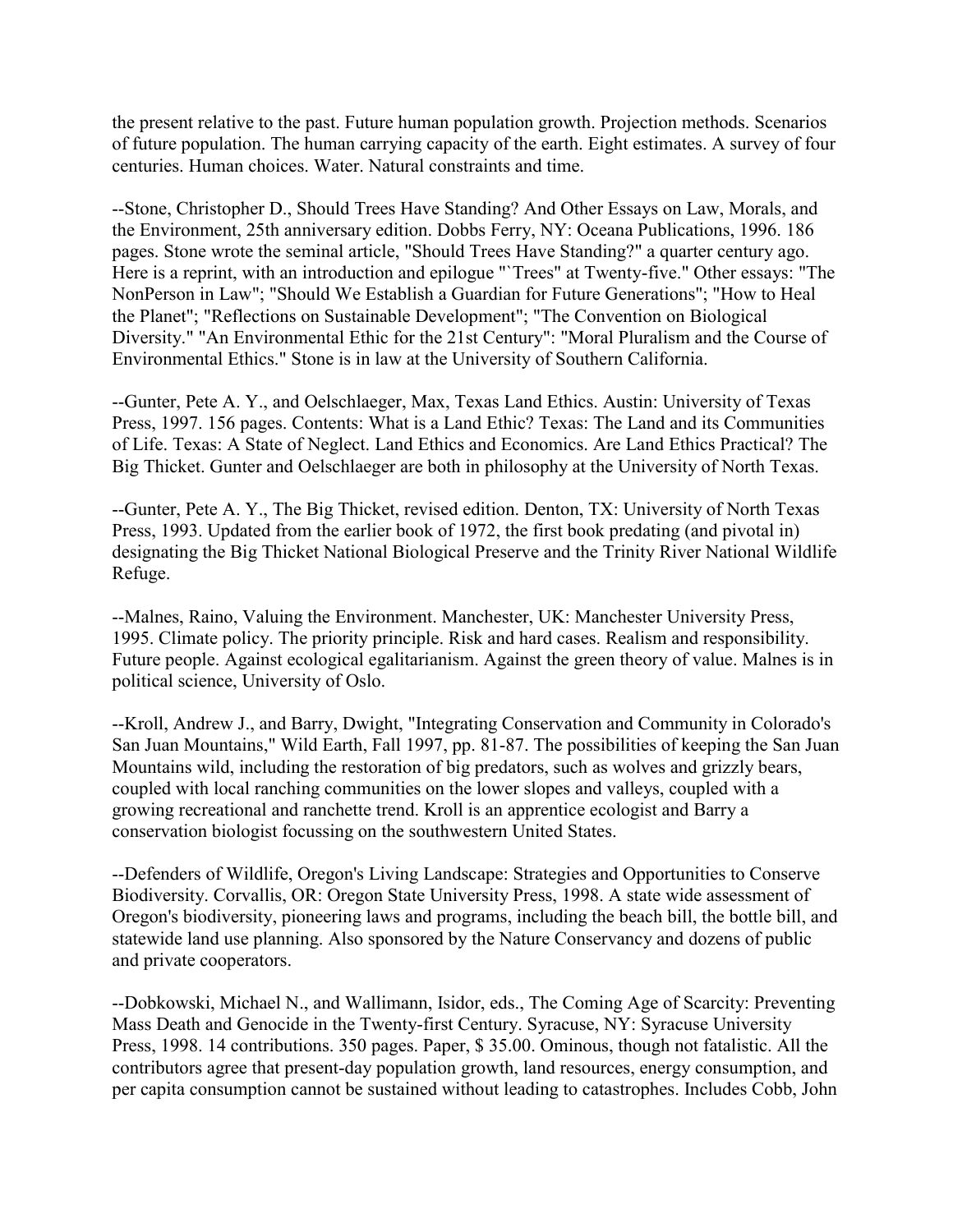B., Jr., "The Threat to the Underclass"; Lewis, Chris H., "The Paradox of Global Development and the Necessary Collapse of Modern Industrial Civilization"; Abernethy, Virginia, "Defining the New American Community: A Slide to Tribalism," and many others. Part III is case studies of scarcity and mass death: Rwanda, Bosnia, Somalia, and Haiti. Dobkowski is in religious studies at Hobart and William Smith Colleges. Wallimann is in sociology at the School of Social Work in Basel, Switzerland.

--Suzuki, David, with McConnell, Amanda, The Sacred Balance: Rediscovering Our Place in Nature. Amherst, NY: Prometheus Books, 1998. 269 pages. Cloth \$26.00. "Nature is the ultimate source of our inspiration, of our sense of belonging, of our hope that life will survive long after we are gone. In order to realize this hope, we must learn to regard the planet as sacred." Suzuki is a Canadian media celebrity, and geneticist, host of a popular science program, "The Nature of Things."

--Grove, Richard H., Ecology, Climate and Empire: Studies in Colonial Environmental History. Cambridge, UK: The White Horse Press, 1997. 250 pages. Concerns about climate change are far from being a uniquely modern phenomenon. The origins of present-day environmental debates about soil erosion, deforestation and climate change in early colonial administrators, doctors and missionaries. "Marginal" land and its ecology in the history of popular resistance movements. Grove is in environmental history at Australian National University and the University of Cambridge.

--Sylvan, Richard, Transcendental Metaphysics. Cambridge, UK: The White Horse Press, 1998. 500 pages. £ 45.00. Sylvan links his "deep green" theory of environmental philosophy to wideranging work in metaphysics, semantics, logic and value theory, his last work just completed before he died. Pioneering, eclectic, and controversial. Sylvan advocates "plurallism" (sic). "There is not merely a plurality of correct theories and more or less satisfactory worldviews: there is a corresponding plurality of actual worlds. Plurality penetrates deeper in full plurallism than linguistic surface or than conceptual or theoretical structure, to worlds ... There is no single fact of the matter, there are facts and matters."

Contents:

Chapter 1. Introducing and placing full and deep plurallisms

Chapter 2. Explaining full metaphysical plurallisms: their features, their differences.

Chapter 3. Paths and arguments leading to deep plurallism: vias negativas Chapter 4. More

arguments to deep plurallism: vias positivas

Chapter 5. Still more positive arguments to plurallism

Chapter 6. Worlds and wholes: their natures and relative features

Chapter 7. Talking and thinking plurallese as well as more ordinarily: modellings and discourse

Chapter 8. Making a wider metaphysical sweep: traditional notions, traditional pluralism, traditional objections

Chapter 9. Distancing plurallism from realism, anti-realism and relativism, and those other -isms

Chapter 10. Plurallistic investigation of relevant philosophers and philosophical schools

Chapter 11. Impacts upon Philosophy: harmonious applications and further problem-solving

Chapter 12. What deep plurallism does, its intellectual impact, and where it leads

Chapter 13. Beyond intellectual plurallism--to liberating practice

Richard Sylvan was Senior Research Fellow in the Philosophy Program at the Australian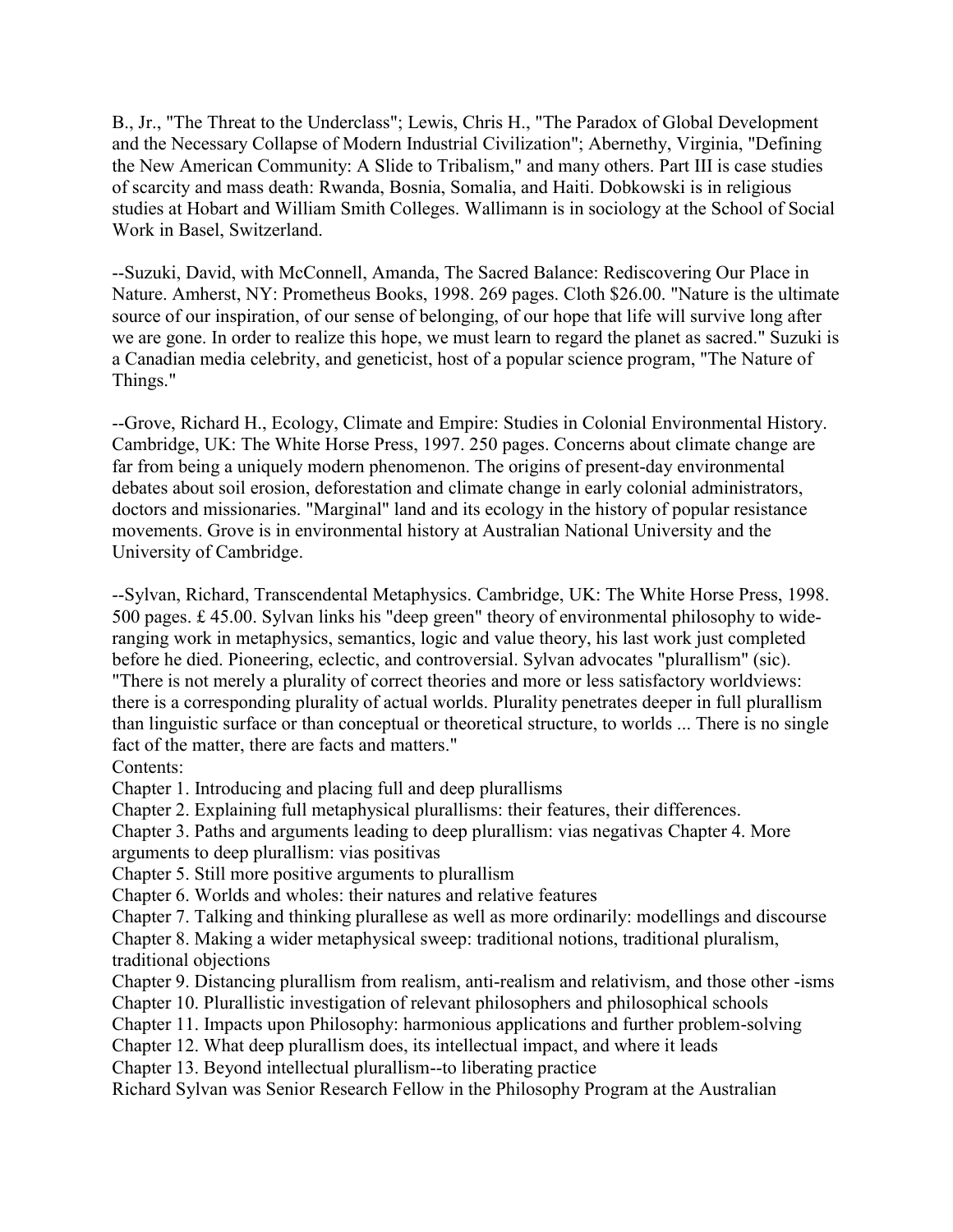#### National University.

--Human Genetics Advisory Commission and Human Fertilisation and Embryology Authority (of the United Kingdom), Cloning Issues in Reproduction, Science and Medicine. London: Human Genetics Advisory Commission and Human Fertilisation and Embryology Authority, January 1998. An official UK government document. The Commission consists of scientists and one philosopher (Onora O'Neill). Sets out the issues quite well. The document may be found at the HGAC webpage at <http://www.dti.gov.uk/hgac>. Hard copies may be obtained from the Office of Science and Technology (Department of Trade and Industry), Albury House, 94-98 Petty France, London SW1H 9ST or via <chris.hepworth@osct.dti.gov.uk>. There is also a mail list on human cloning: clone@mailbase.ac.uk (Thanks to KeeKok Lee).

--Watkins, Kevin, Economic Growth with Equity. UK: Oxfam.

--Wilson, Edward O., "Back from Chaos," Atlantic Monthly 281(no. 3, March, 1998): 41-62. Enlightenment thinkers knew a lot about everything, today's specialists know a lot about a little, and postmodernists doubt that we can know anything at all. The Enlightenment mostly got it right. The fragmentation of knowledge and the chaos in philosophy are not reflections of the real world but artifacts of scholarship. Wilson argues that we can know what we need to know, and that we will discover underlying all forms of knowledge a fundamental unity. Wilson divides what we know, at least about nature and environmental affairs, into four quadrants: environmental policy, environmental ethics, social science, biology. One good test of truth is when many lines of independent evidence converge in support of a claim, a consilience of inductions. Wilson's latest book is Consilience: The Unity of Knowledge (New York: Knopf, Random House, 1998). Wilson is emeritus from comparative zoology at Harvard University. Another discussion is in the current issue of The Wilson Quarterly, "Is Everything Relative?" where the editors, worried about crippling relativism, put Wilson into debate with Richard Rorty and biologist Paul R. Gross. Contains:

--Wilson, Edward O., "Resuming the Enlightenment Quest," The Wilson Quarterly, Spring 1998, pp. 16-27. Science is the royal road to truth, the cure to the contemporary fragmentation of knowledge, to which philosophers have too much contributed. Wilson's consilience of the sciences--philosophers will want to notice--has now reached the settled conclusion that our human nature, including its morality, is "biased by" the genes. The consilience within biology is expanding to overtake the social sciences and the humanities. The brain is a survival instrument, with Paleolithic survival instincts (p. 20). Fortunately, the biological sciences have figured this out and can correct for it (with what brain, Wilson does not say).

--Rorty, Richard, "Against Unity," pages 28-38. Rorty claims to be more biologistic than Wilson. Language is a survival tool, as Wilson should know. This means that things are described for various purposes, never for what they are in themselves. "As we pragmatists see it, there can and should be thousands of ways of describing things and people--as many as there are things we want to do with things and people--but this plurality is unproblematic" (p. 30). (But why we should accept Rorty's thousands-plus-yet-one-more view as being better than the rest does become problematic). "My scorn," Rorty continues, "for the claim that a natural scientist gets closer to the way things are in themselves than the carpenter, the moralist, or the literary critic" does mean that "I do indeed think of science as just another way of looking at the world" (p. 38). Rorty is University Professor of Humanities at the University of Virginia.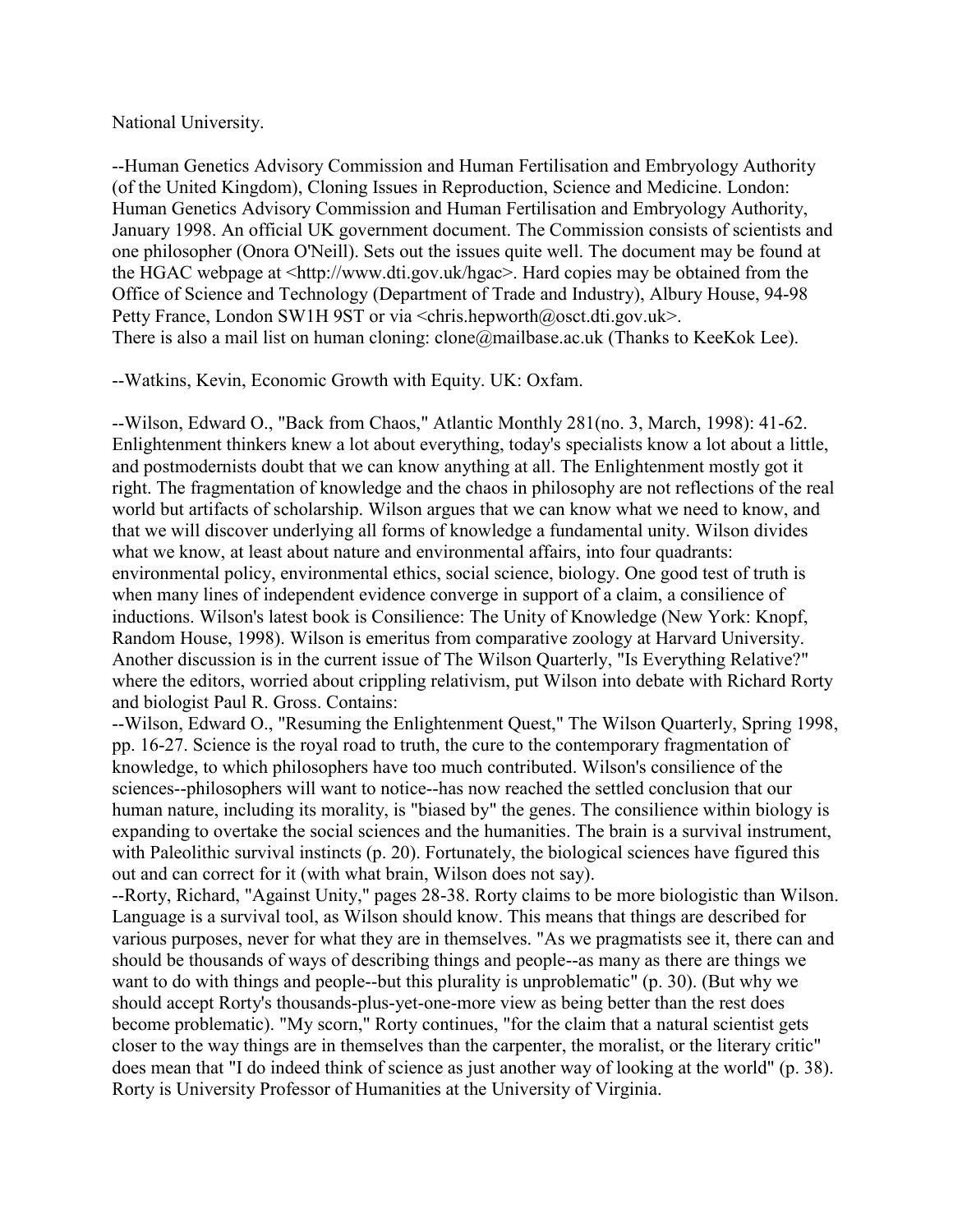--Gross, Paul R., "The Icarian Impulse," pages 39-49. Gross defends Wilson; we need to press for consilience as much in ethics as in the sciences, but he is much less sure we are reaching it. Gross is University Professor of Life Sciences at the University of Virginia, co-author of Higher Superstition (1994), and an editor of The Flight from Reason and Science (1996).

--Bowie, G. Lee, Higgins, Kathleen M., and Michaels, Meredith W., eds., Thirteen Questions in Ethics and Social Philosophy, 2nd ed. Fort Worth: Harcourt Brace College Publishers, 1998. An anthology in 13 chapters, each a question. Chapter 11 is, "What Should We Sacrifice for Animals and the Environment?" Readings from Allen Ginsburg, Tom Regan, Peter Singer, Aldo Leopold, Mark Sagoff, Annette Baier, Marti Kheel, and John Stuart Mill. Bowie is at Mt. Holyoke College, Michaels at Hampshire College, and Higgins at the University of Texas at Austin.

--Rolston, Holmes, III, "Technology versus Nature: What is Natural" in CPTS Ends and Means: Journal of the University of Aberdeen Centre for Philosophy, Technology & Society 2(no. 2, Spring 1998):3-14. This journal is intended to be principally an electronic journal: http://www.abdn.ac.uk/cpts/techno.htm

However, it is printed twice a year, and issues are free on request (University of Aberdeen, Old Brewery, Old Aberdeen, Scotland AB24 3UB, UK.)

In some meanings "nature" includes everything and thus includes technology. In other meanings "nature" refers only to spontaneous or wild nature and excludes all artifacts of culture, including technology. Nature continues environing culture; culture is always construct out of, superposed on nature. Natural is often also a normative term, while artificial is pejorative. A prevailing philosophy is that humans should become the planetary managers. This has become increasingly possible with the transition from muscle and blood to engines and gears, from about 1850 onward, coupled with the information explosion more recently, which have brought an epochal change of state, and makes a postnatural world possible. To some extent this is inevitable, though not wholly desirable. Significant areas of the planet are still relatively natural, and these areas might become increasingly humanized. Both appropriate respect for nature and moral responsibility require significant conservation of nature. Technological humans are still in search of a sustainable relationship with nature. Finally, there is a sense is which once and future nature is never at an end, since, when humans vanish, nature returns. Rolston is in philosophy at Colorado State University.

--Restoration Ecology is the journal of the Society for Ecological Restoration, now in its sixth volume. Published by Blackwell Science. Society of Ecological Restoration, University of Wisconsin, Madison Arboretum, 1207 Seminole Highway, Madison, WI 53711.

--Branch, Michael P., and Philippon, Daniel J., eds. The Height of Our Mountains: Nature Writing from Virginia's Blue Ridge Mountains and Shenandoah Valley. Baltimore, MD: Johns Hopkins University Press, 1998. Seventy writers beginning in 1607 and ending with contemporary writers such as Annie Dillard, Roger Tory Peterson and Edwin Way Teale.

--Hart, John Fraser, The Rural Landscape. Baltimore, MD: Johns Hopkins University Press, 1998. A guide to the rural landscape, not as an artifact but as an interaction between humans and nature, in Europe and America. All the way from relict features of the landscape to the effects of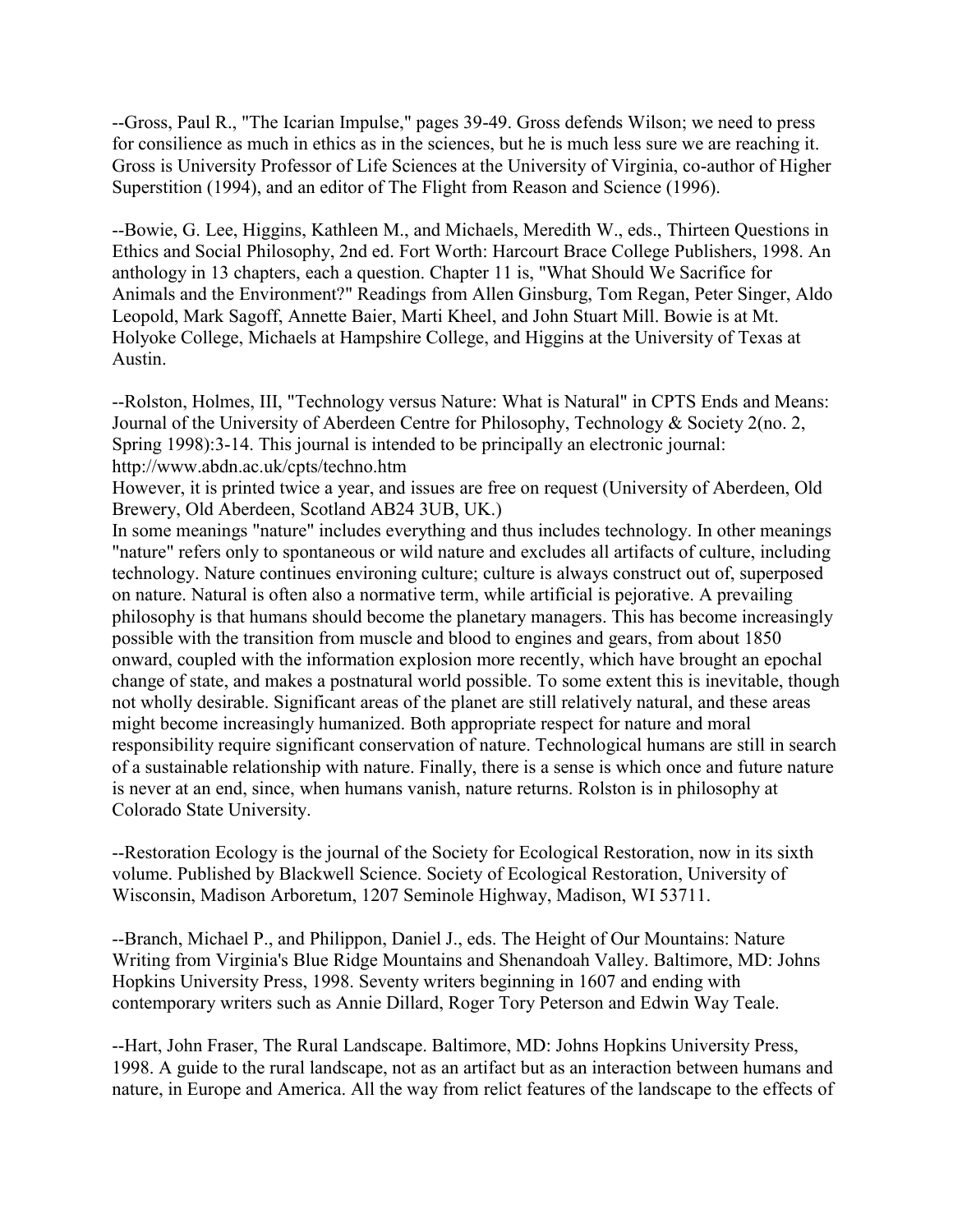contemporary recreation on the look of the land.

--Shepard, Paul (1925-1996), Nature and Madness, with foreword by C. I. Rawlins. The Tender Carnivore and the Sacred Game, with foreword by George Sessions. Thinking Animals: Animals and the Development of Human Intelligence, with foreword by Max Oelschlaeger. All reprinted in paperback, 1998, by the University of Georgia Press, Athens, GA. Shepard was professor of natural philosophy and human ecology at Claremont College, Claremont Graduate University, and Pitzer College for more than twenty years.

--Humphrey, Caroline, and Sneath, David, eds. Culture and Environment in Inner Asia. Cambridge, UK: White Horse Press, 1996. In two volumes. Vol.1: The Pastoral Economy and the Environment. Vol.2: Society and Culture. Inner Asia is divided between Russian, Mongolian, and Chinese administration. Vast areas of steppeland are now subject to pasture degradation. Pastoralism has shaped the steppe environment and been the basis of the indigenous economy for more than two thousand years. Enormous social changes in recent years due to the advent of democracy in Russia and economic reforms in China. Humphrey has done anthropological research in Mongolia, Buryatia, Tuva, and Inner Mongolia and is Reader in Asian Anthropology at the University of Cambridge. Sneath is a British Academy Postdoctoral Fellow at the department of Social Anthropology, University of Cambridge.

--Westra, Laura. Living in Integrity. Lanham, MD: Rowman & Littlefield, 1998.

Lemons, J.; Westra, L.; and Goodland, R. Ecological Sustainability and Integrity: Concepts and Approaches. Dordrecht: Kluwer Academic Publishers, 1997.

--Foundations of Science, Vol. 2, No. 2 (1997). Kluwer Academic Publishers. A special issue, edited by Matthais Kaiser, on "The Precautionary Principle and Its Implications for Science." Articles by J. Lemons, K. Shrader-Frechette, Matthias Kaiser, L. Westra, and many others.

--Wellington, A.; Greenbaum, A.; and Cragg, W. Canadian Issues in Environmental Ethics. Broadview Press, 1997. ISBN 1-55111-128-4. Case studies and issues. Chapters by Allan Drengson, Peter Miller, Wesley Cragg, Michael Fox, Peter Wenz, and Laura Westra.

# **VIDEOTAPES AND MULTIMEDIA**

Two new Green Web Bulletins are available on request:

#63 "My Path to Left Biocentrism: Part I - The Theory."

#64 "My Path to Left Biocentrism: Part II - Actual Issues."

By D. Orton and dated April 1998, the Bulletins give a comprehensive presentation of the characteristics of the left biocentric theoretical tendency within the deep ecology movement. Part I (about 4,000 words) includes the important thinkers for a left biocentric synthesis, and discusses the continuities and discontinuities of left biocentrism with deep ecology. Bulletin #63 also includes the ten-point "Left Biocentrism Primer." Part II (about 5,000 words) shows the application of left biocentrism to actual issues: forests and forestry, aboriginal issues,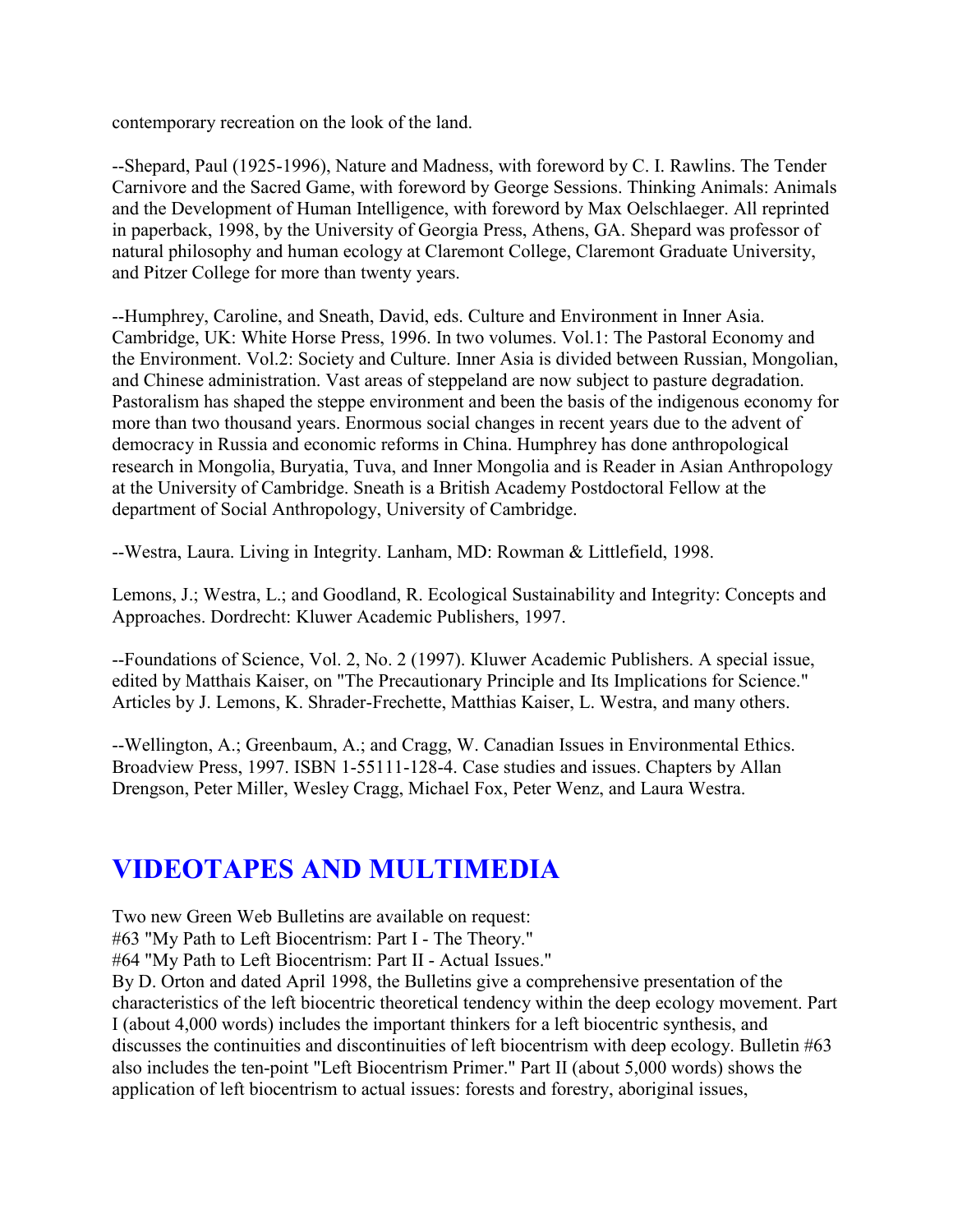relationship to the Left, green movement and party, protected areas and wildlife, and sustainable development. In discussing these issues, what is distinctive about left biocentrism compared to deep ecology, is outlined. Contact: Green Web, R.R. #3, Saltsprings, NS, Canada, B0K 1P0, Email: greenweb@fox.nstn.ca

# **EVENTS**

1998

--April 3-5, 1998. Earth Day colloquium, University of North Texas in Denton. Speakers include: Holmes Rolston, J. Baird Callicott, Eugene C. Hargrove, Tom Birch, Eric Katz, and Max Oelschlaeger. For more information, contact Prof. Hargrove at Dept. of Philosophy, UNT, P O Box 310980, Denton, TX 76203-0980; Tel:940-565-2727; Fax:940-565-4448; Internet: ee@unt.edu and www.cep.unt.edu

--April 6-12, 1998. American Ornithologists' Union. Joint annual meeting of several societies. St. Louis, MO. Contact: Bette Loiselle, Dept of Biology, University of Missouri-St Louis, 8001 Natural Bridge Rd., St Louis, MO 63121, Tel: 314-516-6224, Email: bird\_stl@umsl.edu; WWW: http://www.nmnh.si.edu/BIRDNET/

--April 16-19, 1998. Christianity and Ecology. Center for the Study of World Religions, Harvard University, Cambridge, MA. Environmental ethics grounded in religious traditions and linking the transformative efforts of the world's religions to the larger international movements toward a global ethics for a humane and sustainable future. Contact Mary Evelyn Tucker, Bucknell University, Lewisburg, PA 17837. 717/524-1205.

--April 18-19, 1998. King's College London, Strand Campus. The Centre for Philosophical Studies is hosting a conference on the theme "Philosophy of the Environment." For more information, see Conferences above.

--April 23-25, 1998. Global-Ecojustice: The Church's Mission in Urban Society. Chicago, Lutheran School of Theology. Center for Respect of Life and Environment and Theological Education to Meet the Environmental Challenge. Urbanization and environmental issues. Center for Respect of Life and Environment, 2100 L Street, NW, Washington, DC 20037. Phone: 202/778-6133. Fax: 202/778-6138. E-mail: CRLE@aol.com. Webpage: http://www.centerl.com/crle.html

--May 6-9, 1998. American Philosophical Association: Central Division. Palmer House Hilton, Chicago, IL. See Conferences above.

--May 20-25, 1998. The 9th Annual Environmental Writing Institute. Bitterroot Valley in Montana, USA. This year's Director will be naturalist and writer Rick Bass. The Institute is cosponsored by the University of Montana's Environmental Studies Program and the Teller Wildlife Refuge, Inc. For more information, contact: Hank Harrington, Environmental Studies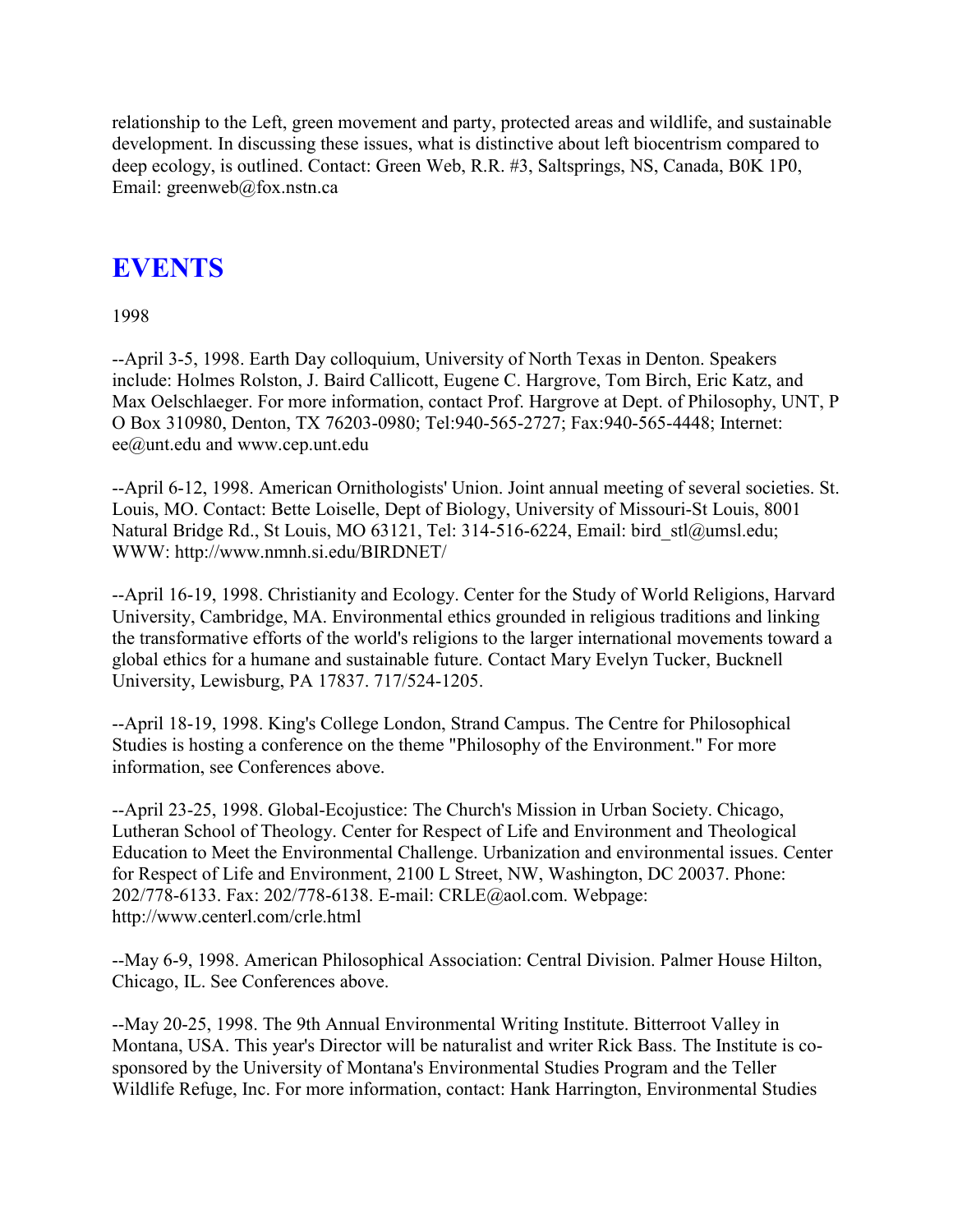Program, University of Montana, Missoula, MT 59812 USA; Tel 406-243-2904; Email: hrh@selway.umt.edu; Website: http://www.umt.edu/ewi/EWIPAGE.HTML

--May 27-28, 1998. The Canadian Society for the Study of European Ideas, 8th Annual Conference, and the Congress of the Social Sciences and Humanities. University of Ottawa. A session is being planned on "Asethetics of Nature in Hybrid Spaces." Contact: Prof. Thomas Heyd, Dept. of Philosophy, University of Victoria, Victoria, British Columbia V8W 3P4 CANADA; Email: theyd@uvvm.uvic.ca

--May 27-31, 1998. Society and Resource Management, Seventh International Symposium. University of Missouri-Columbia. Papers, symposia, etc., invited. Contact: Sandy Rikoon, Rural Sociology, 108 Sociology Bldg., University of Missouri-Columbia, Columbia, MO 65211. Tel. 573/882-0861 Fax: 573/882-1473.

--June 3-6, 1998. Aesthetics of Bogs and Peatlands. Third International Conference on Environmental Aesthetics. Ilomantsi, Finland. This continues a series of very successful conferences organized by Yrjo Sepanmaa of the University of Joensuu and author of The Beauty of Environment. Speakers include Yrjo Sepanmaa, Yuriko Saito, Mara Miller, Allen Carlson, Pete A. Y. Gunter, Holmes Rolston, III, and Ronald Hepburn. The conferences are held in appropriate natural settings. Contact: Marjaliisa Pehkonen, Summer University of North Karelia, PL 111, 80101, Joensuu, Finland. Fax 358 13 244 2299. E-mail: marja.pehkonen@kkymail.ncp.fi

--June 8-11, 1998. The 9th Global Warming International Conference & Expo (GW9). Hong Kong University of Science and Technology (HKUST). Contact: Prof. Sinyan Shen, Chair, International Program Committee, Global Warming International Center (GWIC) USA, PO Box 5275, Woodridge IL 60517 USA; Tel: 630-910-1551; Fax: 630-910-1561. See Conferences above.

--July 13-16. 1998. Society for Conservation Biology. Annual Meeting. Macquarie University, Sydney, Australia. For information, contact: Prof. George McKay, Email: george.mckay@mq.edu.au; or Prof. R. Frankham, SCB98 Program Chair, School of Biological Sciences, Macquarie Univesity, Sydney, NSW, 2109 Australia, Email: rfrankha@rna.bio.mq.edu.au, Fax: +61 2 9850 9237 Attention: SCB 1998 Program. Website: http://www.bio.mq.edu.au/consbio/

--August 10-16, 1998. 20th World Congress of Philosophy. Copley Place, Boston, MA, USA. See Conferences above.

--August 23-28, 1998. "Philosophy and Ecology: Greek Philosophy and the Environment." Samos, Greece. Organized by Prof. K. Boudouris, University of Athens. Sponsored by the International Society for Ancient Greek Philosophy (IAGP) and its US affiliate (SAGP-USA). Contacts: Prof. K. Boudouris, 5 Simonidou St. 17456 Alimos, Greece, Email: kboud@atlas.uoa.gr; Prof. Tom Robinson, Philosophy Dept., University of Toronto, Toronto, ON M5S 1A1, CANADA; Tel: 416-978-2824; Fax: 416-978-8703; Email: tmrobins@epas.utoronto.ca; and Prof. Laura Westra, ISEE Secretary, address below.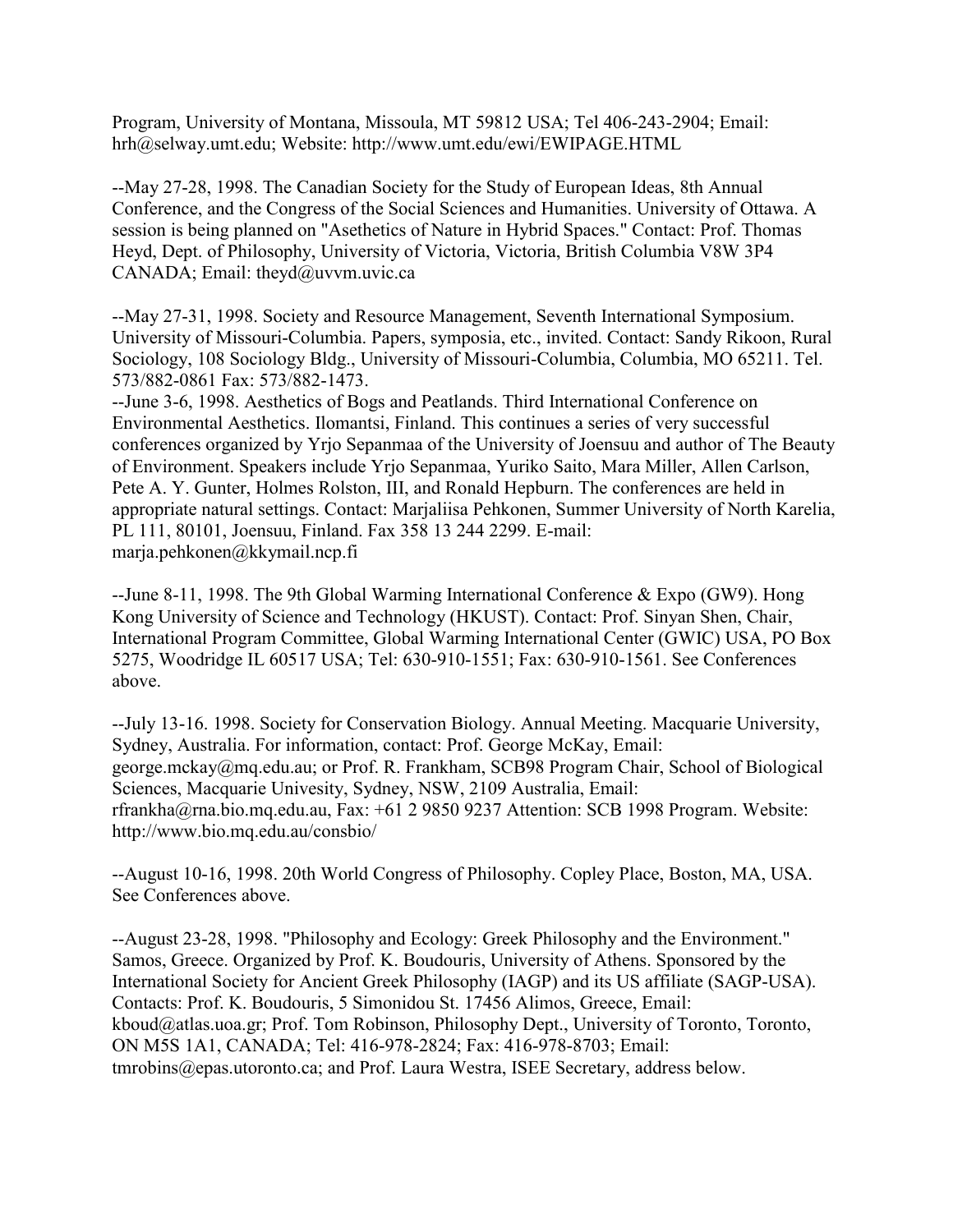--September 18-20, 1998. Workshop for environmental scientists and professionals. University of North Texas in Denton. Speakers will include J. Baird Callicott, Eugene Hargrove, and John Lemons (University of New England). For more information, contact Prof. Hargrove at Dept. of Philosophy, UNT, P O Box 310980, Denton, TX 76203-0980; Tel:940-565-2727; Fax:940-565- 4448; Internet: ee@unt.edu and www.cep.unt.edu

--September 28-30, 1998, Austin, TX. International Conference of the Society for Ecological Restoration. Making Connections. Call for papers. Rangeland restoration. Restoration Education. Cross-border Cooperation. Restoration using fire. Prairie Restoration. Wildlife Habitat Restoration. Urban Wetlands. And much more. David Mahler, SER International Conference, 4602 Placid Place, Austin, TX 78731. Tel: 512-458-8531. Fax: 512-458-1929.

--October 1998. Sixth World Wilderness Congress, Bangalore, India. (This conference has been rescheduled from October 1997. Contact Alan Watson, P. O. Box 8089, Missoula, MT 59807. 406/542-4197. Fax 406/542-4196.

--October 4-7, 1998. Sustainability and the Liberal Arts. Hendrix College, Conway, AK. Center for Respect of Life and Environment and Theological Education to Meet the Environmental Challenge. Center for Respect of Life and Environment, 2100 L Street, NW, Washington, DC 20037. Phone: 202/778-6133. Fax: 202/778-6138. Email: CRLE@aol.com. Webpage: http://www.centerl.com/crle.html

--October 21-23, 1998. Restoring Wolves to the Adirondacks: Civic Democracy and Obligations to Future Generations. Conference sponsored by The Hastings Center and the American Museum of Natural History (AMNH). To be held at the AMNH in New York City (79th and Central Park West). Invited papers only. For information, contact the project co-director, Virginia Ashby Sharpe, PhD, Associate for Biomedical and Environmental Ethics, The Hastings Center, Garrison, NY 10524-5555, Tel: 914-424-4040, Fax: 914-424-4545, Email: sharpeva@thehastingscenter.org

--October 22-24, 1998. Ecumenical Earth: New Dimensions of Church and Community in Creation. Union Theological Seminary, New York, NY. Center for Respect of Life and Environment and Theological Education to Meet the Environmental Challenge. Center for Respect of Life and Environment, 2100 L Street, NW, Washington, DC 20037. Phone: 202/778- 6133. Fax: 202/778-6138. E-mail: CRLE@aol.com. Webpage: http://www.centerl.com/crle.html

--December 27-30, 1998. American Philosophical Association: Eastern Division. Washington, DC.

#### 1999

--April 19-22, 1999. In Situ and On-Site Bioremediation. The Fifth International Symposium, at San Diego California. Call for papers, to Carol Young, Battelle, 505 King Avenue/Room 10-123, Columbus, Ohio 43201. Information from The Conference Group, 1989 West Fifth Avenue, Suite 5, Columbus, Ohio 43212. Fax 624/488-5747.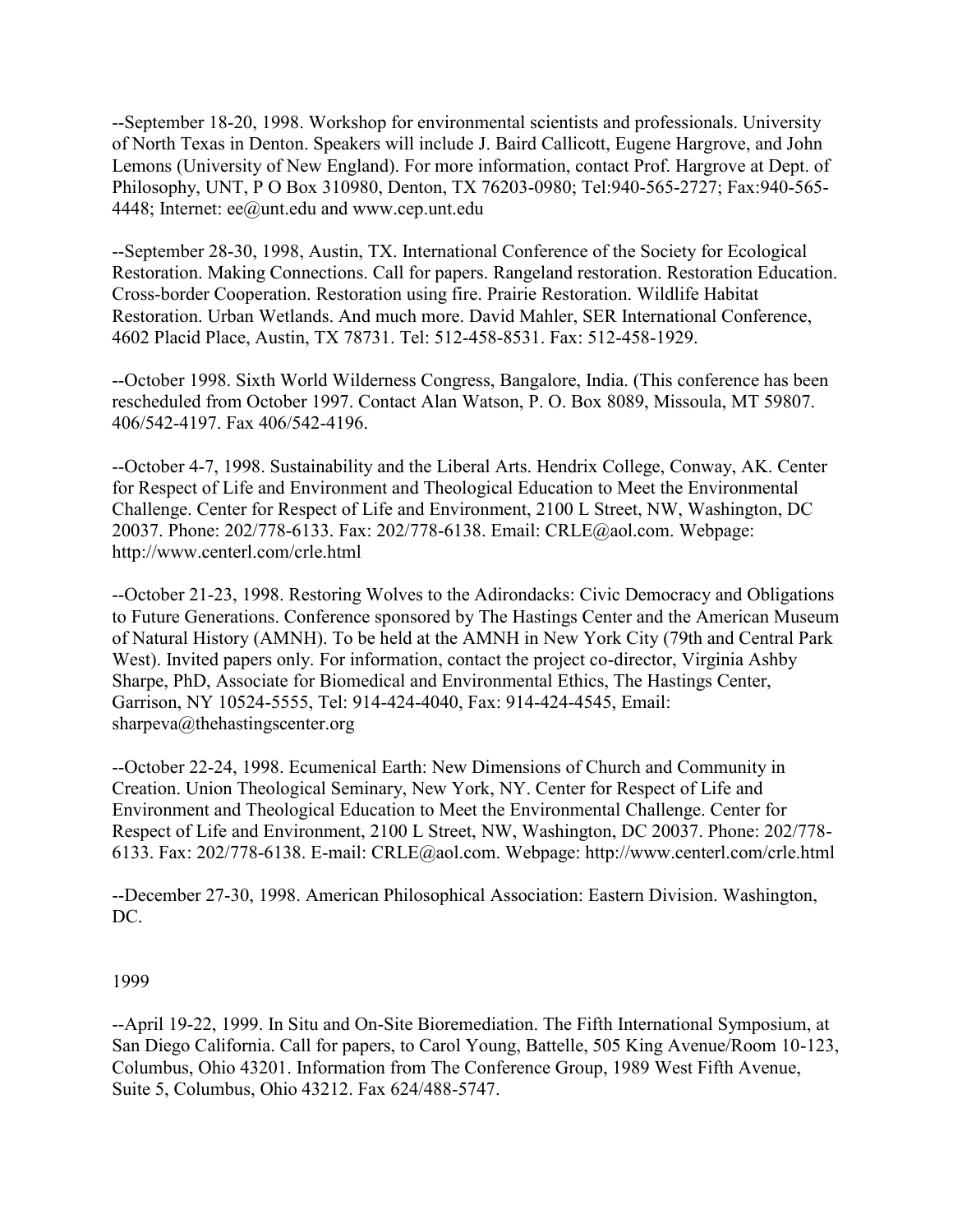--May 23-27, 1999. Wilderness Science in a Time of Change. University of Montana, Missoula. Includes wilderness values, policy, ethics, and science. Changing societal definitions of wilderness, wilderness management. Call for papers. Natural Resource Management Division, Center for Continuing Education, University of Montana, Missoula, MT 59812. 406/243-4623. 888/254-2544 Email: ckelly@selway.umt.edu. www.wilderness.net

#### INTERNET ACCESS TO THE ISEE Newsletter

Back issues of ISEE Newsletters have been moved to the University of North Texas website at: http://www.cep.unt.edu/ISEE.html

Newsletters can be searched using the FIND feature on Windows or other software. Newsletters can be Emailed to your local address.

#### MASTER BIBLIOGRAPHY

The ISEE Bibliography website bibliography has been updated to include all 1997 entries. Entries for 1998 are to be found in the quarterly newsletters and will be merged into the website bibliography in February of 1999. Access via Internet from the ISEE World Wide Web Site at: http://www.cep.unt.edu/ISEE.html

The site has a search engine, by name and keyword. Files and search results can be e-mailed to your local e-mail address. The preceding require only ordinary website and e-mail capacities. The bibliography has also been placed in PDF files at the same website. This requires an Adobe Acrobat Reader, with which the three files (A-F, G-O, and P-Z) can be downloaded to your local computer. With a PDF brower, the files can be read on line, though this requires a fast computer for convenience.

This bibliography is also available on disk in DOS WordPerfect 5.1 format (which can be easily converted to other formats), on three 3 1/2 disks. On disk, the bibliography is in three parts, A-F, G-O and P-Z. The bibliography can be searched for key words. Copies of these disks are available from any of the ISEE contact persons throughout the world (see their names and addresses below) and at selected other locations. Disks are also available from the compiler: Holmes Rolston, III, Department of Philosophy, Colorado State University, Fort Collins, CO 80523, USA. Tel: 970-491-6315 (office); Fax: 970-491-4900; Email: rolston@lamar.colostate.edu Send \$5 to Rolston.

#### THE ENVIRONMENTAL ETHICS SYLLABUS PROJECT

Course offerings, syllabi, instructor's vitae, etc., from around the world are accessible at the following Website:

http://forest.bgsu.edu/ISEE

The project's goal is to collect information from throughout the world about what courses are taught, by whom, in which colleges and universities, and to make this available for teachers, administrators, students, prospective grad students, etc. Materials are submitted by the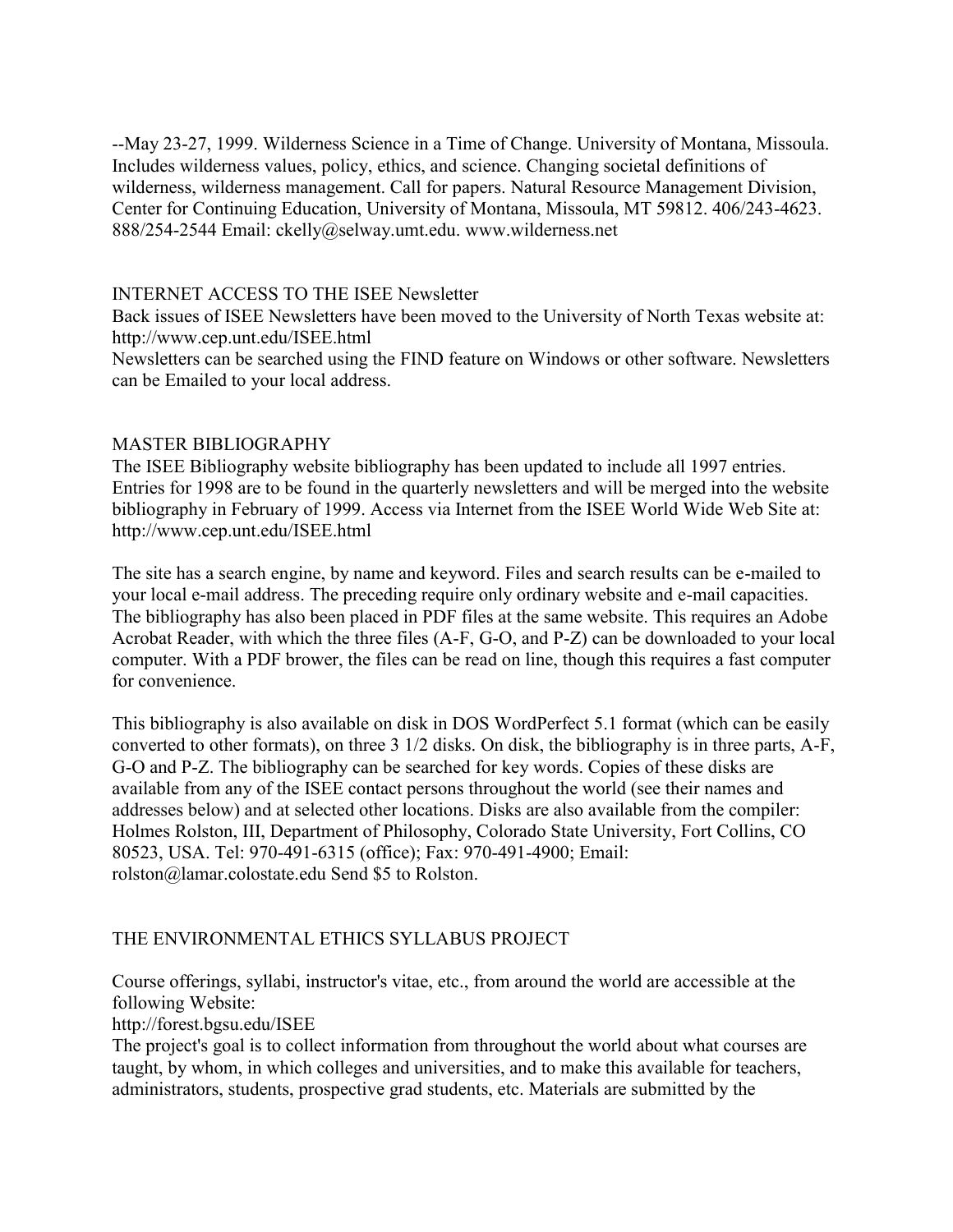instructors. The site has many interactive links to environmental sites, home pages, universities, etc.

To submit materials, preferably via Email, contact the Project's founder and coordinator: Robert Hood, Department of Philosophy, Bowling Green State University, Bowling Green, OH 43403- 0222; Email: rhood@bgnet.bgsu.edu.

The materials can also be accessed, along with the ISEE Newsletter, at the ISEE Website homepage:

http://www.cep.unt.edu/ISEE.html

To keep contributors informed of new course information and additions to the Syllabus Project, all contributors of a syllabus will automatically receive an on-line serial (ISSN: 1098-5328) via quarterly emails (at the end of the months of March, June, September, and December). To unsubscribe, send email to: rhood@bgnet.bgsu.edu

## ISEE BUSINESS AND ANNOUNCEMENTS

Current Officers of ISEE (Executive Board):

President: Prof. J. Baird Callicott, Dept of Philosophy, University of North Texas, Denton Texas 76203 USA; Dept Tel: 817-565-2266; Email: callicot@terrill.unt.edu; term to expire end of academic year 1999-2000.

Vice-President and President-Elect: Prof. Kristin Shrader-Frechette, Dept of Philosophy, University of South Florida, 4202 East Fowler Avenue, CPR 259, Tampa, Florida 33620 USA; Tel: 813-974-5224 (Office), 813-974-2447 (Dept); Fax: 813-974-5914; Email: none; term to expire at the end of the academic year 1999-2000, when term as President begins.

Secretary: Prof. Laura Westra, Dept of Philosophy, University of Windsor, Windsor Ontario N9B 3P4 CANADA; Tel: 519-253-4232; Fax: 519-973-7050; term to expire end of academic year 2000-01.

Treasurer: Ernest Partridge, P.O. Box 9045, Cedar Pines Park, CA 92322. Tel: 909-338-6173. Fax: 909-338-7072. Email: gadfly@igc.org; Website: www.igc.org/gadfly; term to expire end of academic year 1998-99.

Newsletter Editor: Prof. Jack Weir, Philosophy Faculty, Morehead State University, UPO 662, 103 Combs Bldg, Morehead Kentucky 40351-1689 USA; Tel: 606-783-2785, 606-784-0046; Fax: 606-783-5346; Email: j.weir@morehead-st.edu

Nominating Committee:

--Prof. Victoria Davion, Chair of the ISEE Nominating Committee, Dept of Philosophy, 107 Peabody Hall, University of Georgia, Athens, GA 30602 USA; Tel: 706-542-2827; Email: vdavion@uga.cc.uga.edu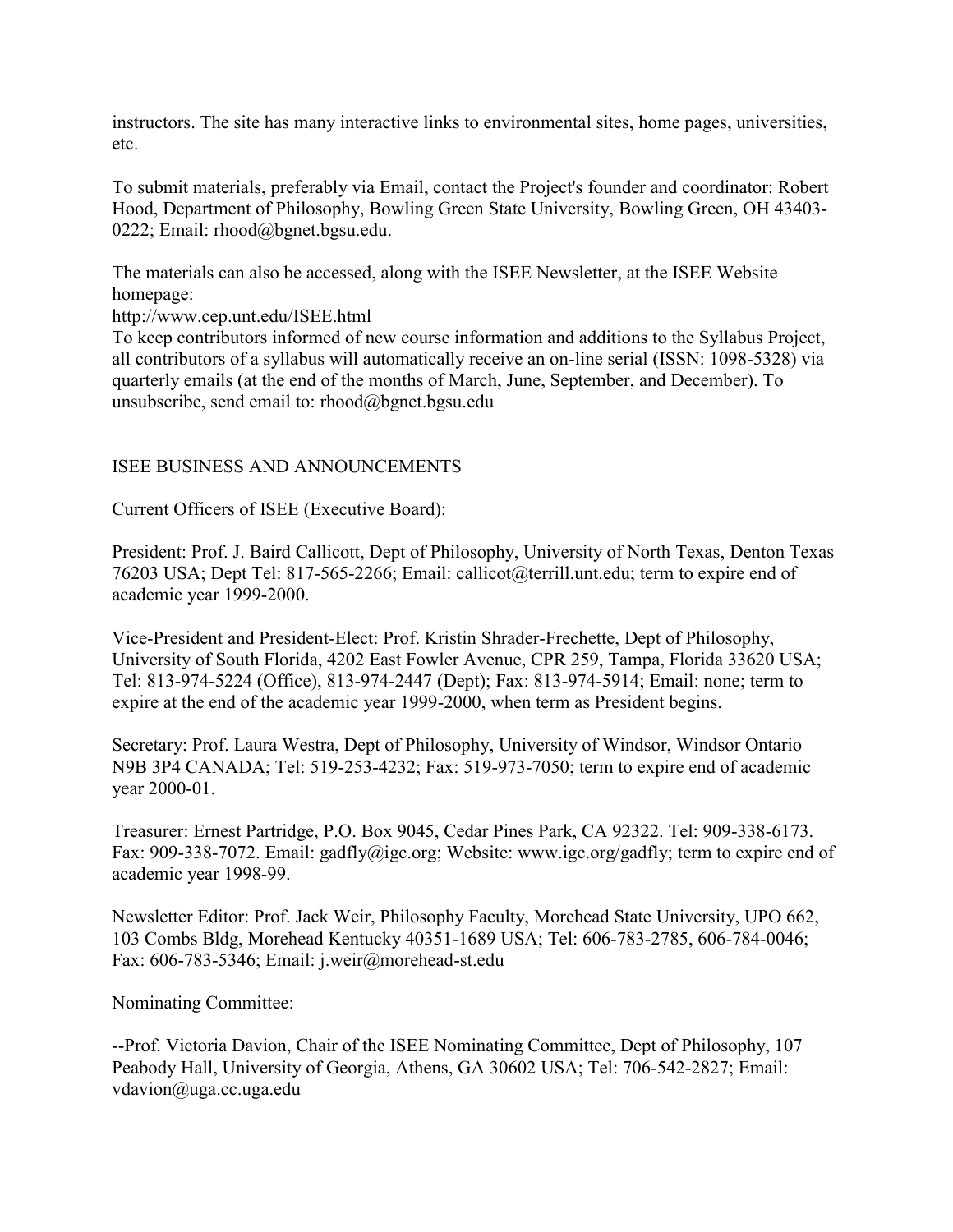--Prof. Alan Holland, Dept of Philosophy, Lancaster University, Lancaster LA1 4YG, UK; Fax: 44 (Country Code) (0) 524 (City Code) 846102; Email: A.Holland@lancaster.ac.uk --Prof. Roger Paden, Dept of Philosophy and Religious Studies, George Mason University Fairfax, VA 22030-4444 USA; Tel: 703-993-1265; Email: rpaden@gmu.edu --Prof. Gary Varner, Dept of Philosophy, Texas A&M University, College Station, TX 77843- 4237 USA; Email: g-varner@tamu.edu

## ISEE Newsletter PUBLICATION AND SUBSCRIPTION INFORMATION

### TO SUBMIT ITEMS FOR PUBLICATION:

Prof. Jack Weir is Editor and Prof. Holmes Rolston, III, Co-editor, of the ISEE Newsletter. Items should preferentially be sent to Prof. Weir. Please do not send items to both Weir and Rolston since this results in duplicated efforts. Please send information for the Newsletter electronically, either on a disk (3 1/2 inch) or via Email (preferred): j.weir@morehead-st.edu

The parcel post address is: Jack Weir, Philosophy Faculty, UPO 662, 103 Combs Bldg., Morehead State University, Morehead Kentucky 40351-1689 USA. Tel: 606-784-0046 (Home Office, Voice Mail); 606-783-2785 (Campus Office, Voice Mail); 606-783-2185 (Dept of English, Foreign Languages and Philosophy); Fax: 606-783-5346 (include Weir's name on the Fax).

Scholarly articles are not published. Very brief reports of research and publications will be considered. Brief accounts of "Issues" of philosophical importance will be considered. Calls for Papers and Conferences should be limited to 150 words.

Due to the large number of submissions, receipt of items cannot be acknowledged and publication cannot be guaranteed. Submissions will be edited.

#### SOCIETY DUES, SUBSCRIPTIONS, AND ADDRESS CHANGES:

U.S. and Canada: Send dues, subscriptions, and address changes to: Ernest Partridge, ISEE Treasurer, P.O. Box 9045, Cedar Pines Park, CA 92322 USA, Tel: 909-338-6173, Fax: 909-338- 7072, Email: gadfly@igc.org; or Laura Westra, ISEE Secretary, Dept of Philosophy, University of Windsor, Windsor Ontario N9B 3P4 CANADA, Tel: 519-253-4232, Fax: 519-973-7050.

Outside the U.S. and Canada: Send dues, subscriptions, and address changes to the regional contact person named below. The Newsletter is duplicated and mailed by the regional contact person. Dues, renewals, new subscriptions, and address changes should be sent to these regional contact persons. The dues are used by the contact person to pay for duplication and mailing of the Newsletter.

If you are uncertain where to send dues, subscriptions, or address changes, send them either to Ernest Partridge, ISEE Treasurer, or to Laura Westra, ISEE Secretary (addresses above).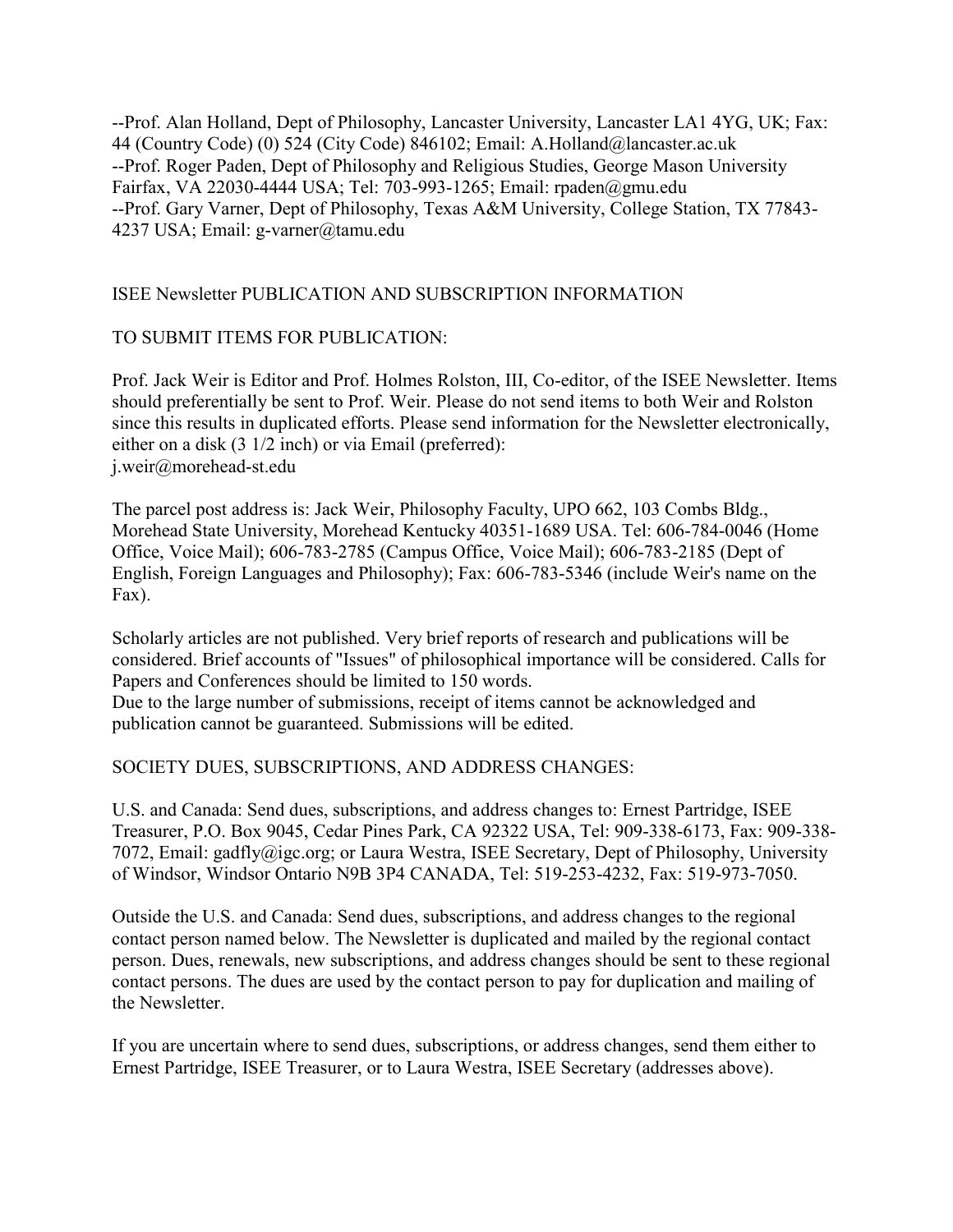## NOTE: NEWSLETTERS WILL NOT BE MAILED TO ANYONE WHOSE DUES ARE NOT PAID FOR THE CURRENT YEAR.

# REGIONAL CONTACT PERSONS AND CORRESPONDENTS

### Africa

Prof. Johan P. Hattingh, Department of Philosophy, University of Stellenbosch, 7600 Stellenbosch, South Africa. Contact him with regard to membership and dues, again the approximate equivalent of \$15 U.S., but with appropriate adjustment for currency differentials and purchasing power. Hattingh heads the Unit for Environmental Ethics at Stellenbosch. Tel. 27 (country code) 21 (city code) 808-2058 (office), 808-2418 (secretary); 887-9025 (home); Fax: 886-4343. Email: jph2@maties.sun.ac.za

### Australia and New Zealand

The contact person is Robert Elliot. Send membership forms and dues of \$15.00 Australian (\$10.00 for students) to: Prof. Robert Elliot, Dean of Arts; Sunshine Coast University College; Locked Bag 4; Maroochydore South, Qld 4558, AUSTRALIA; Tel: 61 (country code) 74 30 1234; Fax: 61 74 30 1111; Email: elliot@mail.scuc.edu.au

#### Canada

Laura Westra, ISEE Secretary, Dept of Philosophy, University of Windsor, Windsor Ontario N9B 3P4 CANADA; Tel: 519-253-4232; Fax: 519-973-7050.

#### China: Mainland China

Professor Yu Mouchang, Institute of Philosophy, Chinese Academy of Social Sciences, Beijing 100732, P. R. China.

## Europe: Eastern Europe

The contact person is Prof. Jan Wawrzyniak. He is on the faculty in the Department of Philosophy at Adam Mickiewicz University of Poznan, Poland. Members and others should contact him regarding the amount of dues and the method of payment. He also requests that persons in Eastern Europe send him information relevant to a regional newsletter attachment to this newsletter. University address: Prof. Jan Wawrzyniak, Institut Filozofii, Adam Mickiewicz University, 60-569 Poznan, Szamarzewskiego 91c POLAND. Tel: +48 / 61 / 841-72-75; Fax: +48 / 61 / 8471-555 (24h), +48 / 61 / 8477-079 (8 a.m. - 3. p.m. MET).. Home address: 60-592 Poznan, Szafirowa 7, POLAND. Checks sent to his home have more security. Email: jawa@main.amu.edu.pl

Europe: Western Europe and the Mediterranean The contact person is Martin Drenthen. Send the equivalent of \$15 US to: Martin Drenthen, Center for Ethics University of Nijmegen (CEKUN), Postbox 9103, 6500 HD Nijmegen, The Netherlands, Tel: 31 (country code) 24 (city code) 3612751 (Office), Fax: 31-24-3615564. Email: mdrenthen@phil.kun.nl, Webpage: http://www.kun.nl/phil/english/members/drenthen.html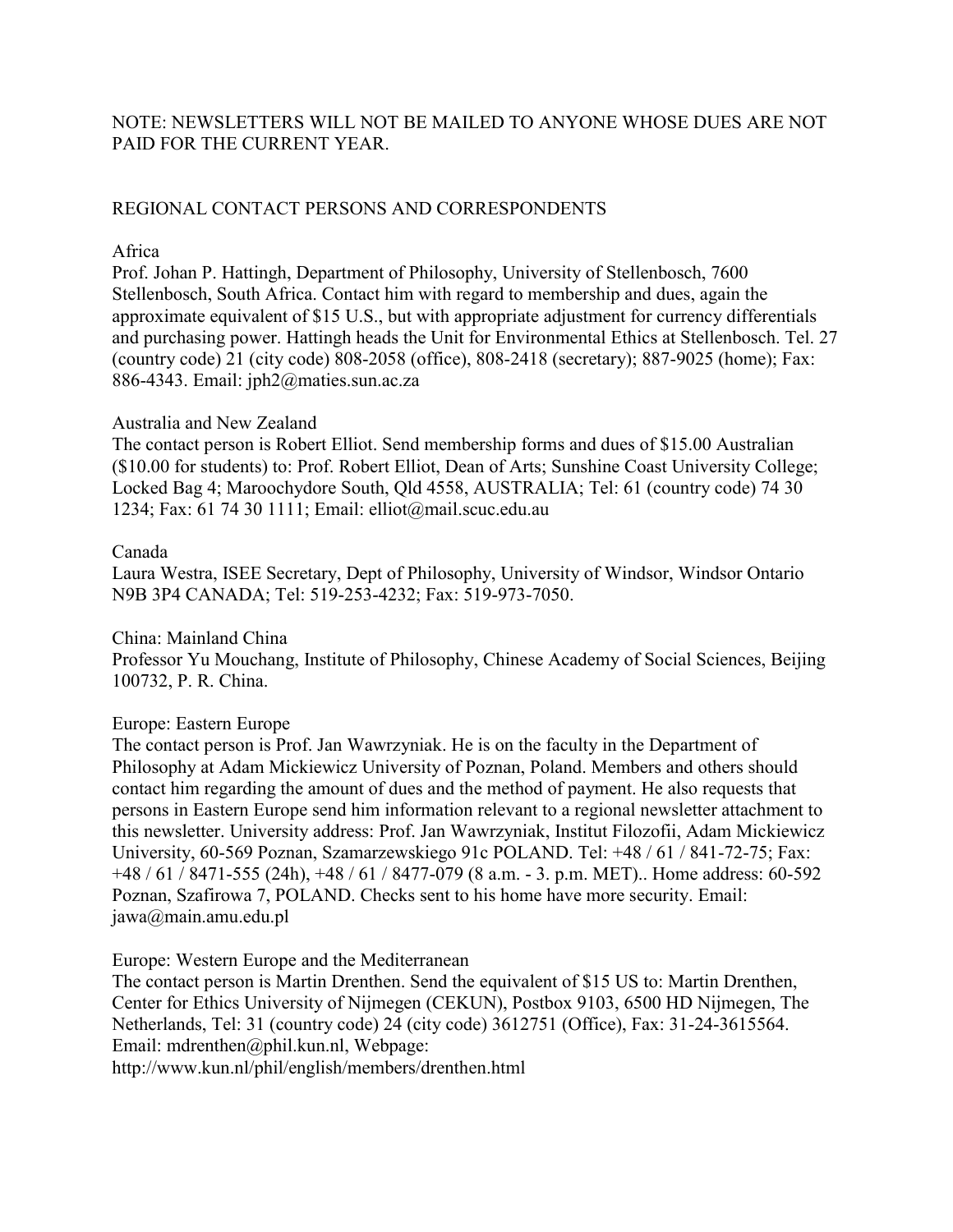Pakistan and South Asia Nasir Azam Sahibzada, Senior Education Officer, WWF-Pakistan (NWFP), UPO Box 1439, Peshawar PAKISTAN. Tel: (92) (521) (841593). Fax: (92) (521) (841594). Email: wwf!nasir@wwf.psh.imran.pk

United Kingdom Keekok Lee, Department of Philosophy, University of Manchester, Oxford Road, Manchester M13 9PL UK. Tel & Fax: +44 (0)161 275 3196. Email: keekok.lee@man.ac.uk Dues are £6.50 UK.

United States of America

Ned Hettinger, Philosophy Dept, College of Charleston, Charleston South Carolina 29424 USA. Tel: 803-953-5786 office, 803-883-9201-home. Fax: 803-953-6388. Email: HettingerN@CofC.edu

Holmes Rolston, III, Dept of Philosophy, Colorado State University, Fort Collins Colorado 80523 USA; Email: rolston@lamar.colostate.edu; Tel: 970-491-6315 (Office); Fax: 970-491- 4900.

Jack Weir, Philosophy Faculty, Morehead State University, UPO 662, 103 Combs Bluilding, Morehead, Kentucky 40351-1689 USA; Email: j.weir@morehead-st.edu; Tel: 606-784-0046 (Home Office); Fax: 606-783-5346 (include Weir's name on the Fax).

-------------------------------------------------------------

The Newsletter of the International Society for Environmental Ethics is published quarterly by the International Society for Environmental Ethics (ISEE). Jack Weir is the Editor and Holmes Rolston, III, is Co-editor. The Spring issue is published and mailed in April; the Summer issue in July; the Fall issue in October; and the Winter issue in January.

Requests for subscriptions and address changes should be sent to Ernest Partridge, ISEE Treasurer, at the address below.

Items for inclusion in future issues of the Newsletter should be sent to Jack Weir, the producing editor, via Email (preferred) or by disk. Items received will not be acknowledge. If received after the deadline, items will be held until the next issue. Items will be edited. Inappropriate items will not be included. Deadlines for receipt of materials are: April 1st, July 1st, October 1st, and January 1st. Send items to:

j.weir@morehead-st.edu

Postal address: Jack Weir, Philosophy Faculty, UPO 662, 103 Combs Building, Morehead State University, Morehead, Kentucky 40351-1689 USA. Tel: 606-784-0046 (Home Office, Voice Mail), 606-783-2785 (Campus Office, Voice Mail), 606-783-2185 (Secretary, Dept of English, Foreign Languages and Philosophy); Fax: 606-783-5346 (include Weir's name on the Fax). --------------------------------------------------------------

## SUBSCRIPTION FORM

Please enroll me as a member of the International Society for Environmental Ethics.